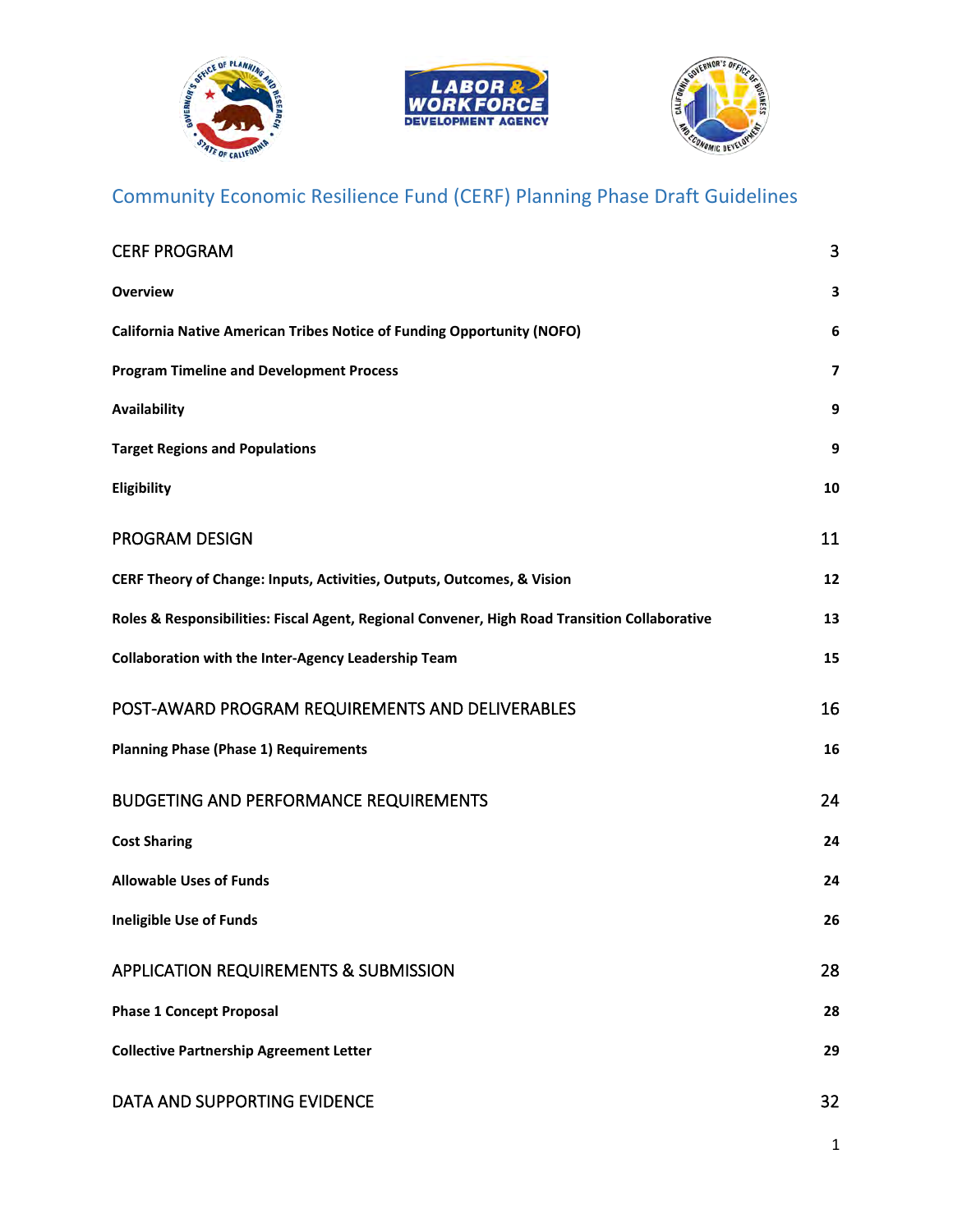





| <b>DATES AND DEADLINES</b>                      | 32 |
|-------------------------------------------------|----|
| AWARD AND CONTRACTING PROCESS                   | 32 |
| <b>Proposal Review, Scoring, and Evaluation</b> | 33 |
| <b>REPORTING</b>                                | 35 |
| PROGRAM EVALUATION                              | 38 |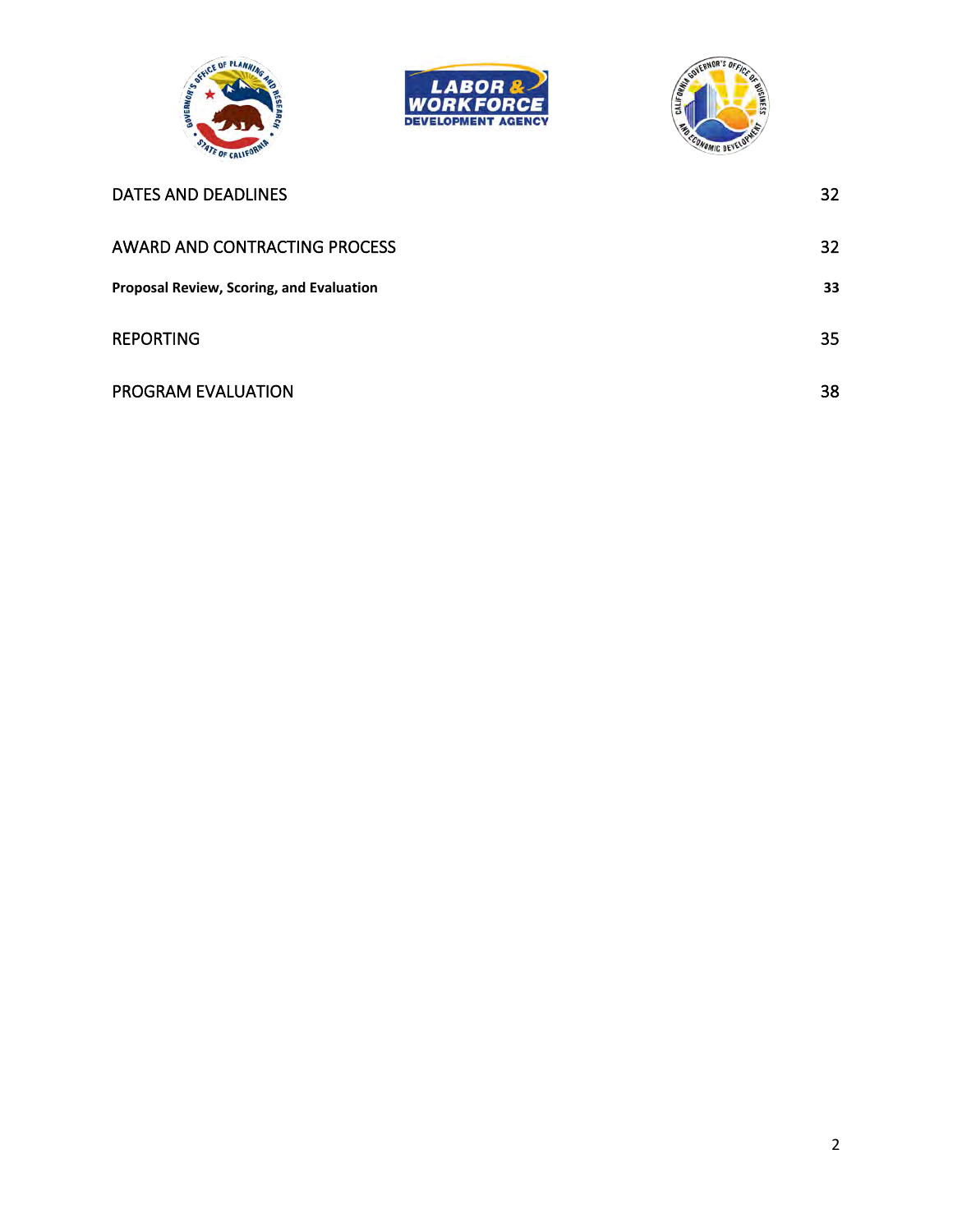





#### <span id="page-2-0"></span>CERF Program

#### <span id="page-2-1"></span>*Overview*

The shock of COVID-19 on California's economy, combined with the escalating impacts of climate change, underscored the importance of building a more sustainable, resilient, and inclusive economy across California. Rising temperatures are making our winters shorter and our droughts more intense, outpacing our ability to manage water supplies and the natural environment.<sup>[1](#page-2-2)</sup> At the same time, inequitable access to quality jobs in sustainable industries has been preventing the state from accelerating its transition to a carbon-neutral economy. Negative impacts of future disruptions will continue to affect the State's diverse and interconnected regions, industries, and communities in unprecedented ways.

Recovery efforts have also revealed that not all Californians have had the same opportunities to participate in the state's vibrant economy. Even prior to COVID-19, equal pathways to economic security were a persistent challenge throughout California; a factor being a lack of access to quality jobs in underserved regions of the state. In 2019, 17 percent of workers in the Bay Area earned less than \$15 per hour compared to 40 percent of workers in the Fresno metropolitan area.<sup>[2](#page-2-3)</sup> Unemployment rates across regions also illustrate the regional inequities preventing many of our communities from benefiting from California's broad economic success. In October of 2020, Marin County had an unemployment rate of 5.4 percent, while Imperial County experienced an unemployment rate of 18.8 percent.<sup>[3](#page-2-4)</sup>

Uneven economic recovery trends further exacerbate income inequality in the state.<sup>[4](#page-2-5)</sup> Research shows that a child who grows up in the Fresno area in the bottom 20 percent of family income has only a 7.2 percent chance of making it into the top 20 percent as an adult, compared to 12.9 percent in San Jose.<sup>[5](#page-2-6)</sup> Ethnic disparities in economic opportunity have also come afloat during COVID-19. In 2019, 44 percent of Latino workers earned less than \$15 per hour, compared to 20 percent of white workers and 32 percent of Black workers.<sup>[6](#page-2-7)</sup> Working people of color in California are over three times more likely than white workers to live in poverty.<sup>[7](#page-2-8)</sup> Additionally, in 2019, women made up the majority of the workers in the state earning less than \$15 an hour.<sup>[8](#page-2-9)</sup> These inequities prevent disinvested communities, particularly low-income communities, California

<span id="page-2-2"></span><sup>&</sup>lt;sup>1</sup> [Managing Drought in a Changing Climate: Four Essential Reforms \(ppic.org\)](https://www.ppic.org/wp-content/uploads/managing-drought-in-a-changing-climate-four-essential-reforms-september-2018.pdf)

<span id="page-2-3"></span><sup>2</sup> [California Future of Work Report](https://www.labor.ca.gov/wp-content/uploads/sites/338/2021/02/ca-future-of-work-report.pdf)

<span id="page-2-4"></span><sup>3</sup> [California Future of Work Report](https://www.labor.ca.gov/wp-content/uploads/sites/338/2021/02/ca-future-of-work-report.pdf)

<span id="page-2-5"></span><sup>&</sup>lt;sup>4</sup>[Trends in U.S. income and wealth inequality | Pew Research Center](https://www.pewresearch.org/social-trends/2020/01/09/trends-in-income-and-wealth-inequality/)

<span id="page-2-6"></span><sup>&</sup>lt;sup>5</sup> [Income Inequality and Economic Opportunity in California \(ppic.org\)](https://www.ppic.org/wp-content/uploads/incoming-inequality-and-economic-opportunity-in-california-december-2020.pdf)

<span id="page-2-7"></span><sup>6</sup> [California Future of Work](https://www.labor.ca.gov/wp-content/uploads/sites/338/2021/02/ca-future-of-work-report.pdf) Report

<span id="page-2-8"></span><sup>&</sup>lt;sup>7</sup> National Equity Atlas. PolicyLink and USC Equity Research Institute. https://nationalequityatlas.org/indicators/Working\_poor

<span id="page-2-9"></span><sup>8</sup> [California Future of Work Report](https://www.labor.ca.gov/wp-content/uploads/sites/338/2021/02/ca-future-of-work-report.pdf)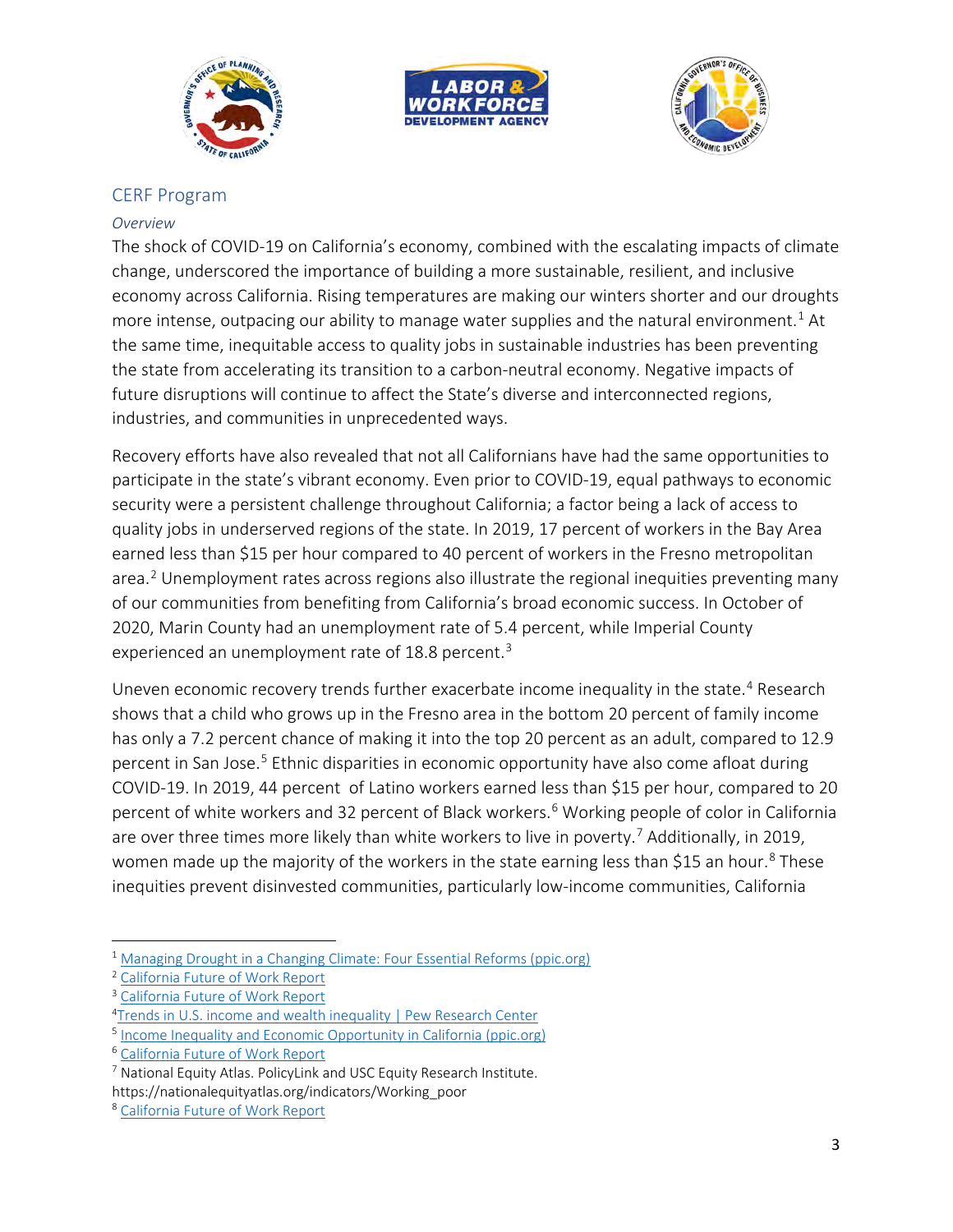





Native American tribes, and communities of color from participating fully in California's economic, social, and civic life.

California has therefore embraced economic equity as a goal for state policy, forging a new social contract for shared prosperity in a rapidly changing global economy. The State also strives to enhance economic resilience, especially in light of the ongoing impacts of the pandemic and climate change, by supporting the development of more inclusive and resilient regional economies that better withstand acute disruptions and prepare for impending transitions.

### Legislation

On September 23, 2021, Governor Gavin Newsom signed Senate Bill (SB) 162, which established the Community Economic Resilience Fund (CERF). SB 162 supports regionally-centered plans to respond to the diverse needs across our state and to build sustainable and resilient regional economies. Initially, \$600 million was appropriated from the American Rescue Plan Act Coronavirus Fiscal Recovery Fund of 2021 until the 2022 budget revised the source of funds to the State General Fund in SB 115 (2022). Regardless of the final funding source, the same goal remains: To build an equitable and sustainable economy across California's diverse regions and foster long-term economic resilience in the overall transition to a carbon-neutral economy.

#### Purpose

The purpose of the CERF funding is to build an equitable and sustainable economy across California's diverse regions and foster long-term economic resilience in the overall transition to a carbon-neutral economy. A single roadmap for California's economic future isn't a right fit approach given California's size and complexity. Rather, a regional approach, which will account for dynamics such as shifting industries and talent pools, better suits the state. CERF will use a high-road approach to economic development to support the creation of quality jobs and equal access to those jobs. A high-road economy favors businesses that invest in their workforces, pay living wages, and engage in environmentally sustainable business practices.

Community- and worker-centered inclusive economic planning has never been attempted at this scale. The COVID-19 pandemic demonstrated in stark relief that our economy did not work for all, and the same approach to economic planning is not an option. Although this process will be new and challenging, including voices that have been traditionally left out of economic planning is an important means to achieve equitable outcomes.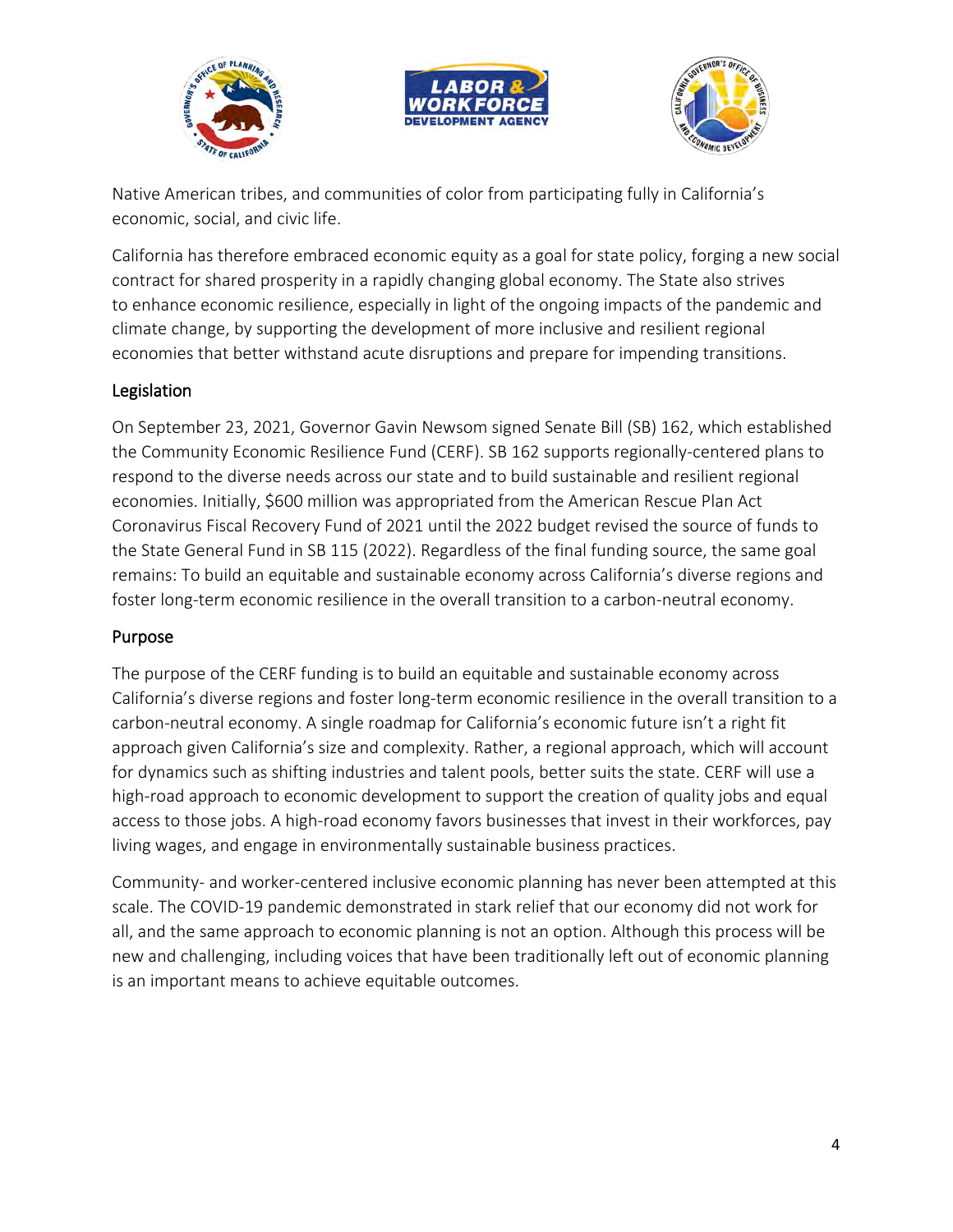





### Program Structure

CERF has been designed in a two-phase grant structure with the intention of creating inclusive planning processes and meaningful ways to engage diverse communities. Phase 1 planning efforts will inform regional investment opportunities during Phase 2 of the program. Inclusive engagement across diverse regional stakeholders will be a foundational step in the diversification of California's economies and the creation high-quality and broadly accessible jobs.

CERF planning grants will allow for flexible economic analysis at various geographic scales, including economic flows between different regions, and implementation grants will allow for projects that cross regional boundaries. Participants interested in applying for Phase 2 implementation grants must participate during the planning phase or receive a letter of support from the HRTC to be eligible for funding.

CERF will also align and leverage state investments (e.g., High Road Training Partnerships, infrastructure investments, community capacity building programs), federal investments (e.g., Economic Development Administration's Building Back Better Regional Challenge,), and philanthropic and private-sector investments to maximize recovery efforts.

### Phase 1: Planning Phase

In Phase 1, also referred to as the Planning Phase, the CERF program will provide up to \$5 million dollar planning grants to support one High Road Transition Collaborative (HRTC) per region.<sup>[9](#page-4-0)</sup> Regions developed during the program were defined in a way that prioritizes recovery and transition strategies and is consistent with existing economic development efforts, as well as other state definitions of regional economic and labor markets. HRTCs will be composed of an administrative Fiscal Agent, a Regional Convener, and a wide range of diverse partners reflecting the diversity of each region. Planning grants will be awarded to one HRTC and be administered jointly by the Fiscal Agent and/or Regional Convener.

The HRTCs will implement transparent and inclusive processes to advance long-term prosperity and equity, work directly with Regional Climate Collaboratives where applicable,  $10$  and include balanced representation from labor, business, community, government, and other stakeholders, including, but not limited to, economic development, philanthropy, education, and workforce

<span id="page-4-0"></span><sup>&</sup>lt;sup>9</sup> The final 13 CERF regions and FAQ can be found here: https://opr.ca.gov/economic-development/just-<br>transition/docs/20211217-CERF Final Regions FAQ.pdf

<span id="page-4-1"></span> $10$  Regional Climate Collaboratives are community capacity-building programs initially established by Chapter 377 of the Statutes of 2018, pursuant to Part 3.6 (commencing with Section 71130) of Division 34 of the Public Resources [Code.](https://leginfo.legislature.ca.gov/faces/codes_displayText.xhtml?lawCode=PRC&division=34.&title=&part=3.6.&chapter=&article=) See Appendix X: Internet Resources for more information.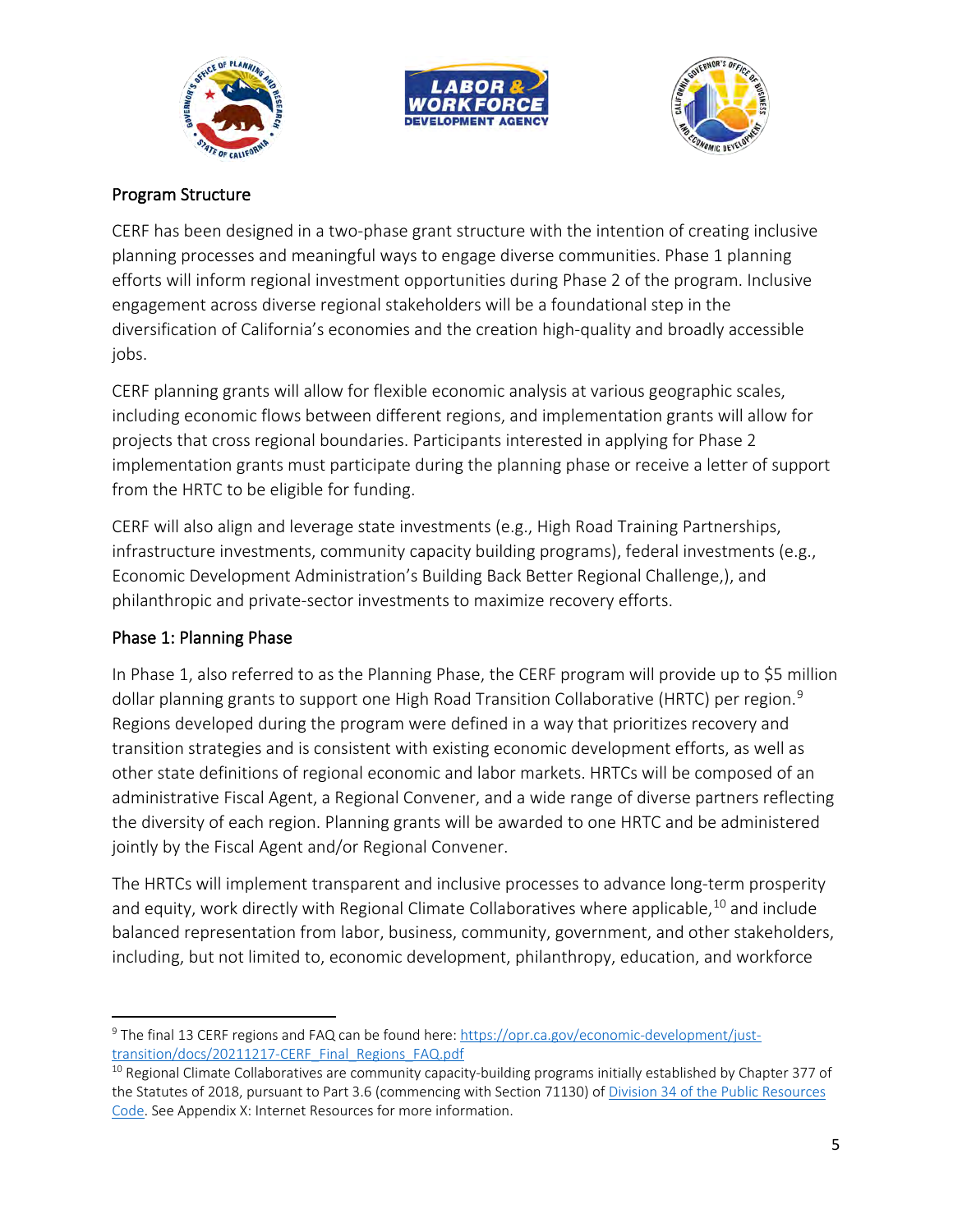





partners.<sup>[11](#page-5-1)</sup> Together, these partners will form their respective regional HRTC to engage in strategic planning for economic resilience and equitable pathways to high road opportunities. HRTCs will work across industries, agencies, and communities to encourage engagement from all stakeholder groups, create inclusive and equitable economic plans, build capacity, break down silos to maximize the effectiveness of planning and implementation projects, and generate systemic changes to advance economic resilience.

Planning grants can be used for a wide range of planning activities including capacity building, community engagement, and conducting research. Economic plans developed during the planning phase will inform projects eligible for funding during the implementation phase of the program. Plans will be based on actionable research and consultation from expert institutions, with a focus on equity, sustainability, job quality, economic competitiveness and resilience. Strategies will complement, incorporate, or expand on existing plans such as Comprehensive Economic Development Strategies (CEDS), as applicable and relevant.

### Phase 2: Implementation Phase

In Phase 2, the EDD will fund implementation projects on a rolling basis identified in the planning phase based on criteria such as demonstrated community support, alignment with state climate goals, and demonstration of labor standards and job quality. Implementation phase solicitation and detailed criteria will be released in Fall 2022. Participants interested in applying for Phase 2 implementation grants must participate during the planning phase or receive a letter of support from the HRTC to be eligible for funding.

#### <span id="page-5-0"></span>*California Native American Tribes Notice of Funding Opportunity (NOFO)*

The CERF Inter-agency Leadership Team has allocated \$20 million dollars of funding to California Native American tribes out of the \$600 million dollars available for economic planning and implementation projects. CERF supports statewide economic recovery efforts and recognizes that tribes play a critical role in transforming our state's economy. This funding opportunity reserves a portion of CERF funding exclusively for tribal use and is intended to be designed with maximum flexibility to meet the needs of California Native American tribes in their economic development process. Tribal communities are also encouraged to participate in the CERF process and to apply for funding during the implementation phase. The CERF team works to ensure funds are accessible and can support tribe-led economic development projects through meaningful engagement and working in partnership with California Native American tribes.

To allow ample time for outreach and engagement with tribes, and to inform program design and reflect implementation phase criteria, the proposed timeline calls for the release of the

<span id="page-5-1"></span><sup>&</sup>lt;sup>11</sup> As specified in Section 1 Chapter 5.1 Community Economic Resilience Fund Program 14531 (c)(4).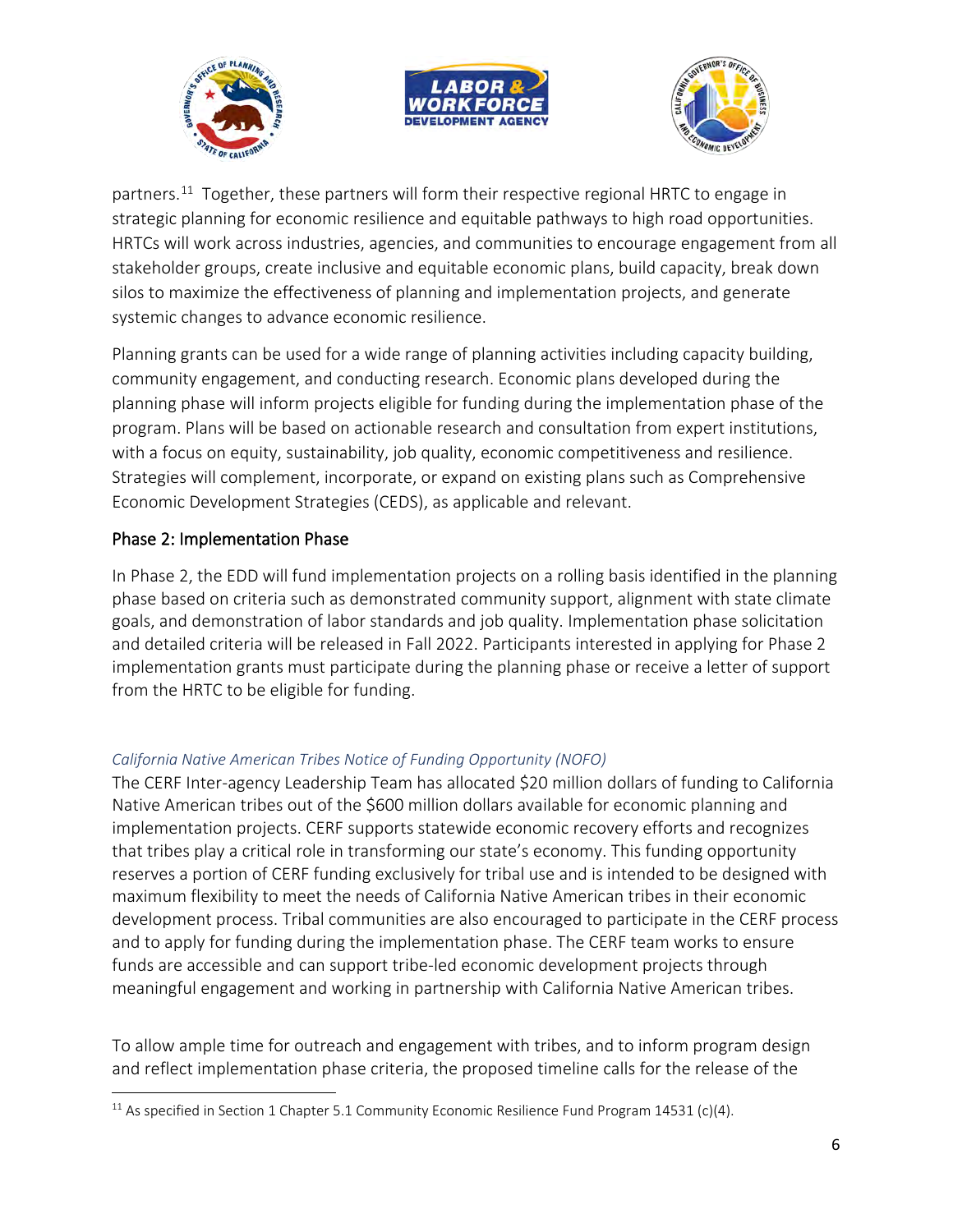





tribal NOFO solicitation after release of solicitations for both the Planning and Implementation Phases of the CERF program.

The CERF highly encourages HRTCs to work with tribal governments that want to participate throughout the Planning and Implementation Phases. Though engagement with tribes is strongly encouraged, we recognize the sovereignty of tribal governments and that the proposed regional process may not suit individual tribes' needs. While California Native American tribes are not required to participate in their region's processes, they can still access resources through the Implementation Phase. The California Native American Tribes NOFO will serve as another available funding option for tribes interested in accessing that resource.

# Eligibility

The CERF's tribal funding allocation will be available to all California Native American tribes. Tribes are not prohibited from applying for CERF funding through the general Planning and Implementation Phases described in this solicitation. Additional application requirements for the Tribal NOFO will be released at a later date.

### Scope

CERF seeks to foster economic resilience by helping regions develop plans and strategies to diversify local economies and develop sustainable industries that create high-quality, broadly accessible jobs. Applicants may interpret economic resiliency or COVID-19 recovery, industry development, and economic diversification broadly. Applications will be evaluated based on their ability to accomplish these goals, though proposed projects need not accomplish all CERF goals. We anticipate both construction (e.g., engineering, design assistance) and non-construction (e.g., community planning, safety net support) proposals will be considered eligible costs under this funding opportunity, with more details forthcoming in the NOFO.

### <span id="page-6-0"></span>*Program Timeline and Development Process*

The CERF invites and incorporates public participation throughout the design process of the program. Before establishing guidelines, staff will solicit public input through a public comment period. During the public comment period, staff will hold listening webinars organized and led by the Office of Planning and Research to explain the program's structure and collect feedback. Webinars will be widely available to the public and organized to allow attendees to establish relationships with potential co-applicants.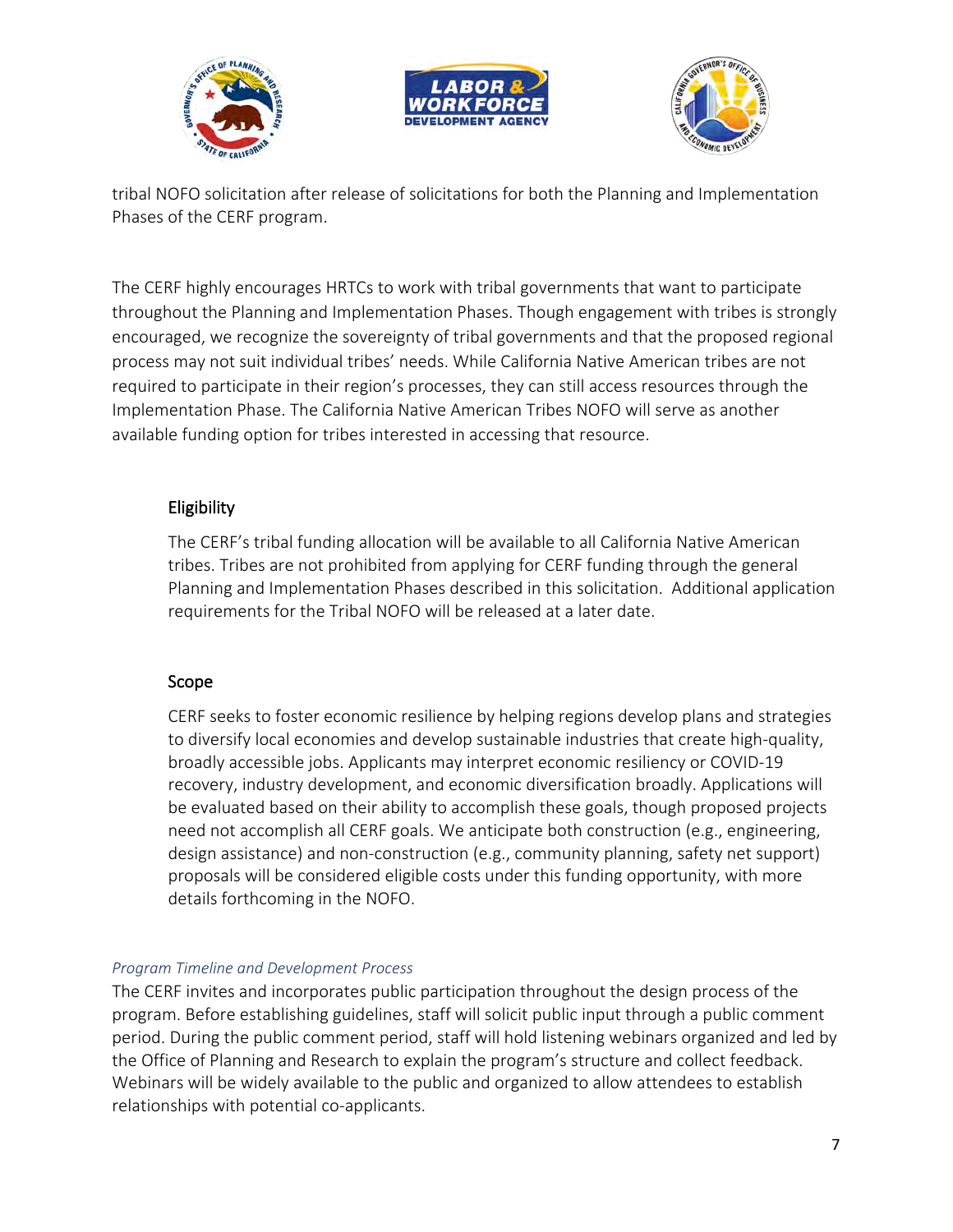





| <b>Month</b>      | <b>Program Progress</b>                                                                                                                                                                                                                                           |
|-------------------|-------------------------------------------------------------------------------------------------------------------------------------------------------------------------------------------------------------------------------------------------------------------|
| December 2021     | Release of finalized regions                                                                                                                                                                                                                                      |
| December 2021     | Draft guidelines for Planning Grants released for public comment                                                                                                                                                                                                  |
| January 2022      | Listening-session webinar for public feedback                                                                                                                                                                                                                     |
| <b>March 2022</b> | Announcement of new CERF timeline to stakeholders<br>$\cdot$<br>Draft Planning Phase Guidelines and review with the Inter-agency<br>Leadership Team                                                                                                               |
| April 2022        | Release Planning Phase Draft Guidelines for Round 2 Public Input<br>Host Guidelines Workshops for public input<br>$\bullet$<br>Release Evaluation/TA RFP for Phase 1 (Planning Phase)                                                                             |
| <b>May 2022</b>   | Incorporate comments from R2 Public Comment Period<br>$\bullet$<br>Release Planning Phase Solicitation<br>Host Bidder's Conference<br>$\bullet$<br>Announce Tribal Set-aside/ Host Tribal Listening Session<br>$\bullet$                                          |
| <b>July 2022</b>  | Award Planning Phase Grants and Initiate Contracting Process<br>Begin Drafting Phase 2 (Implementation Phase) Guidelines<br>$\bullet$<br>Begin Drafting Tribal Set-aside Guidelines<br>$\bullet$                                                                  |
| <b>Fall 2022</b>  | Release Implementation Phase Draft Guidelines for Public Comment<br>$\bullet$<br>Host Implementation Phase Guidelines Workshops<br>$\bullet$<br>Release Tribal Set-aside Guidelines for Public Comment<br>$\bullet$<br>Host Tribal Set-aside Guidelines Workshops |
| Winter 2023       | Release Implementation Phase Solicitation<br>$\bullet$<br>Release Tribal Set-aside solicitation                                                                                                                                                                   |
| February 2024     | Planning Phase encumbrance deadline                                                                                                                                                                                                                               |
| September 2024    | Planning Phase expenditure deadline<br>$\cdot$                                                                                                                                                                                                                    |

Stakeholders can provide input via public workshops in April and May. Please see OPR website for more details on workshops.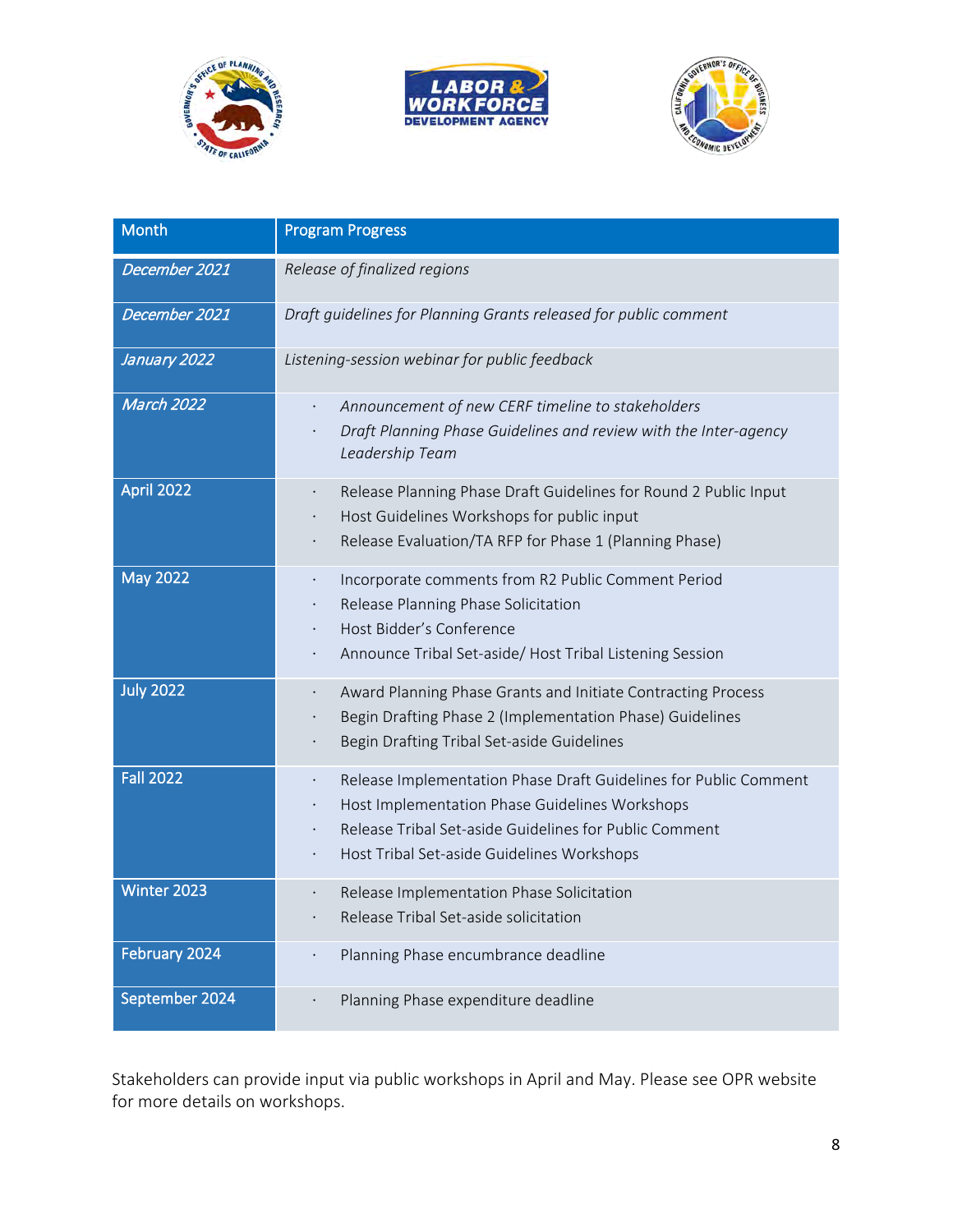





Following the incorporation of public feedback to the planning and implementation guidelines, the CERF Inter-agency Leadership Team – consisting of the OPR, the LWDA, and the GO-Biz – will convene to adopt and establish final guidelines for the program.

Once final program guidelines are adopted, staff will release the notice of funding availability and application process. During each phase of the program, staff will hold webinars to provide additional information and assistance to interested applicants seeking to apply for funding. Technical assistance will be made available throughout the program provided by the GO-Biz and the OPR.

#### <span id="page-8-0"></span>*Availability*

The period of performance (POP) for planning projects funded under this SFP will be between 18 to 24 months, with an anticipated start date of October 2022. Planning grant funds must be encumbered by September 2024.

No obligation of funds will be allowed before or beyond the grant POP. Any grant funds not expended during the grant agreement period shall be returned to the state.

### <span id="page-8-1"></span>*Target Regions and Populations*

All 13 regions of California will receive funding for planning and implementation, with an emphasis on inclusive planning to ensure equitable outcomes for disinvested communities. Disinvested communities face many challenges that are the result of a history of inequitable land use and zoning policies, exclusionary economic development processes, underinvestment, and a lack of meaningful engagement with community residents in planning and policy decisions.

Investments that benefit disinvested communities will be a priority for proposed projects in the implementation phase, and more details on required project criteria are forthcoming in the implementation phase solicitation guideline period.

CERF defines 'disinvested communities' as:

- Census tracts identified as 'disadvantaged' by the California Environmental Protection Agency; or
- Census tracts with median household incomes at or below 80 percent of the statewide median income or with the median household incomes at or below the threshold designated as low income by the Department of Housing and Community Development's list of state income limits adopted pursuant to Section 50093 of the California Health and Safety Code; or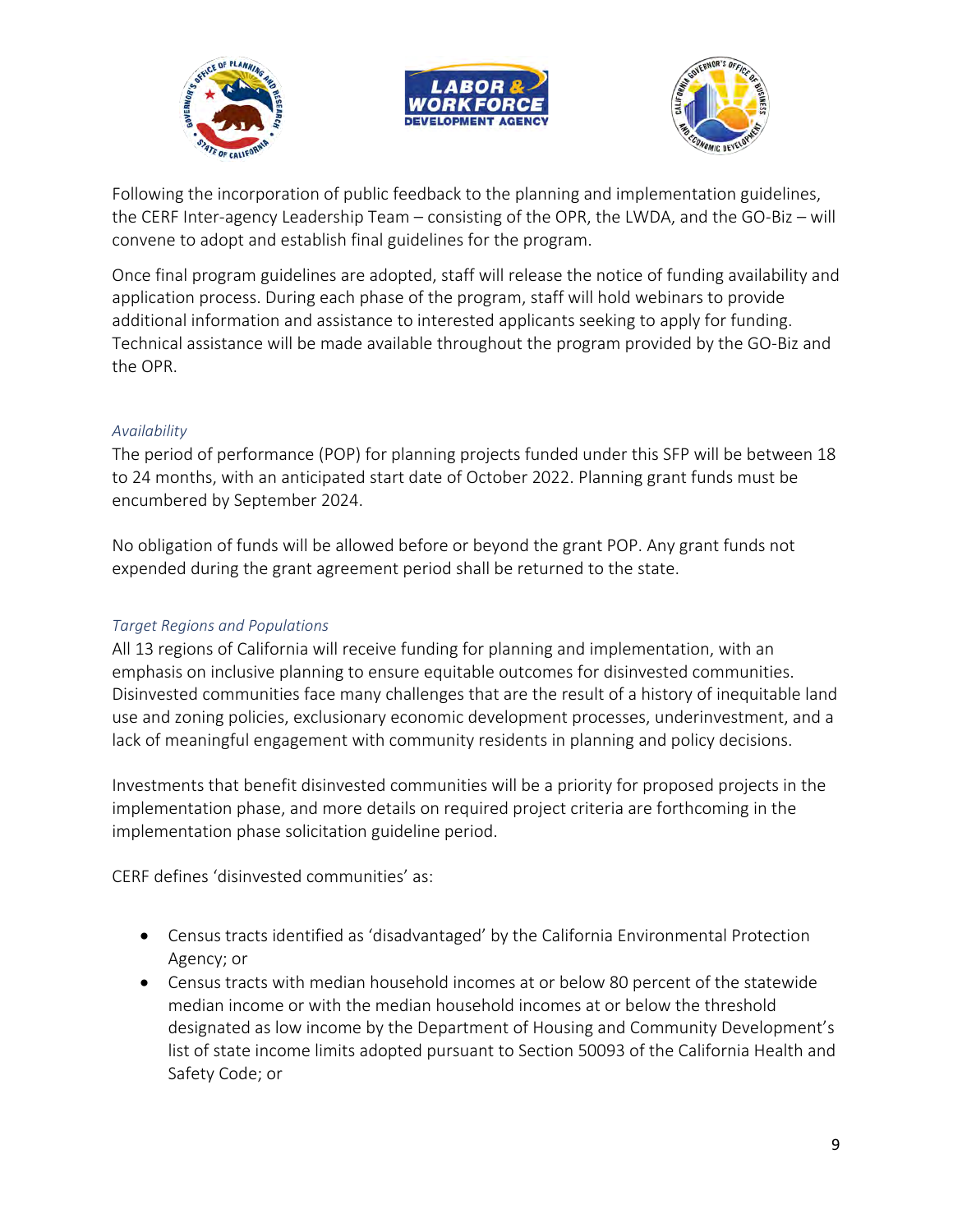





- 'High poverty area' and 'High unemployment area' as designated by the California Governor's Office of Business and Economic Development California Competes Tax Credit Program $^{12}$ ; or
- California Native American tribes as defined by the list maintained by the Native American Heritage Commission.<sup>[13](#page-9-2)</sup>

The CERF recognizes that the term "disinvested" may overlook the ongoing work in these communities, and particularly the residents for whom these communities are home. In many of these communities, residents and community leaders are actively engaged in local planning, economic development processes, campaigns, and other activities to improve the quality of life in the community. These efforts are extremely important, especially since these communities disproportionately experience the negative impacts of the pandemic and climate change. The CERF is structured to ensure these communities enjoy the benefits of investment.

#### <span id="page-9-0"></span>*Eligibility*

Applications for planning grants must include both a Fiscal Agent and a Convener role, which hold equal importance and value. A single organization may serve as both Fiscal Agent and Regional Convener in the case that it meets all desired qualifications.

Fiscal Agent: The Fiscal Agent will act as the intermediary in the grant management. The Fiscal Agent is a legal entity representing the Collaborative, and is responsible for submitting the CERF SFP. The Fiscal Agent must have legal authority, history, and capacity to administer federal funds. The Fiscal Agent will represent the Collaborative and make disbursements on behalf of the State.

Regional Convener: The Regional Convener is the lead organization tasked with organizing an inclusive group of regional stakeholders to form the Collaborative and implement the planning grant in its region. The Convener should possess all or most of the following characteristics:

- A proven track record of coordinating across sectors;
- Strong knowledge of the region and its economic needs, challenges, and opportunities across sectors;

<span id="page-9-1"></span> $12$  California Competes Tax Credit Program: List of High Poverty and High Unemployment Areas <https://static.business.ca.gov/wp-content/uploads/2021/11/High-PU-Fiscal-Year-2021-2022-P3-List.pdf>13 See *Section XII. Glossary of Terms* for a complete definition of California Native American Tribes

<span id="page-9-2"></span>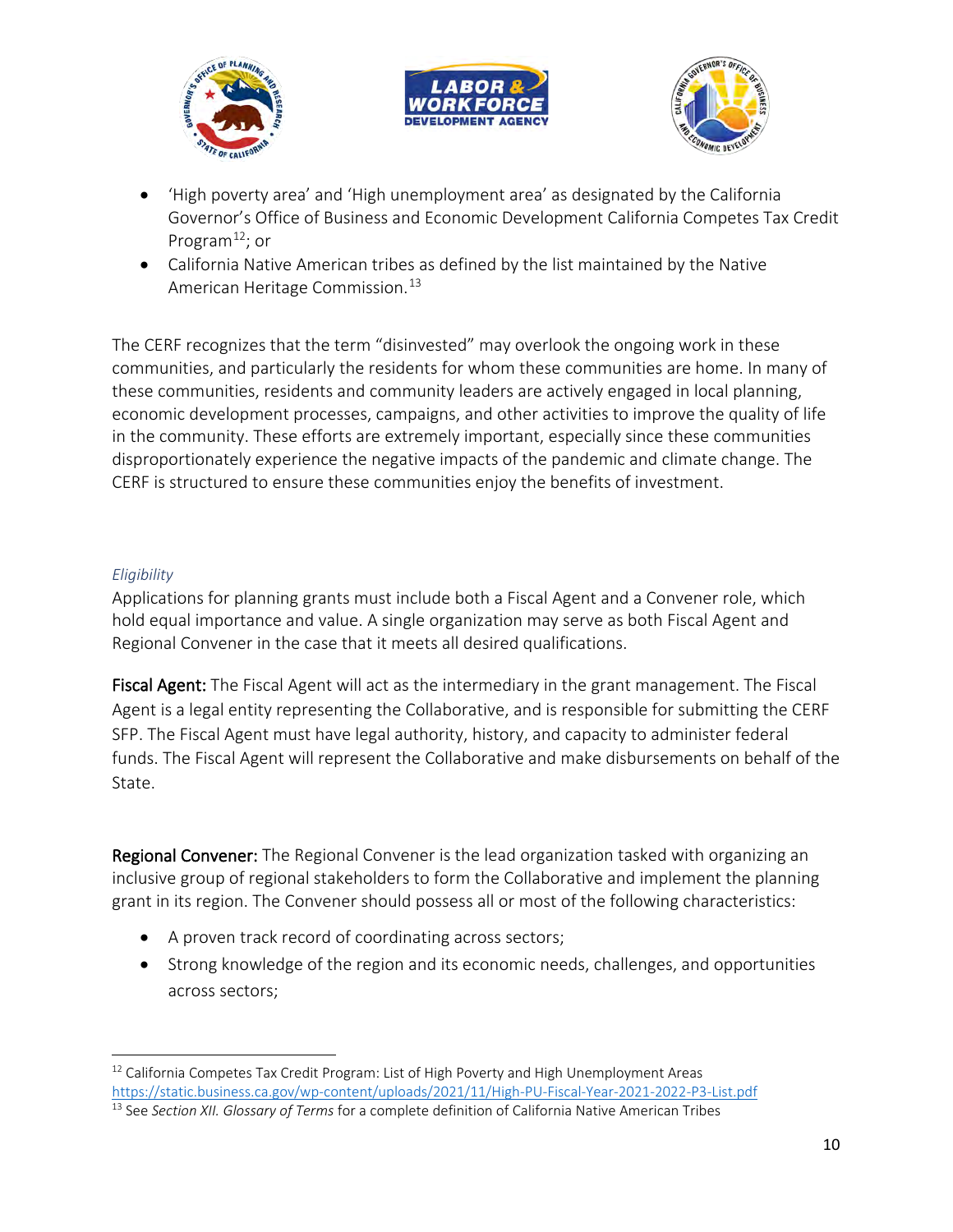





- Ability to lead diverse stakeholders to successful action with a proven history of successful organizing in the designated CERF region;
- Proven relationships and credibility with key industry leaders, workforce system stakeholders, and community stakeholders including employers, governmental entities, state or local workforce development boards, educational institutions, labor organizations, worker-serving organizations, community- and faith-based organizations, federally and non-federally recognized tribes, philanthropic organizations, community members, and other regional stakeholders;
- Demonstrated commitment to advance equity outcomes in the region; and
- Familiarity with grantmaking and knowledge of philanthropic ecosystems.

Types of entities that are eligible to serve in the Fiscal Agent and/or Regional Convener role include, but are not limited to:

- Non-profit organizations and foundations
- Community-based organizations
- District organizations of an EDA-designated Economic Development District
- Institutions of higher education or consortium of institutions of higher education
- California Native American Tribes or a consortium of California Native American Tribes
- Local governments, Special Districts, Metropolitan Planning Organizations (MPO), etc. may apply if they meet desired qualifications and if geographic boundaries are at least 80% aligned with CERF boundaries.

For-profit entities are not eligible to serve in the Fiscal Agent and/or Regional Convener role but can be subcontracted to provide research or other services.

See Roles and Responsibilities below for more details on Convener/Fiscal Agent roles and responsibilities, as well as required evidence of a partnership between the two parties where applicable.

### <span id="page-10-0"></span>Program Design

Planning projects will develop meaningfully inclusive regional planning processes that produce regional roadmaps, which will outline plans to bolster economic resiliency and increase access to quality jobs for those who traditionally have been left behind. Regional plans will meet regions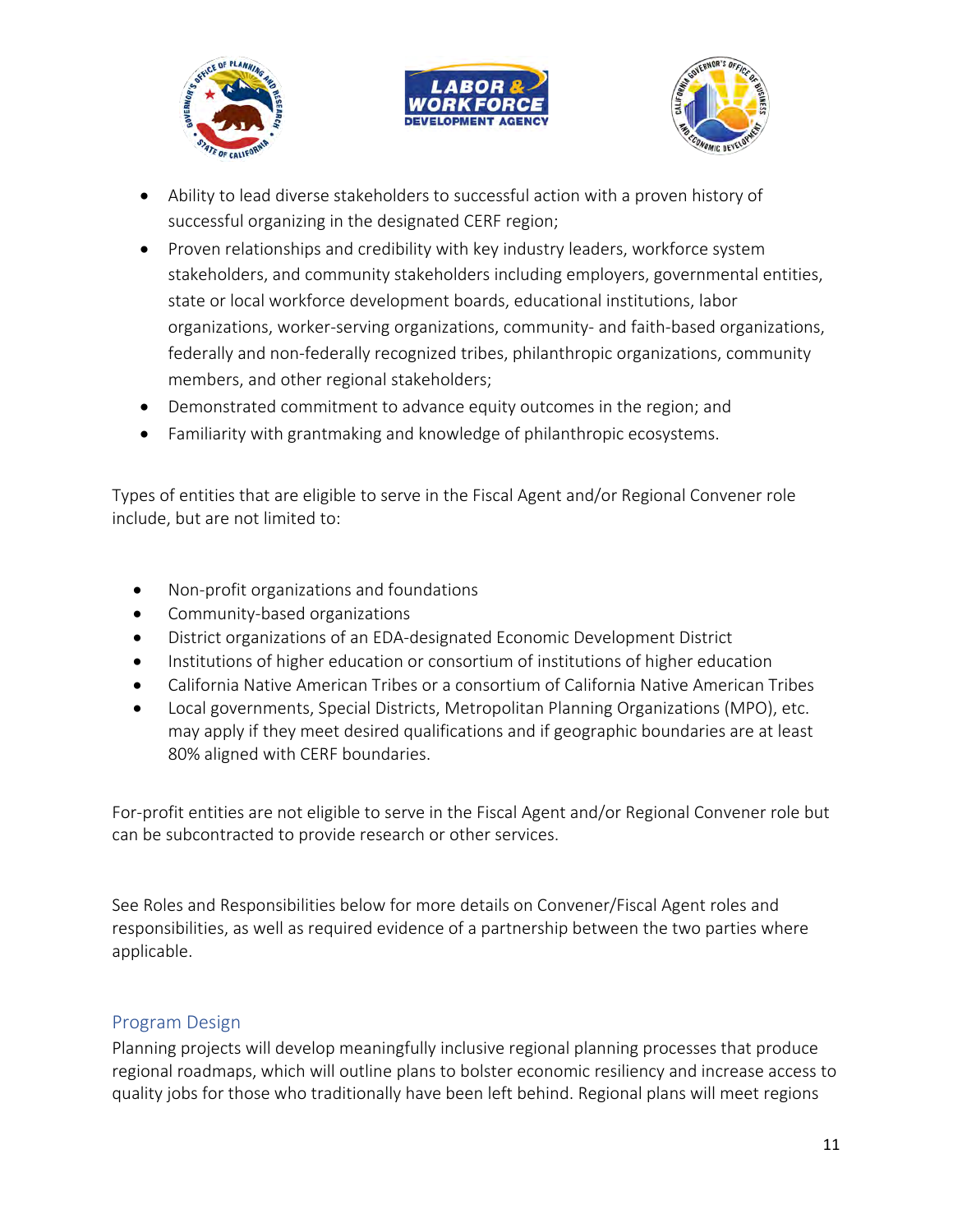





where they are, understanding there is no one-size-fits all path toward a more resilient, equitable, and sustainable economy. The planning process must/will leverage existing regional economic development planning and activities that are consistent with the objectives of the region's HRTC. For example, projects may align with other efforts funded by the state or build upon the local CEDS,  $14$  if one exists in the applicant's region.

The HRTCs must incorporate perspectives from stakeholders such as labor, business, community groups, local governments, MPOs, economic development entities, education institutions, California Native American tribes, and other key groups in the region.

The second phase of the CERF program will provide implementation grants on a rolling and competitive basis to fund proposals established in Phase 1. Projects should aim to transform their regional economy through groups of complementary and aligned projects organized under a unified vision to support socially and environmentally responsible industry growth across the region. A separate SFP for Phase 2 will be released with more detail on project criteria.

#### <span id="page-11-0"></span>*CERF Theory of Change: Inputs, Activities, Outputs, Outcomes, & Vision*



<span id="page-11-1"></span><sup>&</sup>lt;sup>14</sup> For more information see th[e EDA website.](https://www.eda.gov/ceds/)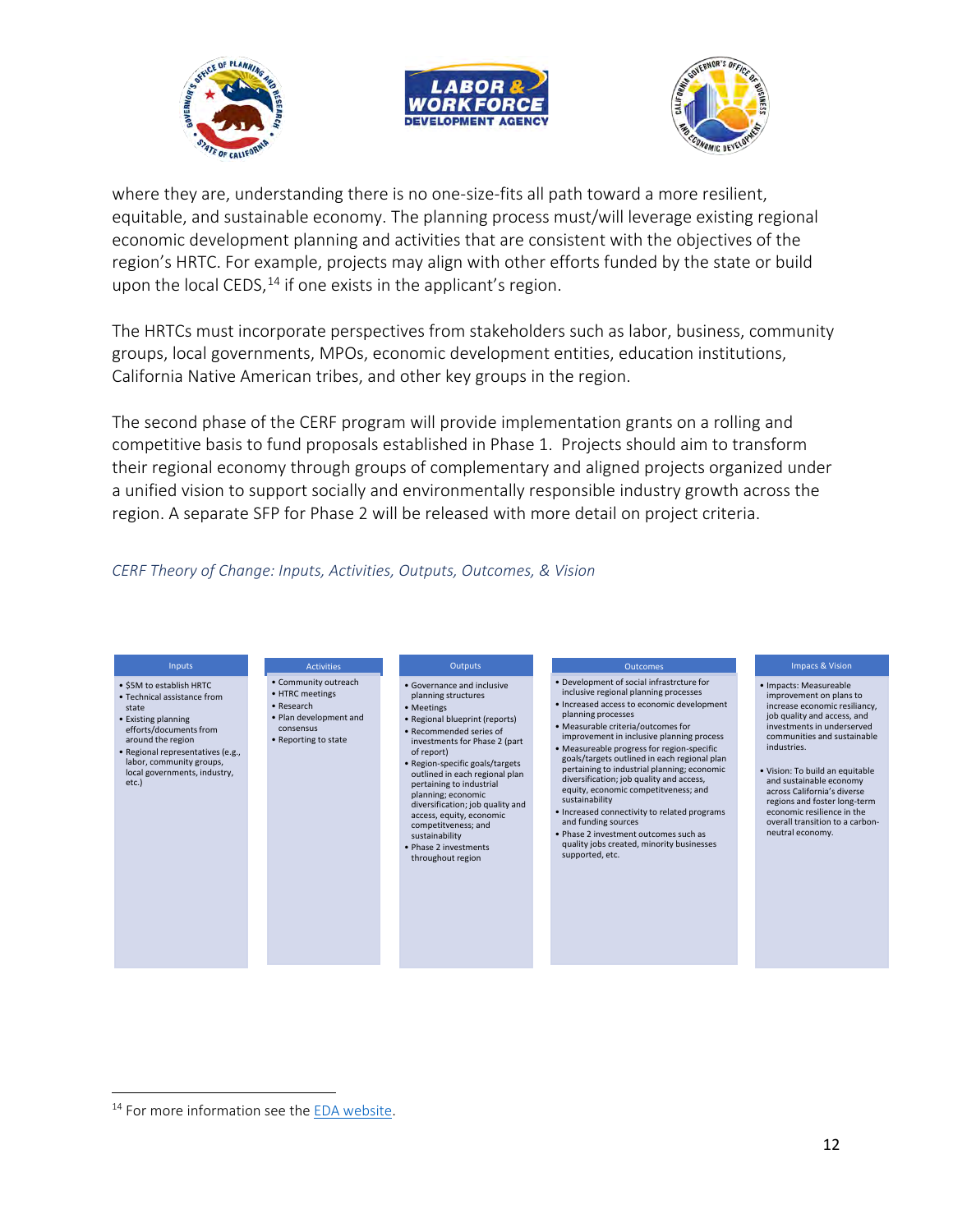





#### <span id="page-12-0"></span>*Roles & Responsibilities: Fiscal Agent, Regional Convener, High Road Transition Collaborative*

The CERF grants are intended to support a coalition of members working together in the interests of their respective region. Applications for planning grants should include both a Fiscal Agent and a Regional Convener role, which hold equal importance and value. A single organization may serve as both Fiscal Agent and Convener in the case it meets all desired qualifications. A memorandum of understanding (MOU) between the Fiscal Agent and Convener will be required as part of the application to demonstrate commitment to working together and understanding of roles and responsibilities, which are outlined as followed:

Requirements and Responsibilities of the Fiscal Agent: The scope of services provided by the fiscal agent include, but are not limited to:

#### Responsibilities of the Fiscal Agent

- Control of the fund, including depositing grant funds into a single, interest-bearing account in trust for the benefit of the HRTC
- Financial administration and oversight of funds and sub-agreements related to the funds
- Disburse funds as directed by the Convener, on behalf of the HRTC
- Establish, manage, and maintain a system of internal controls, accounting records, and documentation of the receipt and disbursement of funds
- Maintain a ledger for the planning program
- Prepare and disseminate financial reports on a quarterly basis pursuant to state reporting requirements.
- Have SAM account and have DUNS number
- Comply with Office of Management and Budget Uniform Administrative Requirements, Cost Principles, and Audit Requirements [\(2 CFR Part 200\)](http://www.ecfr.gov/cgi-bin/text-idx?tpl=/ecfrbrowse/Title02/2cfr200_main_02.tpl)
- Monthly reporting
- Submit required reporting and expenditure information
- Sub-contract administration and disbursement of funds
- Audits
- Maintain Public Records
- Ensure funding is encumbered and expended by timelines set by EDD
- Subaward administration: disburse funds and assist with the timely closing out of grants and programs
- Employ skilled, experienced, and knowledgeable personnel to perform the Fiscal Agent's responsibilities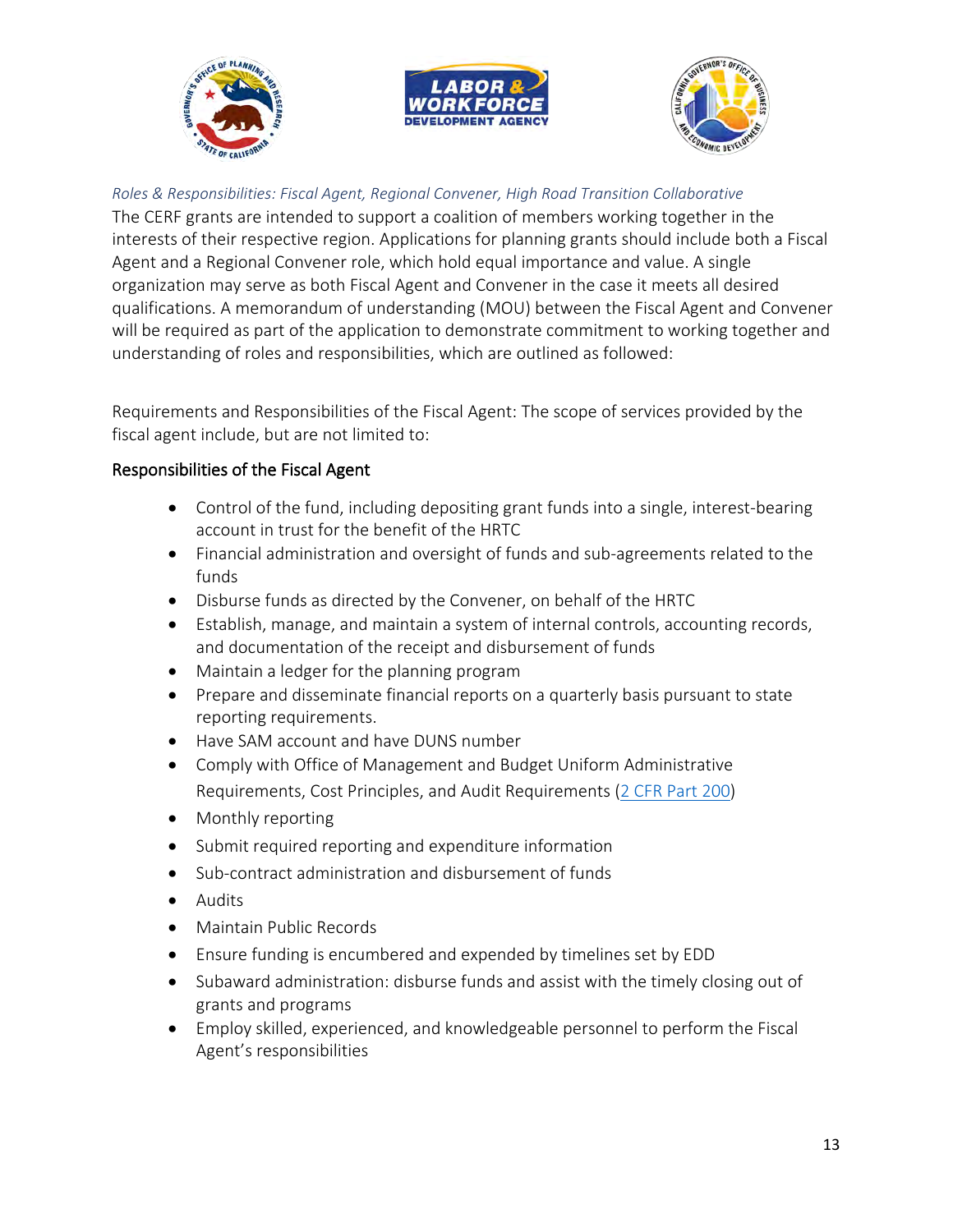





- Cooperate with the EDD, the Inter-Agency Leadership Team, and any other state agency exercising lawful authority to conduct an audit by providing all documentation promptly upon request
- Cooperate in responding to any requests protected under the Public Records Act
- Develop and maintain MOUs with internal and external partners, as needed
- Other services

# Regional Convener Requirements and Responsibilities:

Regional Conveners are entities that are uniquely positioned to engage and unify stakeholders to promote High Road Transition models that help address the challenges that inequity, global economic shifts, and climate change have created. The key HRTC member that will serve as the Convener will:

- Identify resources and connect with partners that provide experience in the development and sustainability of economic recovery models,
- Convene public, private, academic, industry, workforce, labor, and community leaders around a singular vision for an equitable economic transition based on High Road principles,
- Hire or contract and oversee qualified coordinator(s) to support with outreach, with support from the state on coordinator job descriptions,
- Serve as the central coordinator of economic development plans and future implementation projects, and
- Establish a coordinated line of communication among HRTC membersto foster stakeholder connectivity, and between the HRTC and the Fiscal Agent to accelerate collaboration and support.

The Convener for the planning project must also ensure that the HRTC includes balanced representation from: [15](#page-13-0)

- employers, businesses, and business associations,
- community-based organizations, community organizers, and community members,
- labor organizations,
- government agencies,
- economic development agencies,
- philanthropic organizations,
- education and training providers,
- workforce entities, and

<span id="page-13-0"></span><sup>&</sup>lt;sup>15</sup> As specified in Section 1 Chapter 5.1 Community Economic Resilience Fund Program 14531 (c)(4)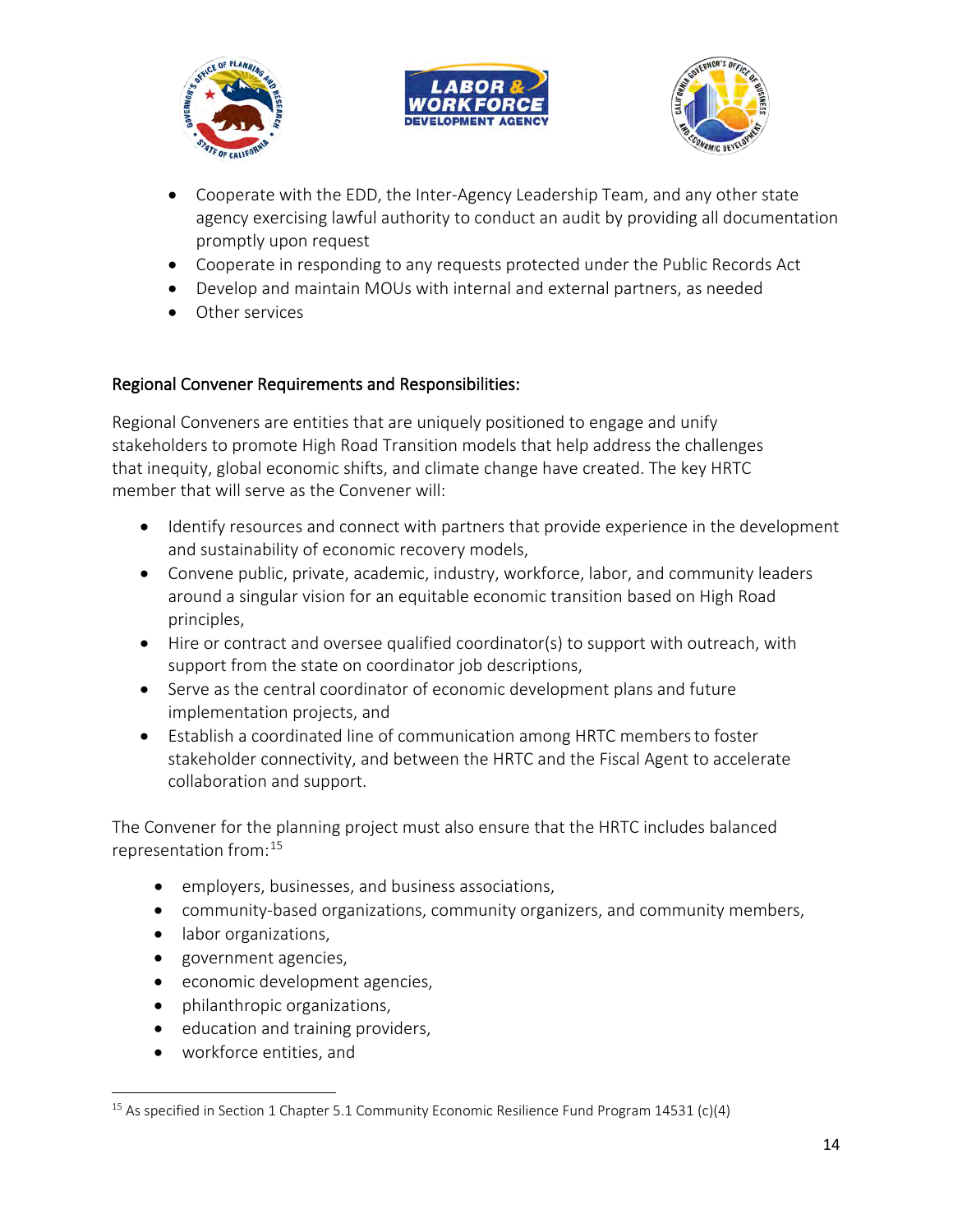





• other regional stakeholders capable of contributing to the success of the project.

# <span id="page-14-0"></span>*Collaboration with the Inter-Agency Leadership Team*

The success of the CERF program will require the interagency team comprised of the LWDA, the OPR, and the GO-Biz to collaborate on a wide range of activities related to the management, design, oversight, and administration of the program. Throughout the life of the program, the interagency team will participate in regularly scheduled reporting meetings to discuss stakeholder input, agendas, policy recommendations and program guidelines. Each agency is tasked with a different responsibility ranging from grant administration, program design, and technical assistance. Below is a brief description of the responsibilities that each agency has been tasked with.

Employment Development Department (EDD): The EDD's Workforce Services Branch shall be responsible for the management and execution of all grants and contracts including the administration of and accountability for both the planning and implementation grants.

The Governor's Office of Planning and Research (OPR): The OPR will manage the design and operations of the program in addition to providing technical assistance to support and guide processes and deliverables for Phase 1.

The Governor's Office of Business and Economic Development (GO-Biz): The GO-Biz will support with outreach, technical assistance, and capacity building.

Collaboration across regions will also be required in order to collectively create a more resilient statewide economy that brings equal opportunities to every region. Awardees will be required to participate in Communities of Practice meetings. These convenings will ensure progress, share best practices and lessons learned across the regions, and provide technical assistance by the state.

### Collaboration with the process evaluation team

An independent team is going to conduct a process evaluation to explore the success of the CERF program and the planning tables. Awardees must collaborate with and be responsive to the process evaluation team reasonably. This includes providing information to the evaluators, allowing the evaluators to join meetings or sessions for information gathering purposes, and joining partnership sessions for planning, discussion, or training (if needed).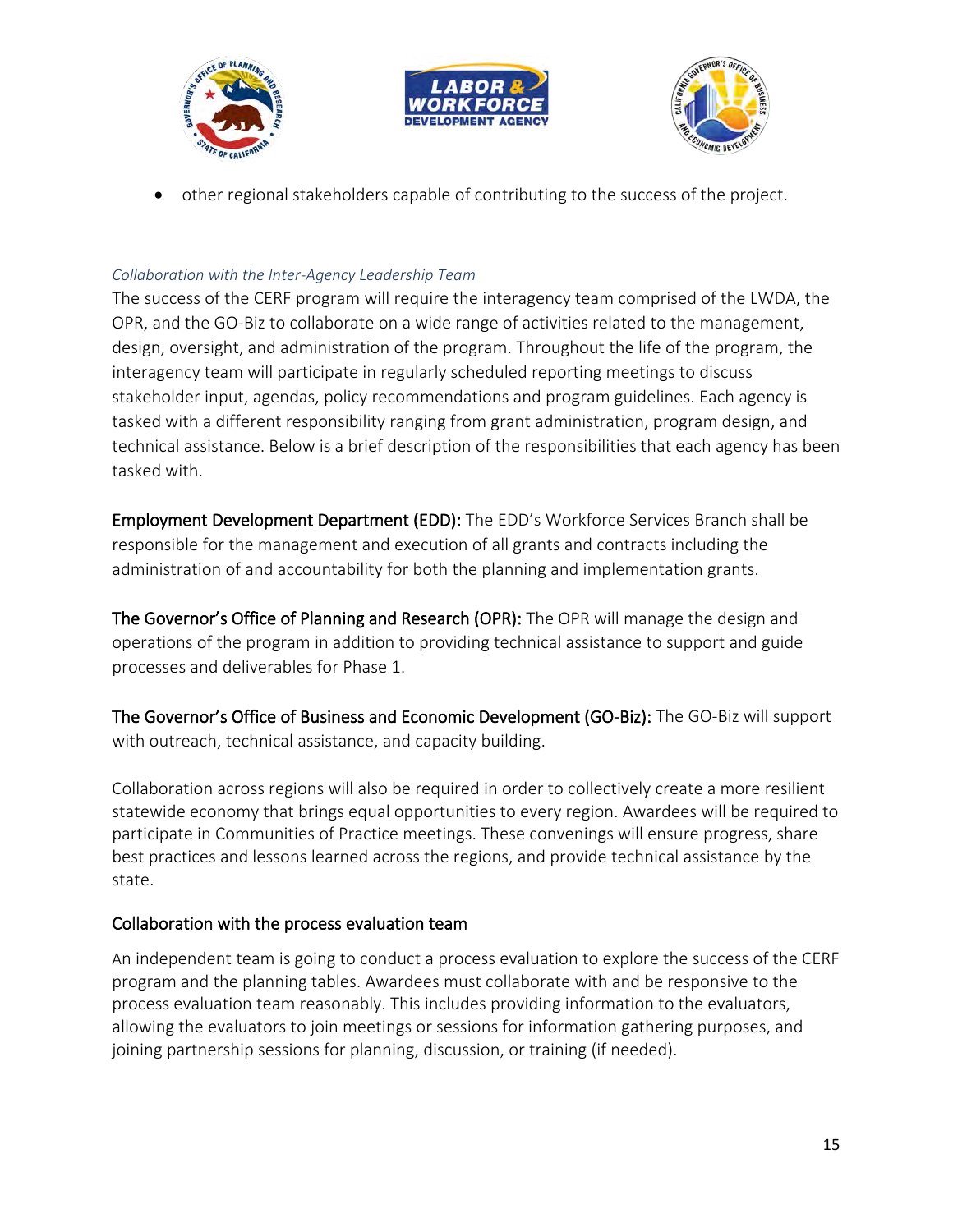





# <span id="page-15-0"></span>Post-Award Program Requirements and Deliverables

#### <span id="page-15-1"></span>*Planning Phase (Phase 1) Requirements*

The Planning Phase requirements involve building inclusive planning tables, which will result in developing 1) High Road Transition Collaboratives, and 2) Regional Plans.

Inclusive Table-Building: The awardees must employ inclusive table-building strategies during the Planning Phase. These strategies will help the Collaborative ensure that it is accountable to its residents, addresses the needs of disinvested communities, represents the diversity of the region, and transparently oversees the facilitation of the planning process.

Grantees will conduct a detailed stakeholder mapping analysis (See the Regional Plans section) to create a profile of the diverse stakeholders in the region and design their planning tables accordingly.

To ensure buy-in to the region's vision for CERF, grantees must use inclusive table-building strategies during proposal development (e.g., Collective Partnership Agreement Letter, Outreach and Engagement Plan, etc.), and throughout the planning process. These strategies must consider the strength and diversity of the Collaborative's partnerships; ongoing regional processes; and a Collaborative Governance Structure.

Strength and Diversity of Collaborative Partnerships: The Collaborative needs to be composed of a diverse representation of residents and key stakeholders. These stakeholders include, but are not limited to, California Native American tribes, labor unions, nonprofits, faith-based groups, community-based organizations, academics, economic development institutions, workforce development groups, businesses, representatives from local School District, Community College Districts, and private sector representatives.

Ongoing Regional Processes: The Fiscal Agent and/or Regional Convener must identify other ongoing planning processes or projects across the region to ensure the alignment between these processes and CERF, and to ensure a joint and coordinated response to reaching the State's goals. Examples of such efforts include: CEDS, Climate Plans, High Road Training Partnerships, General Plans, and Regional Transportation Plans.

Collaborative Governance Structure: The Collaborative Governance Structure will play a key role in supporting communities to build robust governance processes, aligned with economic planning and other ongoing processes, and overcoming challenges inherent in shared decisionmaking. The governance structure must illustrate transparent decision-making processes that not only center disinvested communities and impacted workers, but actively shift decision-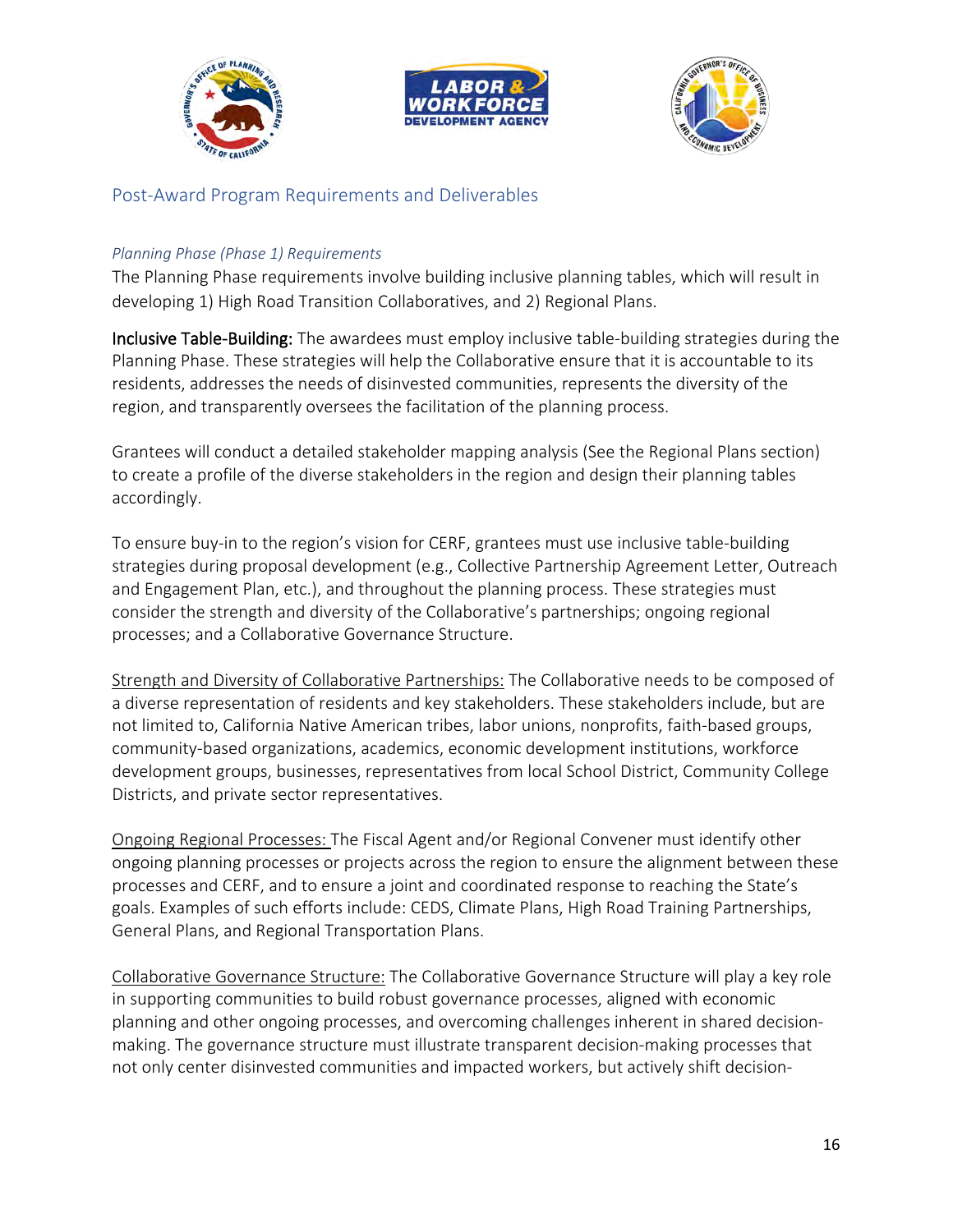





making power to those groups. The governance structure must also reflect that no member of the HRTC governance committee has more decision-making power than the other.

See the Collective Partnership Agreement Letter for more information on the Collaborative Governance Structure.

The State may reach out to various stakeholders in each region as part of its work on reviewing inclusive table-building processes.

The following sections describe the deliverables grantees will produce.

A. Partnerships and Coalitions: Collaboratives will provide information about the formal and informal partnerships and coalitions they have developed and discuss how they did so. Formal partnerships are legally bound (e.g., through MOUs, contracts, etc.). The informal partnerships are not legally bound, but have the potential to lead to formal partnerships in the near future. The reports must include the following:

- Governance structure: Lay out your governance structure and explain whether and how the structure evolved over time to respond to your needs. If the structure has evolved, explain why.
- Outreach and Engagement plan: Summarize your engagement plan and discuss whether and how the plan has evolved over time. If the plan has evolved, explain why.
- Partnerships: Discuss the formal and informal partnerships and coalitions you have built throughout the process. Provide details such as:
	- The types of coalitions and partnerships you have developed. Provide the name of the organizations and parties involved.
	- The number of MOUs or other formal agreements (e.g., collective partnership agreements, data sharing agreements) created.
	- The discussion and ongoing conversations with the potential to develop formal partnerships in the near future.
	- The strategies for keeping these coalitions active to ensure long-term and sustainable economic development and recovery. Note that after plans are developed and adopted, GO-Biz will work with conveners to ensure they are accepted as regional CEDS and will work to establish Economic Development Districts in regions without an existing organization.
- Inclusivity: Discuss how these partnerships and coalitions advance your goals of responding to the needs of diverse stakeholders and specially disinvested communities.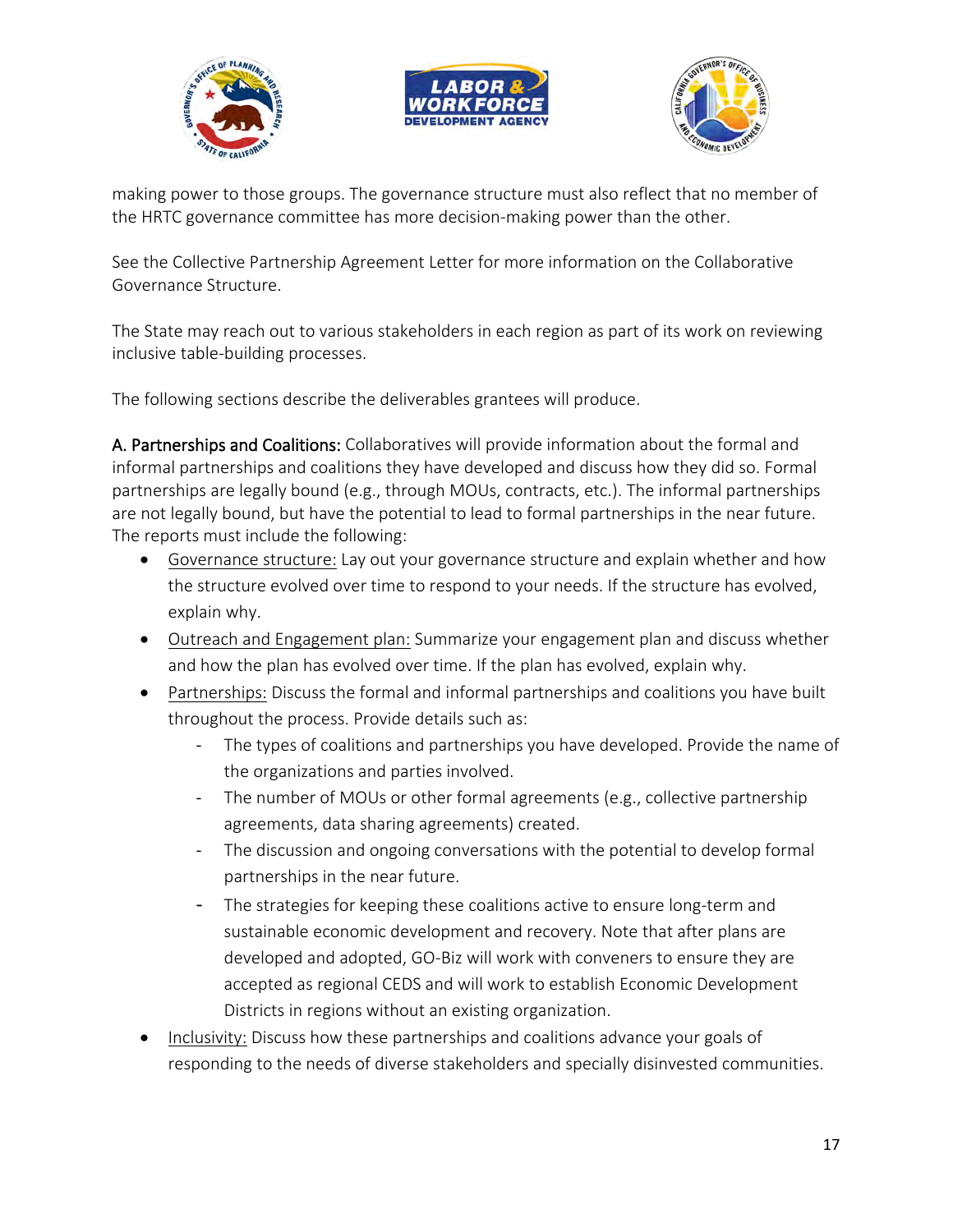





B. Regional Plans: Collaboratives will develop a regional economic recovery and transition plan that addresses essential elements of a high road strategy. The plan will be co-developed with diverse stakeholders throughout the process, from visioning to analysis to strategy creation. Analyses and plans may account for sub-regional and inter-regional dynamics. The plans must also build on existing regional and/or subregional economic development plans and strategies.

The State understands that the grantees may need to apply an iterative process as they develop their plans. For example, the grantees may need to modify their goals based on their analysis and findings.

Each of the following analyses and strategic plans must address:

- Equity: analyses must consider the needs and the interest of diverse communities across the region, with an explicit intention to include historically excluded populations and specially disinvested communities
- Sustainability: analyses must focus on economic development that is selfsustaining and aims at a carbon-neutral, climate-resilient economy addressing the needs of the region's communities
- Job quality and access: analyses must prioritize jobs that provide a familysustaining wage, health benefits, a pension, worker advancement opportunities, a safety net, and collective worker input; these jobs are stable, with predictable schedules, and safe
- Economic competitiveness and resilience

Required components of analysis include the following:

Vision and Goals: Develop a vision and specific goals for creating a high road economy that is sustainable, inclusive, and equitable.

Analysis: Conduct the following analyses. In each section, summarize your findings and explain how these findings inform your planning and how they correspond with your goals.

#### Stakeholder mapping:

• A snapshot of the historically active stakeholders that can influence creating a High Road economy in the region and/or benefit from it. Provide the list of organizations and entities and discuss their potential role in developing the plan and engaging in the implementation phase. These stakeholders may include but are not limited to employers, businesses, community-based organizations, community members and residents,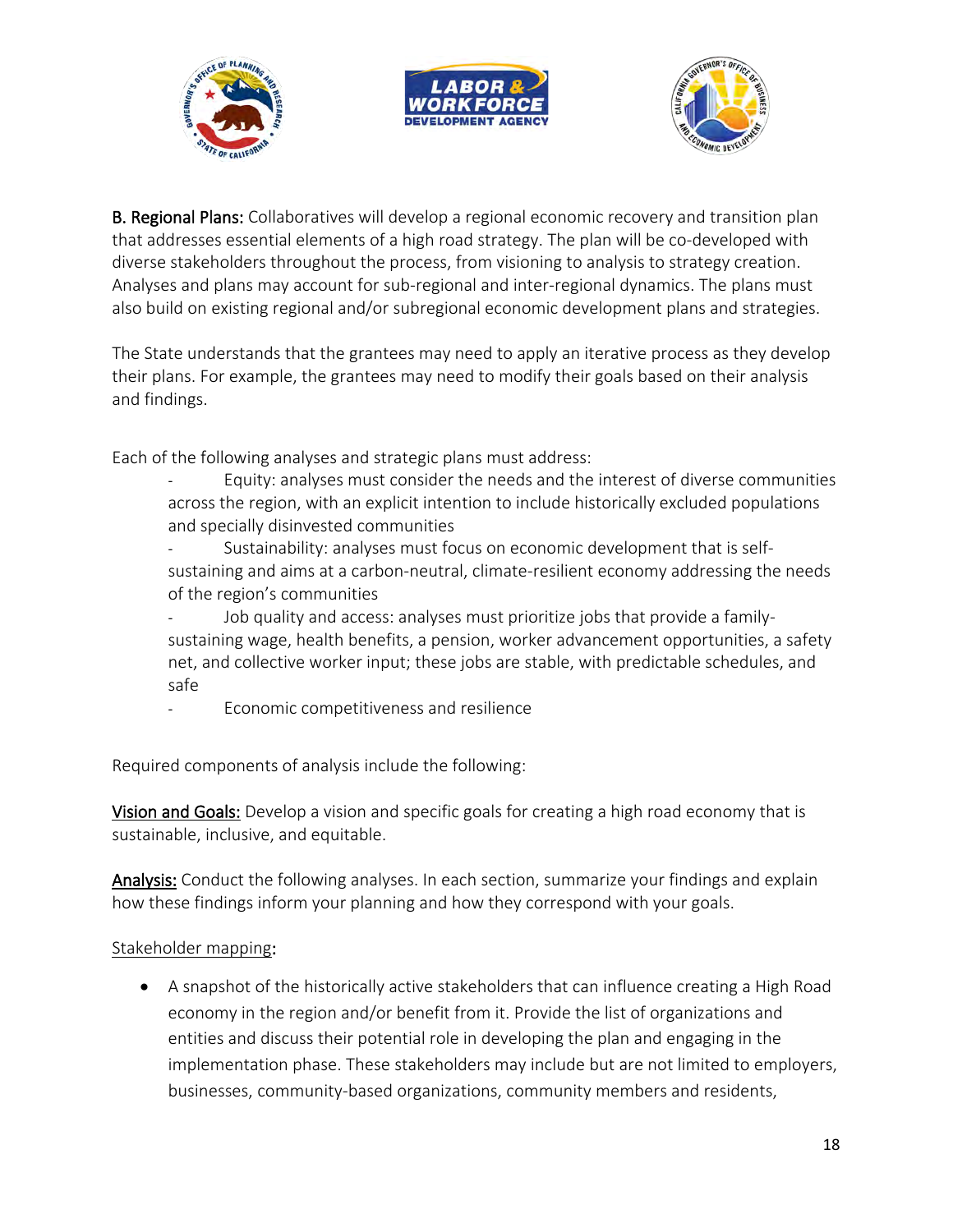





government and economic development agencies, labor organizations, philanthropic organizations, academic institutions, education and training providers, workforce entities, and industries.

- Overview of the state of disinvested communities in the region. Discuss how and in which areas these communities face economic barriers. Include a snapshot of how you intend to outreach to organizations that represent these communities and how you intend to ensure their active participation and ability to be an active stakeholder in the future.
- Create and show a network of existing partners and their existing regional and subregional plans, strategies, and related reports to demonstrate synergies, potentials, and challenges.
- Clarify opportunities for collaborations and partnerships.

Regional summary: A summary background of the demographic and socio-economic conditions of the region, highlighting areas with low and high economic diversification and resiliency, as well as any industry trends that impact the regional economy.

The regional summary must identify regional inequities, such as economic, health, and environmental inequities, currently facing communities in the region.

The regional summary should include the following analysis and discussion:

- Economy and economic development:
	- o Identify economic development opportunities and forces
	- o Review of inequities in economic development across the region
	- o Identify low- and high- wage industries and occupations
	- o Explore economic well-being and cost of living across the region
- Economic shocks: Discuss the impacts caused by economic shocks (e.g., pandemics, natural disasters) or longer-term economic shifts (e.g.., global market signals, automation, policy levers) in the region. These include economic harm to communities (i.e., workers, small businesses, impacted industries, the public sector, and selected regions and populations) as well as the potential for new economic development opportunities.
- Climate and environmental impact: Identify anticipated climate impacts and the factors that increase the region's vulnerability to those impacts.
	- o Identify short term and long-term impacts of climate change on people and economy of the region. These must include disproportionate impacts on disinvested communities and projected increases in occupational hazards for workers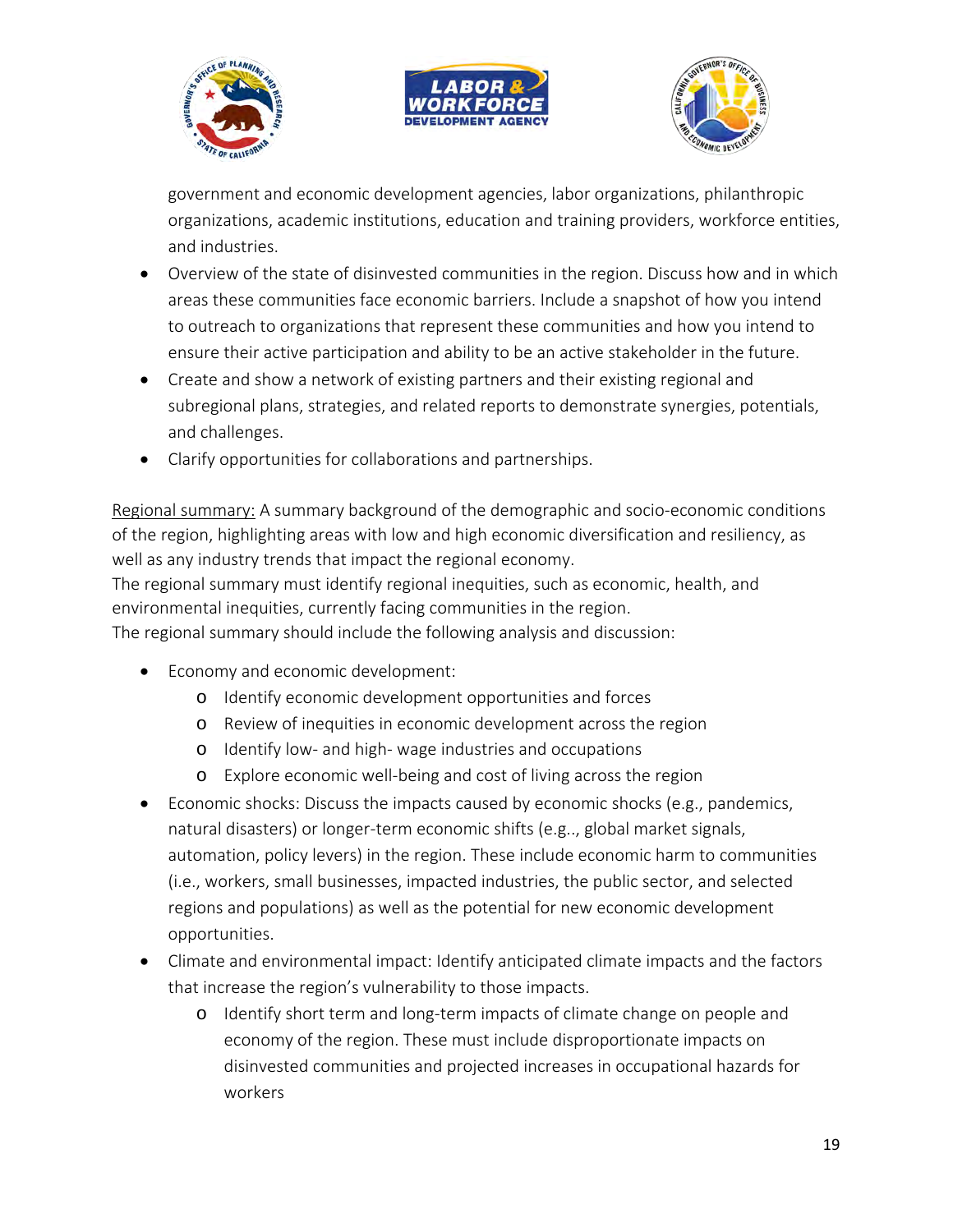





- o Identify major sources of air pollution, water pollution, toxic and hazardous waste and their impacts on diverse communities, especially disinvested communities
- o Identify major sources of GHG emissions and their impacts on diverse communities, especially disinvested communities
- o Assess impacts of climate change on targeted emerging industries, sectors, or clusters and how these impacts might hinder success of the proposed plans and transition strategies (e.g., damage to critical infrastructure, loss of productivity, loss of population)
- Public health analysis:
	- o Provide a snapshot of the impacts of the current economic trends and climate change effects on public health, especially the impacts on disinvested communities
	- o Explore the main causes of chronic illnesses and diseases in the region, and whether and how they are related to economic inequalities, climate impacts, environmental factors, etc.
	- o Analyze health disparities across the region, disaggregated by race, gender, and other demographics

Labor market analysis: A snapshot of labor dynamics in the region, including an overview of major employers, occupations, and wages, the impacts of the recent trends, changes, and forces on the labor market, and projected labor trends in existing key industries. The analysis must also identify:

- Industry-specific labor standards that meet high-road priorities
- Barriers that limit access to high-quality jobs
- Relevant training programs, apprenticeships, or high road training partnerships in the region

Industry cluster analysis: A snapshot of current major industries as well as industry trends and projections. The analysis must also:

- Include an in-depth analysis of potential growth clusters based on the region's comparative advantages, market trends, workforce, infrastructure assets, policy trends, aligned state/federal investments, supply chain, and innovation ecosystem.
- Identify major sources of GHG emissions, air and water pollution, and toxic or hazardous waste from existing and/or proposed clusters
- Conduct measurements of potential for job growth within industries
- Identify workers and sectors at risk of displacement due to identified trends and analyses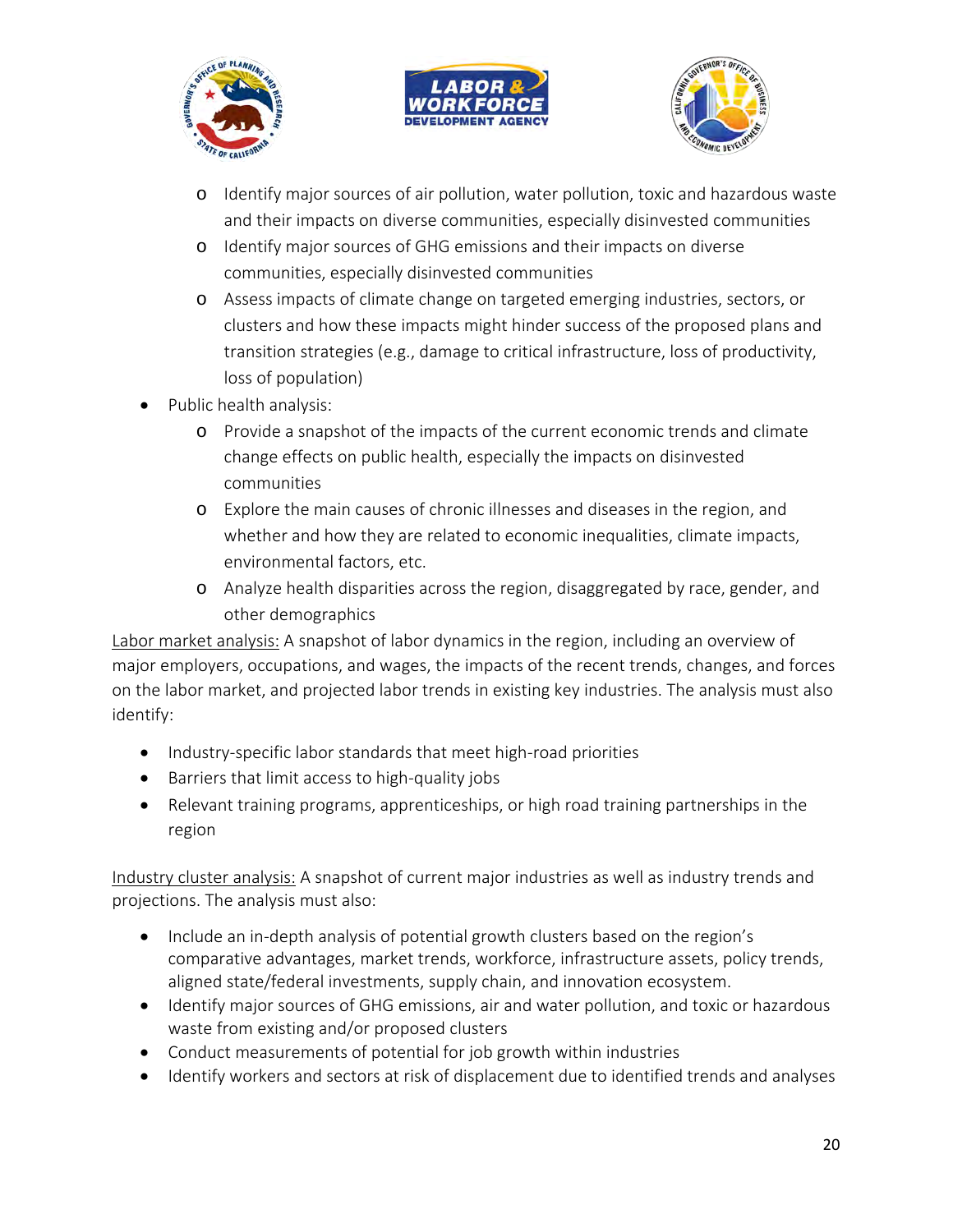





SWOT analysis: An in-depth analysis of regional Strengths, Weaknesses, Opportunities, and Threats (i.e., SWOT), especially as it relates to equitable economic resilience and growth of sustainable industry clusters. The SWOT analysis will draw from data and components through conducting the above analyses.

Strategy and planning: Develop a holistic economic development and transition roadmap that prioritizes the creation of high-quality jobs and equitable access to jobs and resources and emphasizes developing sustainable and resilient industries. These industries include but are not limited to renewable energy, energy efficiency, carbon removal, zero-emission vehicles, advanced manufacturing, agriculture, forestry, artificial intelligence, and climate restoration and resilience. In addition to having a clear vision and goal(s), the roadmap must include:

- Strategies for the growth of targeted industries.
	- Industrial cluster development: This section will provide a snapshot of current trends and projected growth. It will consider, but is not bound by, existing relevant plans such as CEDS (if applicable and appropriate) along with the following elements that work together to support creation of quality jobs:
	- Clear local market signals: How do proposed industries and affiliated investments align with market trends and local/state/federal policies?
	- Value chain and infrastructure: How do investments support the growth and clustering of businesses in the value chain of the proposed industry? What specific infrastructure is required to grow the industry?
	- Innovation ecosystem: How do investments connect the private sector to local innovation resources, facilitate the movement of new technologies to market, incubate early-stage businesses, etc.?
	- Workforce development: How does the industrial strategy plan to match skills to available jobs address talent and recruitment, and facilitate strategic collaboration among businesses, training and education institutions, labor, etc.?
- Strategies for increasing economic diversification in at-risk locations. Investments must clearly address barriers to attraction and retention of businesses, as well as barriers to quality job access for disinvested communities.
- Strategies for effectively responding to economic shocks. These include:
	- o Protecting diverse communities, and specially disinvested communities
	- o Using economic shocks and disasters as opportunities for growth
- Strategies for increasing economic equity must refer to the analyses of workforce and demographic trends, and focus on closing gaps, reaching universal levels of service, or disaggregating results by race, ethnicity, income, etc. Economic equity means all people regardless of race, gender, or nativity, can contribute to and access the opportunities of a strong, resilient economy.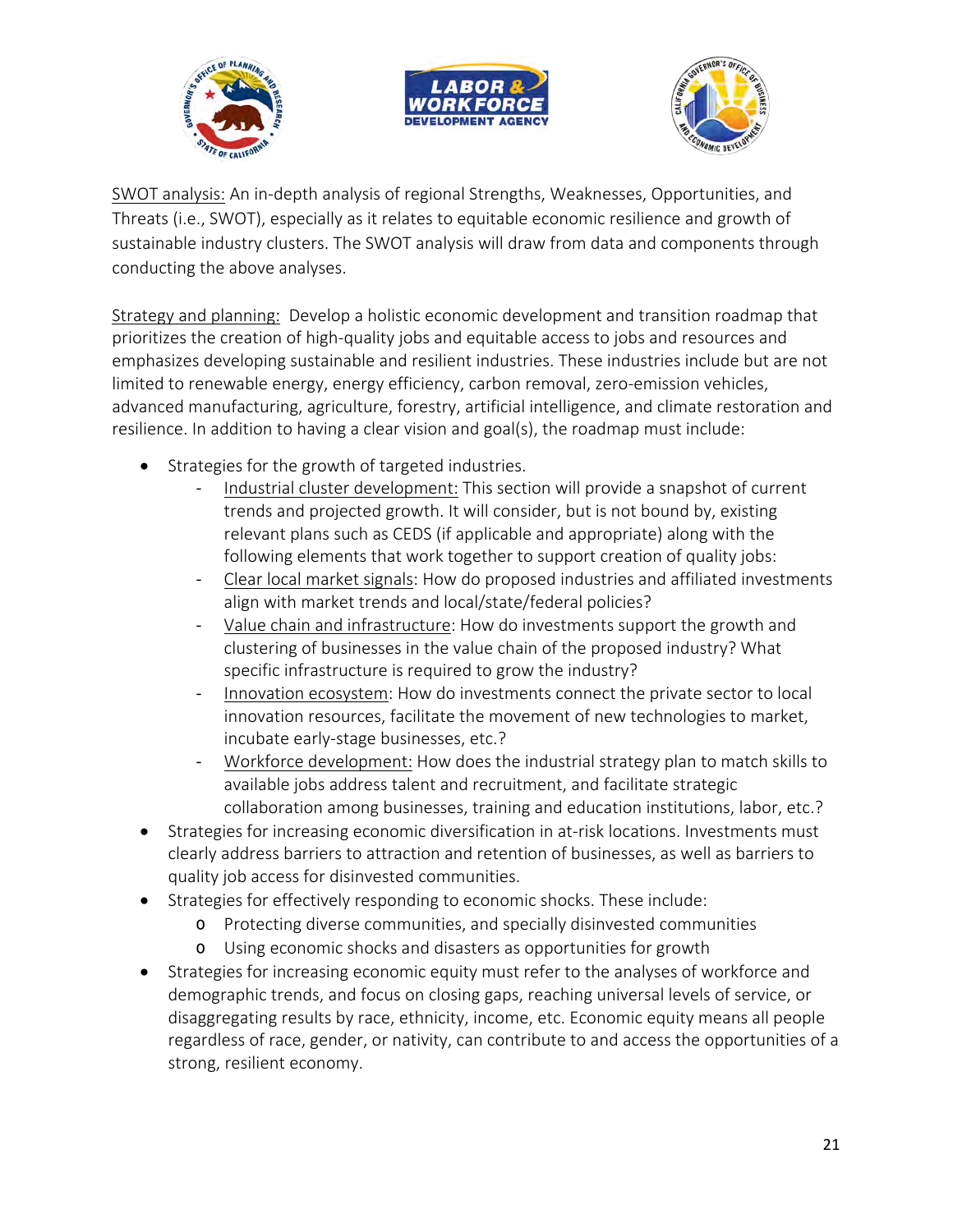





- o Strategies must create and sustain pathways into quality jobs and familysustaining careers and improve job quality and wages in sectors that do not offer quality jobs. Analysis and recommendations must highlight how they propose to serve historically marginalized and disinvested groups and how those groups will learn about proposed interventions.
- o Strategies must support workers potentially impacted by at-risk industries and must prevent displacement of incumbent workers or replacement of high-road jobs with low-quality jobs.
- Strategies for increasing health and environmental equity. These strategies must include limiting the impacts of economic development activities on the natural environment. They must also avoid exacerbating the effects of climate change and include pathways for mitigating the effects of anticipated climate impacts on targeted industries and occupations. They must also address public health needs, with special attention to the needs of disinvested communities.
- An assessment of how regional economic development strategies can align with, support, and be supported by existing state strategies in areas like clean energy, air pollution reduction, transportation decarbonization, climate adaptation, sustainable water management, and natural and working lands.

Strategic investments and benchmarking: identify 2-5 strategic investments or projects to enact recovery and transition to be funded in Phase 2 (Implementation) that meet the following criteria, which are currently presented at a high-level.

- 1. Clarify investments or project goals in detail
	- a. Proposed projects should layout goals and success points in detail and provide threshold(s), benchmark(s), or target(s) for measuring or tracking the success
	- b. Projects should provide the methodology for tracking or measuring the defined threshold(s), benchmark(s), or target(s)
- 2. Demonstrate proposed impacts to communities/industries: Proposed investments should mitigate economic harm to workers, households, small businesses, impacted industries, and the public sector, and especially disinvested communities
- 3. Demonstrate project feasibility, commitments, and community support (i.e., inclusivity):
	- a. Proposed projects should demonstrate support from the HRTC governing body
	- b. Projects should show support from various stakeholders (e.g. community-based organizations, governmental, non-governmental entities, tribal entities, businesses, industries). Projects may provide letters of support, meeting minutes, MOUs, court hearing minutes, etc.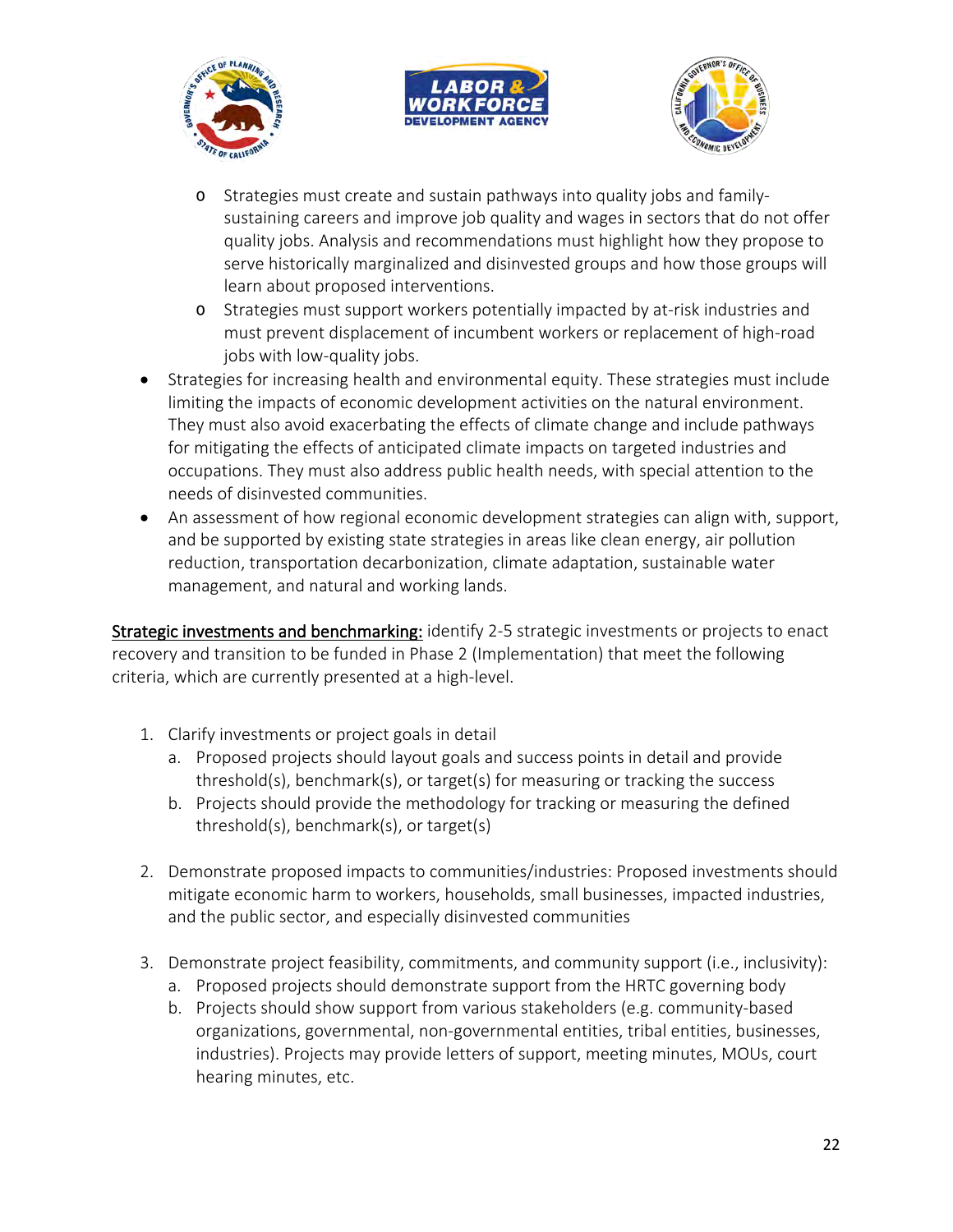





- 4. Promote state climate goals:
	- a. Investment projects lead to the development of low-carbon or regenerative industries, or
	- b. Investments that support economic diversification are designed to minimize Greenhouse Gas (GHG) emissions and/or water or energy usage.
- 5. Support labor standards and job quality:
	- a. Projects shall include labor standards where applicable such as prevailing wage, project labor agreements, or community workforce agreements.
	- b. Projects shall create high-quality jobs<sup>16</sup>, which bring sustainable income to the regions.
	- c. Projects should define a plan with goals, targets, strategies, and activities to recruit, train, re-train, and support workers from disinvested communities.
- 6. Demonstrate clear role in regional strategy:
	- a. Industrial development should consider existing CEDS along with the following elements that work together to support the creation of quality jobs:
		- i. Clear local market signals: How do investments align with market trends and state/federal policies?
		- ii. Value chain and infrastructure: How do investments support the growth and clustering of businesses in the value chain? What specific infrastructure is required to grow the industry?
	- iii. Innovation ecosystem: How do investments connect the private sector to local innovation resources, facilitate the movement of new technologies to market, incubate early-stage businesses, etc.?
	- iv. Workforce development: How does the industrial strategy plan to match skills to available jobs, talent and recruitment, and strategic collaboration among businesses, training and education institutions, labor, etc.?
	- b. Economic diversification strategies should address specific barriers to attraction and retention of businesses, as well as barriers to access for disinvested communities.
- 7. Complement existing funding: If state or federal funding is available elsewhere for a proposed project (e.g., broadband), applicants should improve equity outcomes, which include but are not limited to job access for those in disinvested communities, income inequality, income growth, business ownership, business revenue, job and wage growth, among others.
- 8. Achieve timely implementation: Funds must be encumbered by October 2026.

<span id="page-22-0"></span><sup>&</sup>lt;sup>16</sup> See the glossary for the definition of high-quality jobs.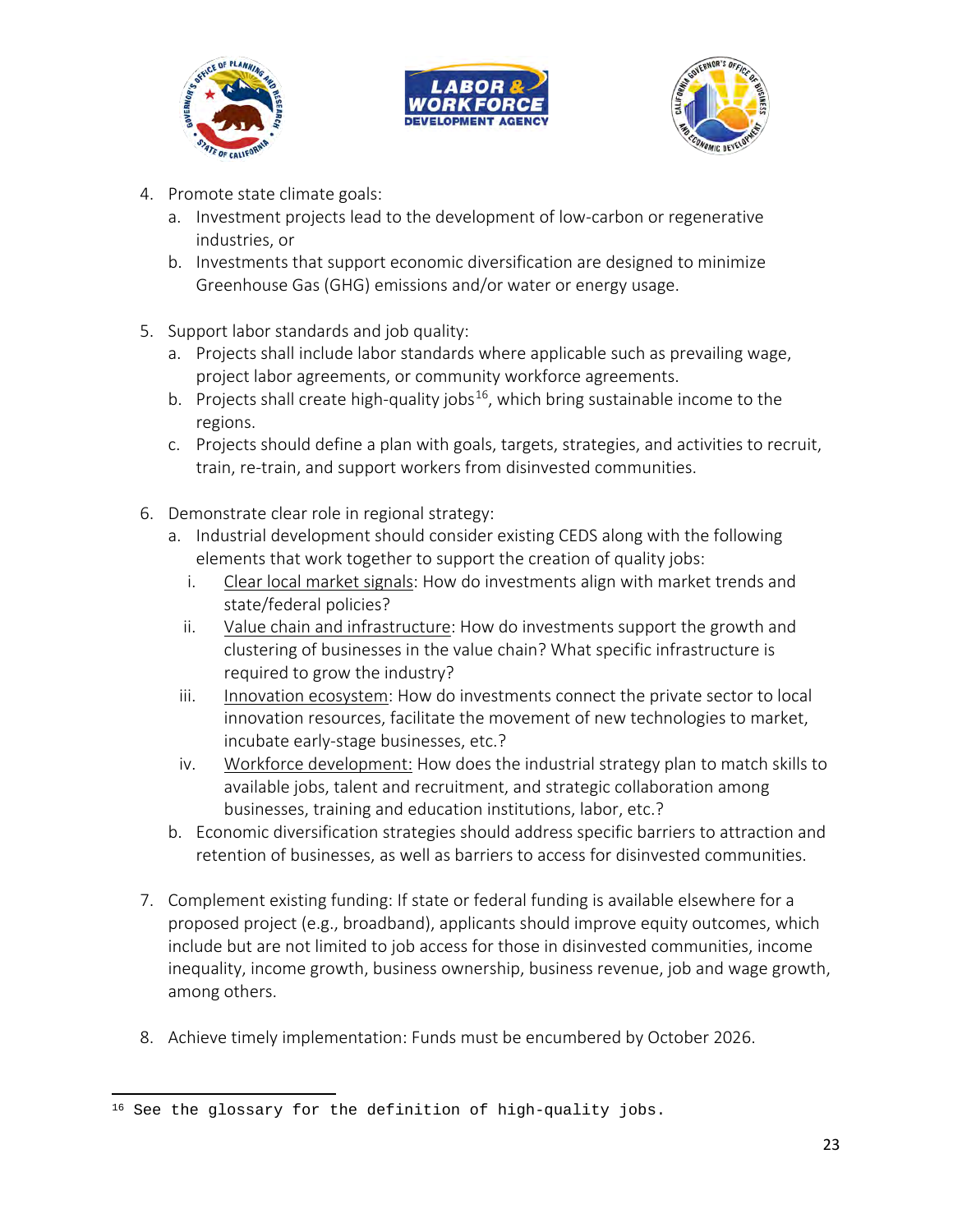





Examples of projects include, but are not limited to, the following:

- Technical assistance, counseling, or other services to assist with small business planning needs.
- · Programs that support economic diversification and the development of sustainable industries.
- Entrepreneurship and commercialization programs.
- · Programs to connect small and minority-owned businesses to industrial hubs and research institutions.

# <span id="page-23-0"></span>Budgeting and Performance Requirements

#### <span id="page-23-1"></span>*Cost Sharing*

Phase 1 planning grants will be awarded at a 100% grant rate for a maximum amount of \$5 million. Therefore, no match is required.

#### <span id="page-23-2"></span>*Allowable Uses of Funds*

During the first phase of CERF, each HRTC will be awarded up to \$5 million dollars through a competitive grant structure. Planning grants are to be used to cover the cost of producing a robust regional economic development plan and creating an inclusive planning table. Planning grants are to be used to strengthen collaboration, include evidence-based strategies, and ensure the participation of diverse stakeholder groups.

Direct Costs: Direct costs incurred during the grant term and specified in the Grant Agreement will be eligible for reimbursement. Direct costs are defined as costs directly tied to the planning process including, but not limited to:

### Research

To conduct or gain access to research, market and feasibility studies, compiling and analyzing community needs-related information studies, access to proprietary data

#### Data, Planning, and Communication Tools

Video conferencing, project management, mapping and any other related software subscription that can facilitate or improve participation of stakeholders during the planning process.

#### Community Engagement

Marketing, facilitation fees, interpretation services, translation of documents, transportation and transportation stipends, rental costs of equipment and facilities,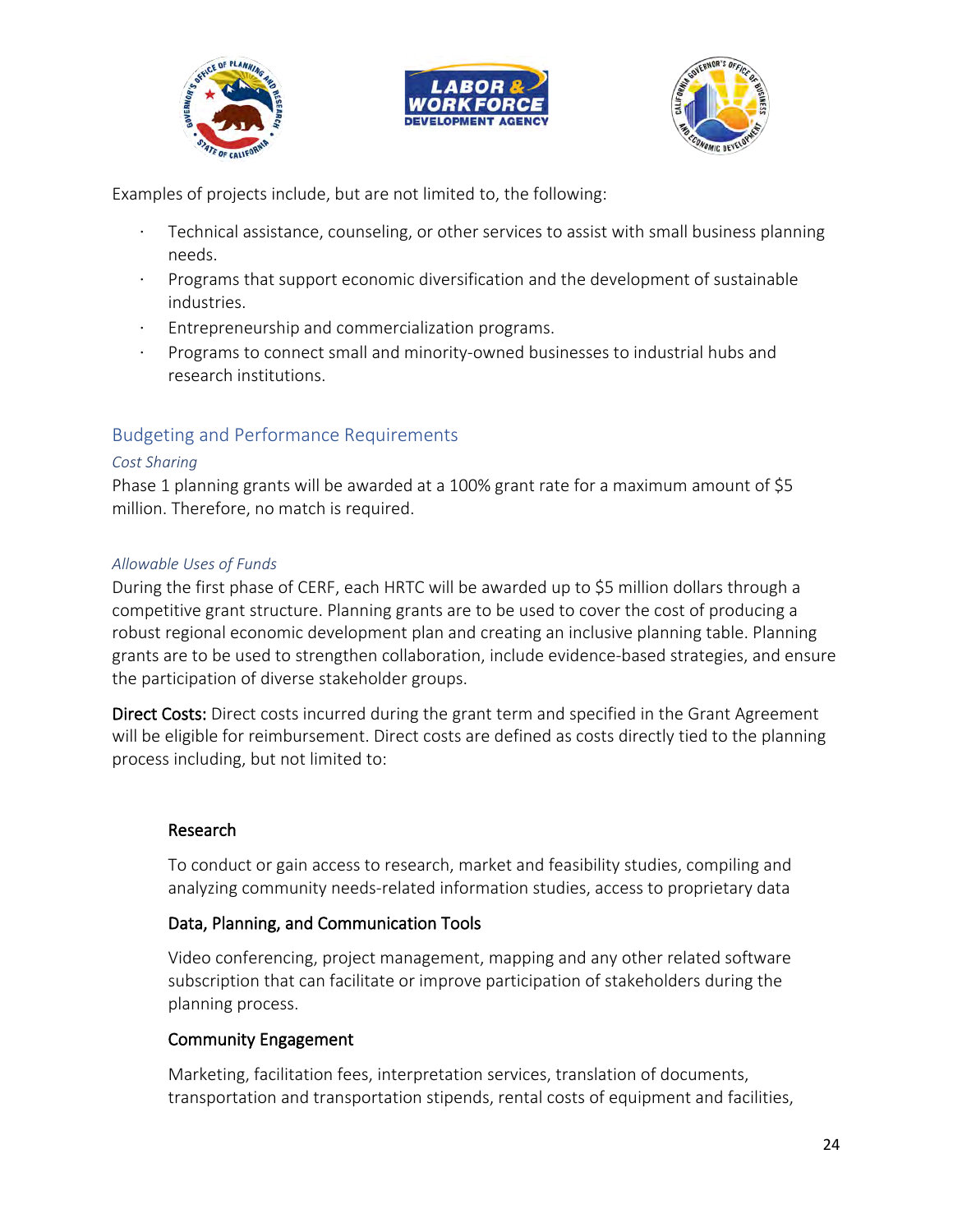





childcare, food and refreshments when a meal is consumed as part of the event and replaces a meal otherwise missed by attending the event.

### Participant Compensation

Participant compensation that is an exchange of payment for services rendered in the development of community work products and appropriately documented with deliverables such as sign in sheets or written surveys.

### Consultant Fees

Costs of consultants that provide training, research, project planning or capacity building services.

Grantees must adhere to the following requirements:

- Travel reimbursements must adhere to the applicant's travel policy or the State rates and conditions established on the CalHR website. Out-of-State travel must be directly related to CERF and authorized in advance by EDD and OPR. If following the applicant's travel policy, a copy will be requested during contract negotiations. For additional information on excess lodging requests, please visit the **Excess Lodging** [Rate Request](https://hrmanual.calhr.ca.gov/Home/ManualItem/1/2201) section under CalHR.
- Subcontractor procurement processes must adhere to local requirements
- Provide proper documentation for indirect costs incurred to be eligible for reimbursement

Indirect Costs: Indirect costs are costs of doing business that are of a general nature. These costs are not directly tied to the grant but are necessary for the general operation of the organization. All indirect costs must be reasonable and necessary and comply with Uniform Administrative Requirements, Cost Principles and Audit Requirements.

If indirect costs are included in the budget, the applicant must include documentation to support the indirect cost rate it is using for audit purposes. For most applicants, this will entail the submission of a copy of its current, approved and negotiated indirect cost rate agreement (NICRA). The maximum dollar amount of allocable indirect costs for which a recipient may be reimbursed shall be 10%.

Indirect costs include, but are not limited to:

- Personnel costs associated with administrative, supervisory, legal, and executive staff.
- Personnel costs associated with support units, including clerical support, housekeeping, etc.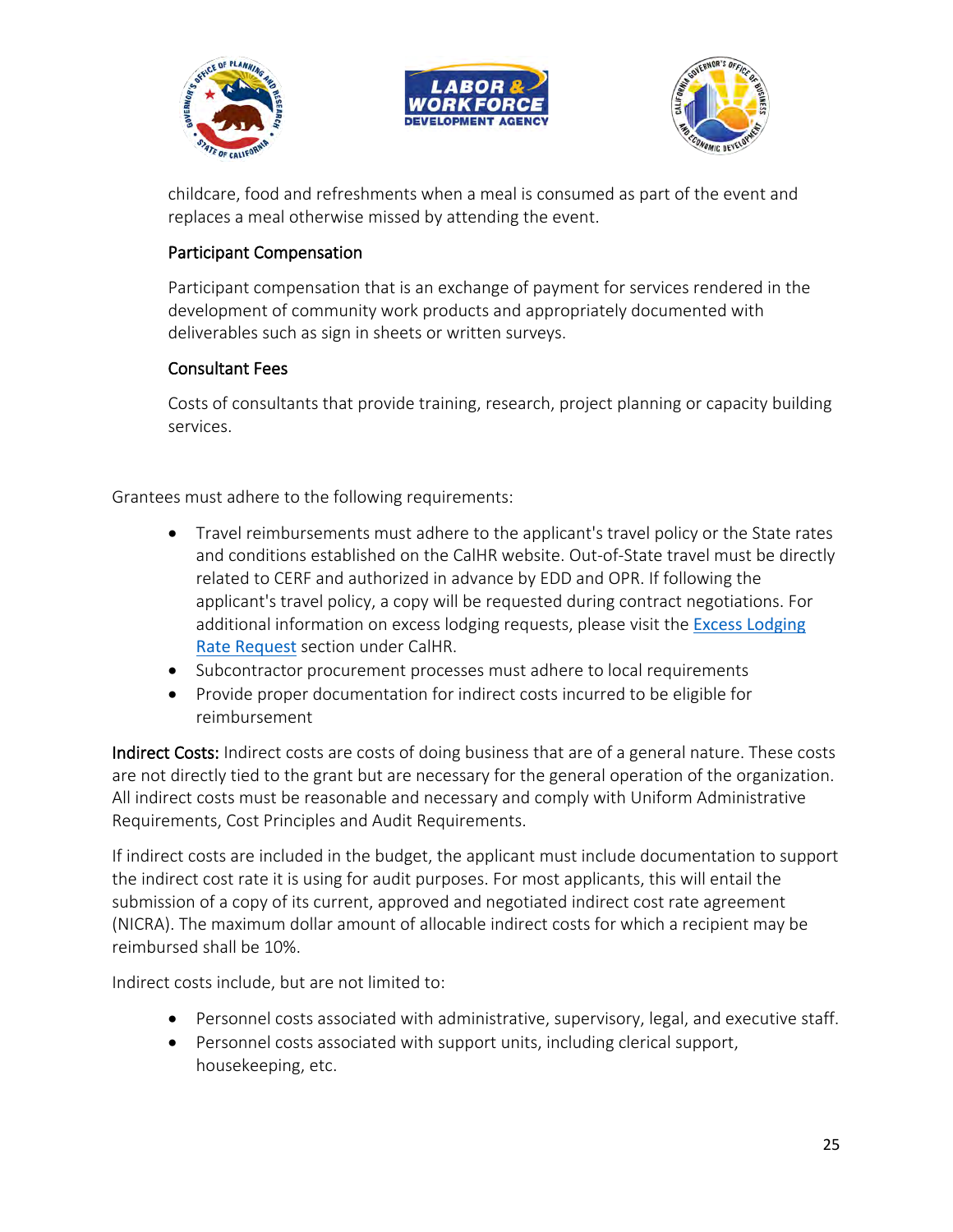





• Operating expenses and equipment costs not included as part of direct project costs (functions such as accounting, budgeting, audits, business services, information technology, janitorial; and rent, utilities, supplies, etc.)

### Registration with the System for Award Management (SAM)

Fiscal Agents must register with the SAM in order to apply for and receive funding for this initiative.

Note – registration with the SAM must be reviewed and updated every 12 months in order to remain current, accurate, and complete in the SAM database. A recipient must maintain an active registration with current information at all times during which it has an application under consideration or an active federal award, including federal funding distributed through the EDD. Applicants must ensure that this information is updated well in advance of submitting an application for funding. The process of registration and/or renewal can take several weeks to complete and requires privileged information, including financial and banking information, which may take time to obtain. It is the applicant's responsibility to have all information up to date and accessible through the SAM prior to submitting the application. Visit the [SAM website](https://sam.gov/content/entity-registration) for more information about registration requirements.

### <span id="page-25-0"></span>*Ineligible Use of Funds*

### The following costs are ineligible use of planning grant funds:

- Exceeding the 10% cost cap for indirect costs
- Lobbying or advocacy work, such as direct lobbying for the passage of specific bills or local propositions
- Commission fees
- Ongoing operational costs beyond the grant term
- Using funds for mitigation activities that are already mandated by local or state governing bodies or agencies
- Expenses for publicity not related to CERF planning efforts
- Bonus payments of any kind
- The purchase of alcohol
- Damage judgments arising from the acquisition, construction, or equipping of a facility, whether determined by judicial process, arbitration, negotiation, or otherwise
- Services, materials, or equipment obtained under any other State program
- Real estate brokerage fees and/or expenses
- Stewardship of legal defense funds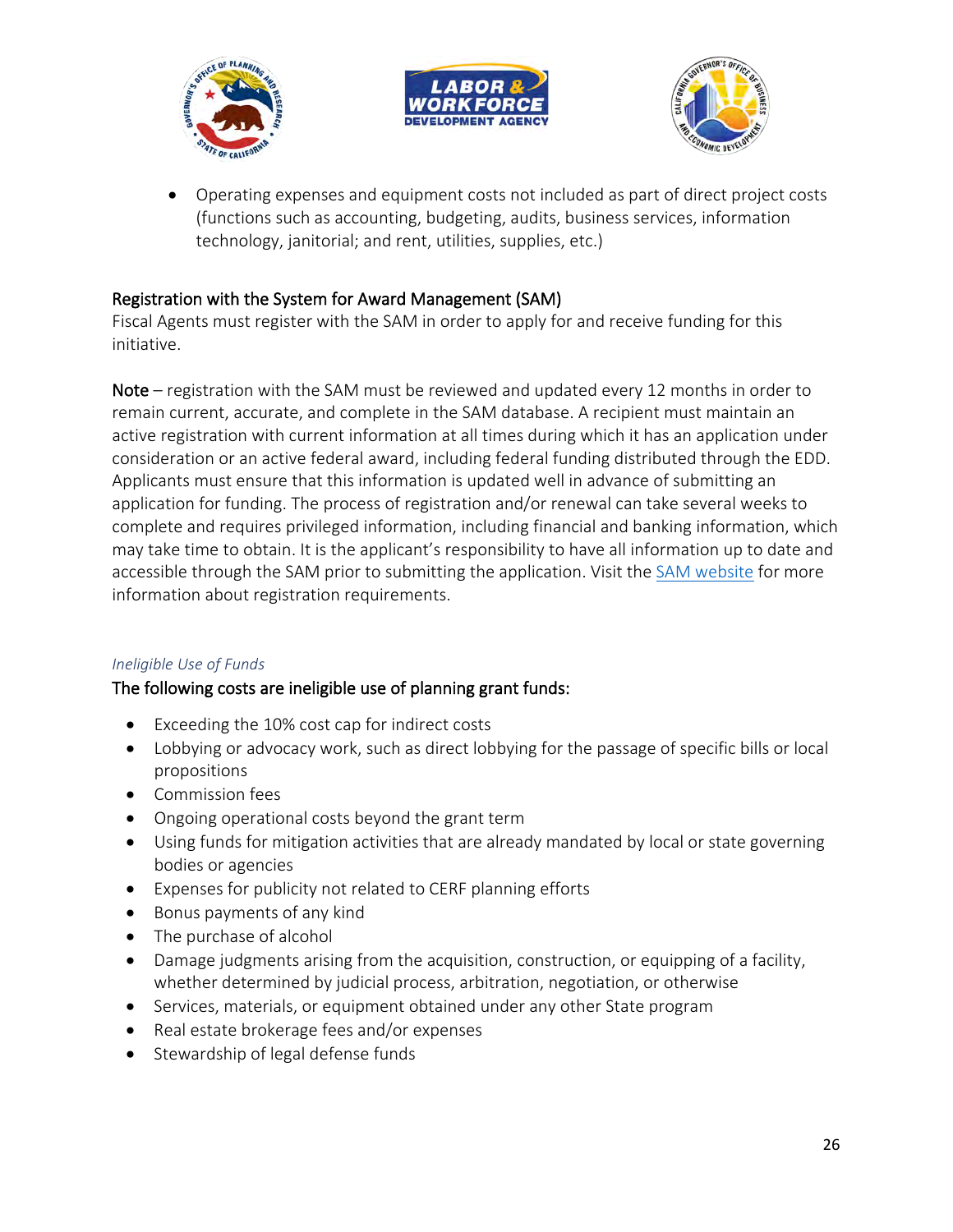





### Advance Payment

The LWDA may provide grantees who qualify as a community-based non-profit agency an advanced payment option to reduce barriers in participating in the CERF program. Grantees may apply to receive up to 25 percent of their total grant award through an advance payment option. Grantees do not have to utilize the advance payment option if the reimbursement model is preferred.

# To receive advance payment, grantees must adhere to the following at the time of the grant agreement:

- A. Demonstrate good standing with the IRS
- B. Provide a completed application with all requested documents including the *Collective Partnership Agreement*
- C. Provide a high-level budget developed in partnership with HRTC members for the requested amount
- D. Provide a detailed work plan for the expenditure of funds requested
- E. Complete an advance payment request form that includes itemized budget for the period of the grant the costs will cover
- F. Provide a high-level spending timeline including anticipated spend down over a set period of time

#### Grantees must sign an agreement that they will:

- I. Revert all unused funds to the state if they are not liquidated within the timeline specified in the grant agreement or in the case of non-compliance/misuse of funds
- II. Communicate any changes to the spending plan require prior approval and must be submitted to EDD. Submit expenditure justifications as outlined in the agreement
- III. Grantees will acknowledge that they will not receive any additional funds/reimbursements until the advance amount has been fully expended.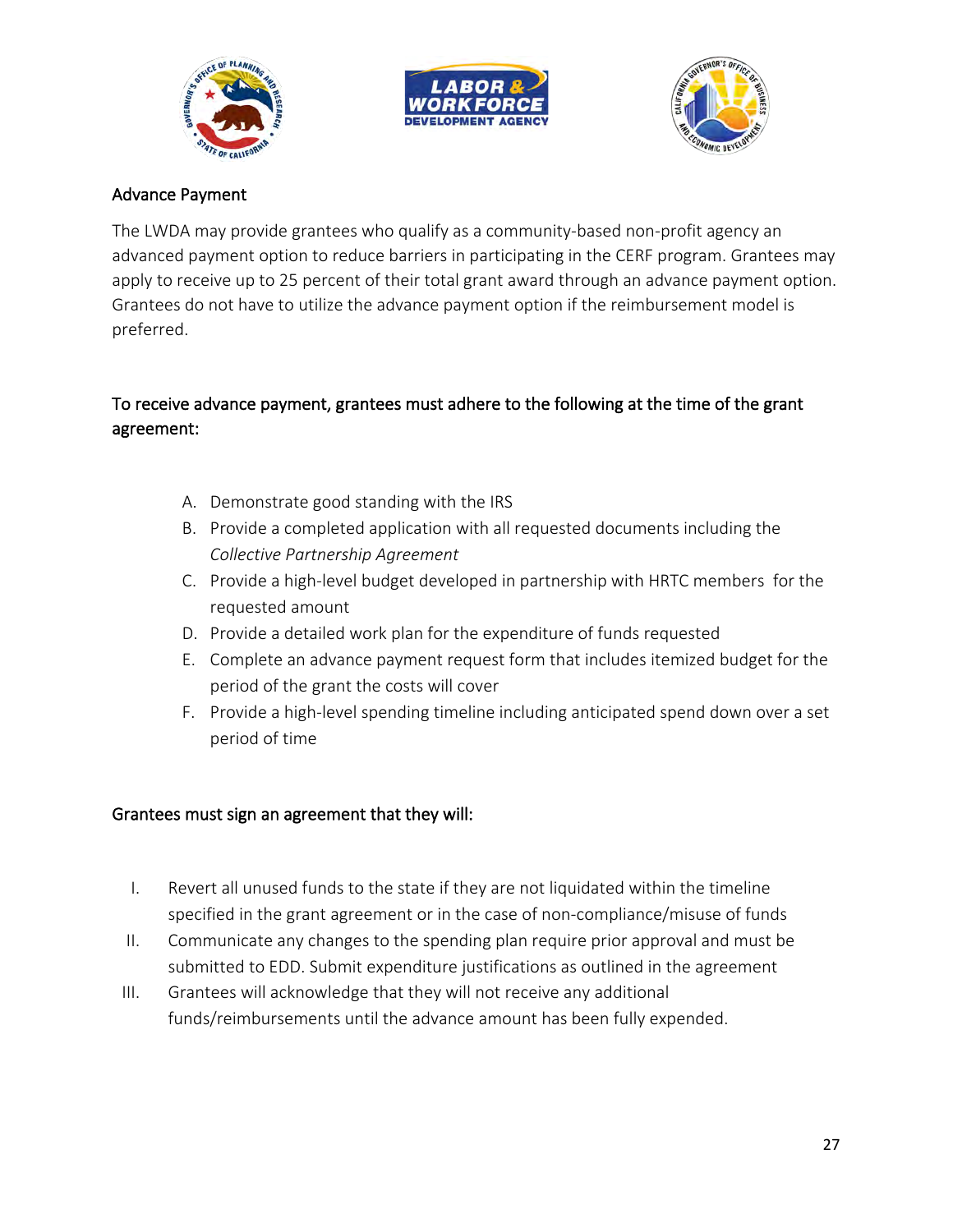





After the advance payment is expended, grantees must provide expenditure and justification reports in addition to any grant reporting requirements. Additional information regarding reporting requirements will be provided by the EDD during the development of the agreement/contract. Additional advance payment requirements may be developed in consultation with the California Department of Finance.

# <span id="page-27-0"></span>Application Requirements & Submission

All proposals must adhere to proposal requirements, utilize the required format, and include all of the requested information and attachments; otherwise, the proposal will be deemed nonresponsive. Proposals that do not meet the minimum requirements will not be scored or considered for funding.

One proposal will be accepted from each applicant. Please do not submit more than one proposal. The concept proposal must be written by the Fiscal Agent and/or Regional Convener in collaboration with their partners.

### <span id="page-27-1"></span>*Phase 1 Concept Proposal*

Phase 1 Concept Proposal will include the following:

- Identifies the Fiscal Agent and Regional Convener (if different)
- Describes the applicants' vision and goals for the HRTC and how the Convener will meet the Planning Phase Requirements detailed above.
- Describes the applicants' experience and ability to convene the HRTC, including their history of engagement in economic development or community-based planning processes and success working with diverse stakeholders towards actionable decisions.
- Explains the relevant dynamics in the region that the HRTC will be navigating, including:
	- o Identifies major industries, economic shifts, challenges and opportunities to shared economic growth and prosperity
	- o Identifies past major economic development projects or initiatives that have impacted or continue to impact communities and industries in the region
- Describes how the HRTC will address geographic equity and ensure participation from and collaborative decision-making with disinvested jurisdictions
- Lists preliminary metrics of success for the HRTC in line with CERF's Phase 1 priorities and emphasis on equitable, inclusive regional planning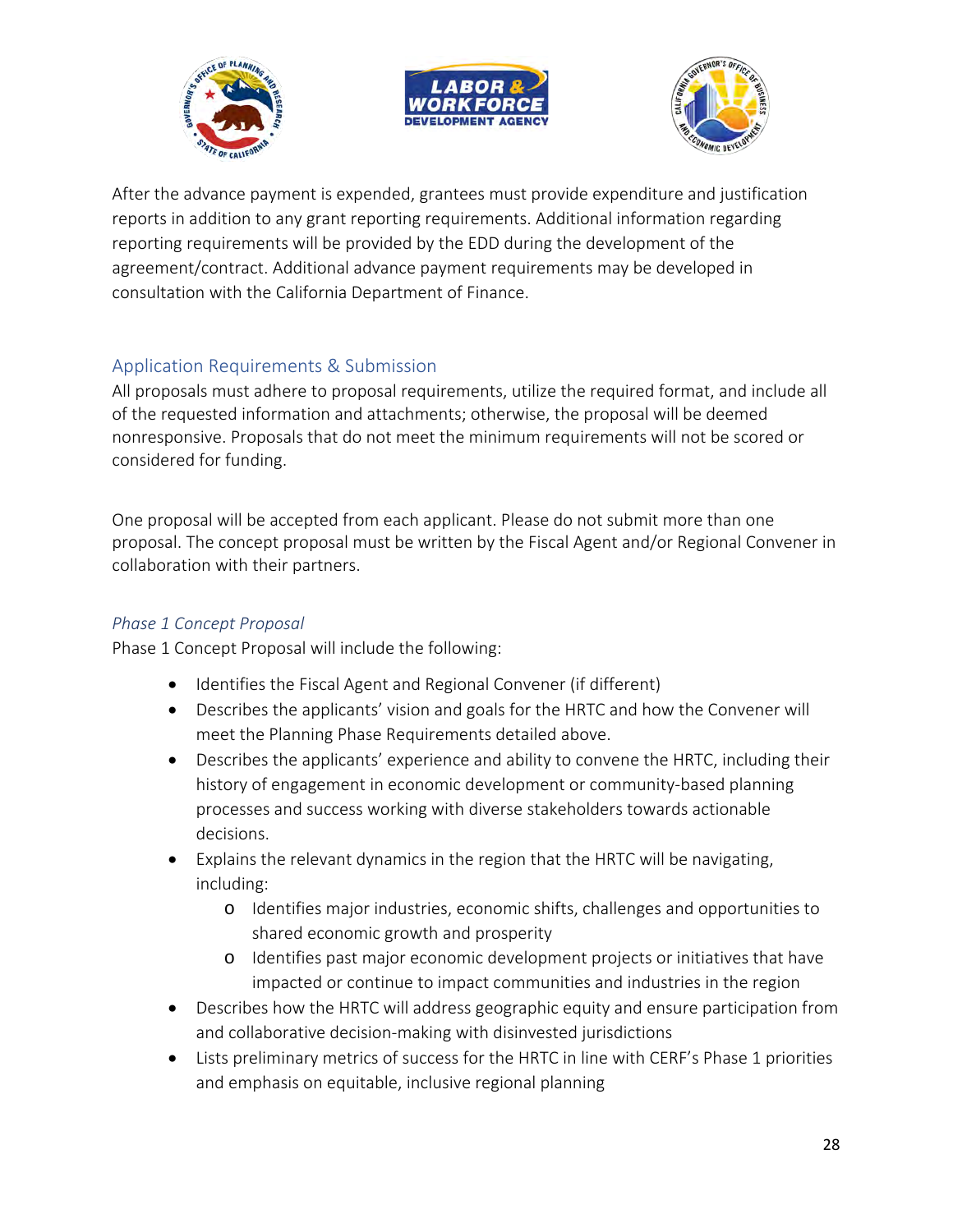





- Identifies complementary economic development or planning processes ongoing in the region and possible areas of collaboration or integration with CERF
- Explains how subregional or inter-regional efforts will be managed and connect to the regional strategy, if applicable
- Provides a strategy for ensuring the sustainability of the HRTC into the implementation phase
- Describes potential challenges to developing the HRTC (e.g., geographical barriers for organizing meetings, language access)
- Includes a general timeline for Phase 1

#### <span id="page-28-0"></span>*Collective Partnership Agreement Letter*

Creating resilient regional economies will require partnership, power-sharing, and a shared burden of responsibility. The Regional Convener will need to invite a diverse group of stakeholders to form an HRTC and develop a partnership agreement letter together. Traditional systems have discouraged disinvested communities from engaging in economic development and participating in decision-making. Therefore, the CERF aspires to disrupt business-as-usual processes and ensure disinvested communities, particularly communities of color, California Native American tribes, and people from low-income backgrounds participate in regional planning efforts. The collective partnership agreement letter will be a fundamental component in developing trust, partnership, and a commitment to power-sharing among HRTC members.

At a minimum, the Fiscal Agent and/or Regional Convener and HRTC members should include the following in their collective partnership agreement letter:

Proposed Governance Structure: HRTC members in partnership with the Regional Convener will need to develop a democratic governance structure that shares decision-making and balances the interests of all represented groups.

Proposed Budget: Budget tables must be easy to read and provide a clear understanding of how HRTCs plan to allocate funding resources. Priority will be given to proposals that include the following:

- Budgets that allocate resources equitably across entities within the HRTC to lead or support specific activities that reflect the needs of planning efforts.
- Budgets that reflect the overall project objectives and program goals.
- Budgets that focus on equity and inclusion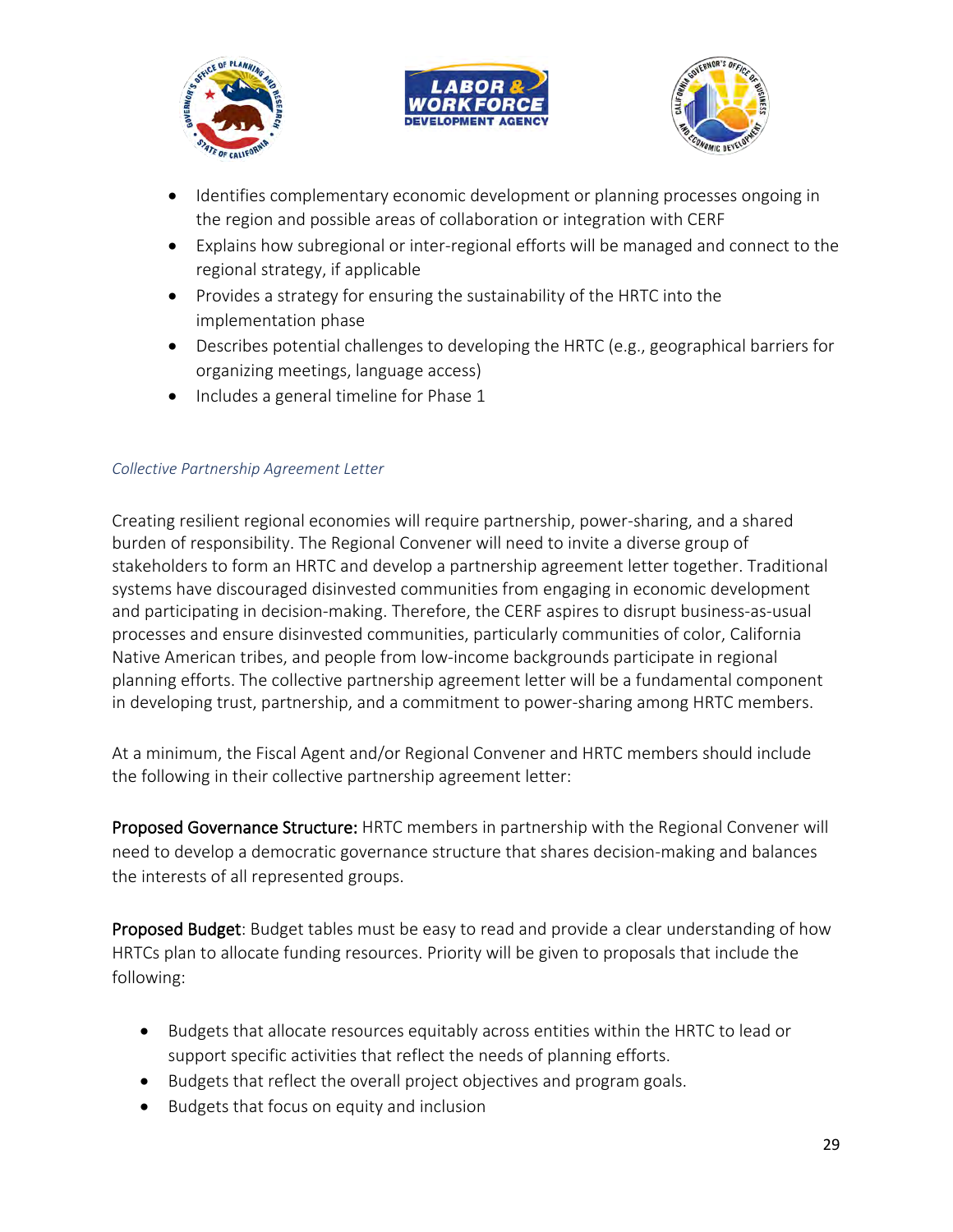





Outreach and Engagement Plan: The plan must describe strategies and methods that will be used to engage residents and key stakeholders throughout the planning process. It should build on the partnerships demonstrated in the Collective Partnership Agreement Letter. Priority will be given to proposals that employ a combination of activities to meaningfully engage community stakeholders and create a culturally, linguistically, technologically, and if in person, physically accessible methods for community participation. At a minimum, the Outreach and Engagement Plan must address:

- A budget, explanation, and timeline of proposed community outreach activities
- How the applicant will effectively conduct outreach to disinvested communities including immigrant workers, non-native speakers, elderly, youth, people with disabilities, communities of color, California Native American tribes, and other communities not traditionally involved in economic development or regional planning efforts
- How entities mentioned in the Collective Partnership Agreements will support the implementation of the Outreach and Engagement Plan
- How the Outreach and Engagement Plan will ensure the HRTC is representative of the communities in the region, and how stakeholders who may not already be actively involved in planning and development activities will be engaged
- How the Convener will ensure transparent decision-making that centers community voices
- How the public will be informed of the planning progress, including tracking performance and other indicators, as well as progress on the implementation of the Outreach and Engagement Plan
- The ways in which the community will provide feedback on the planning process, including how the HRTC will receive and incorporate formal feedback from the community, and the minimum number of community members the HRTC plans to engage
- How the governance structure included the entities in the Collective Partnership Agreement Letter, and how all these entities will support the implementation of the Outreach and Engagement Plan

Documentation of Meaningful Engagement: Fiscal Agents and/or Regional Conveners and HRTC members will need to provide meeting minutes, sign-in sheets, or any other documents created during the development process of the Collective Partnership Agreement Letter, the Outreach and Engagement Plan, Proposed Budget, and Governance Structure.

Signatures of HRTC members: By signing the Collective Partnership Agreement Letter each HRTC member agrees to the goals laid out in the application and agrees to participate in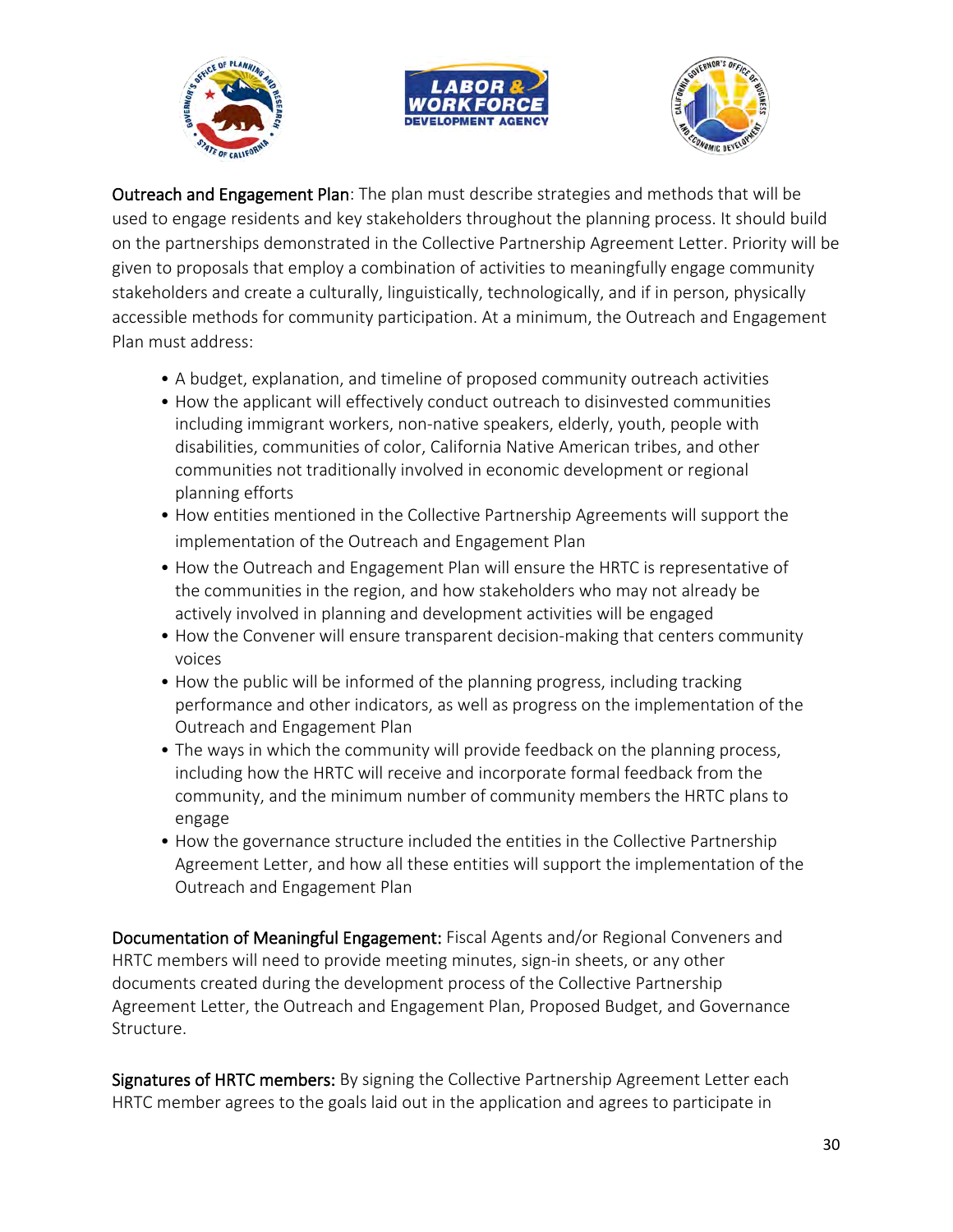





developing a fair governance structure, an effective outreach and engagement plan, and a balanced budget. HRTC members in the collective partnership agreement letter commit to working in partnership to achieve the goals set out in the program and collectively share the burden of responsibility in creating a more inclusive and competitive regional economy. HRTC members joining the collective partnership agreement letter should also consider that regional tables may grow throughout the planning process to ensure they accurately capture the diversity of each region.

At a minimum each proposed HRTC member must include the following:

- Description of the type of entity and its role in the community or region.
- Description of the entity's knowledge, experience, and reason to be in the planning table.
- A contact person and email address
- A signature from an authorized signatory representative of the entity.
- Date: Be dated within the grant competition period, between Month XX, 20XX and Month XX, 20XX

### Fiscal Agent Statement of Capacity

- Describe the applicant's past or present accomplishments in regional economic development, planning, or recovery projects, if applicable
- Demonstrate the applicant's experience managing grant awards and financial capability to administer and manage funds
- Demonstrate the applicant's capacity and experience in collecting and reporting financial data in compliance with applicable regulations.
- Address all requirements listed herein
- Not exceed two pages (single-space, 12-point font)

### Regional Convener Statement of Capacity

- Describe the applicant's past or present accomplishments in regional economic development or community-based planning processes and success working with diverse stakeholders towards actionable decisions
- Describe Convener's experience working on regional economic development, planning, or recovery projects with communities in their CERF region
- Identify the full- or part-time staff that will be dedicated to CERF
- Address all requirements listed in herein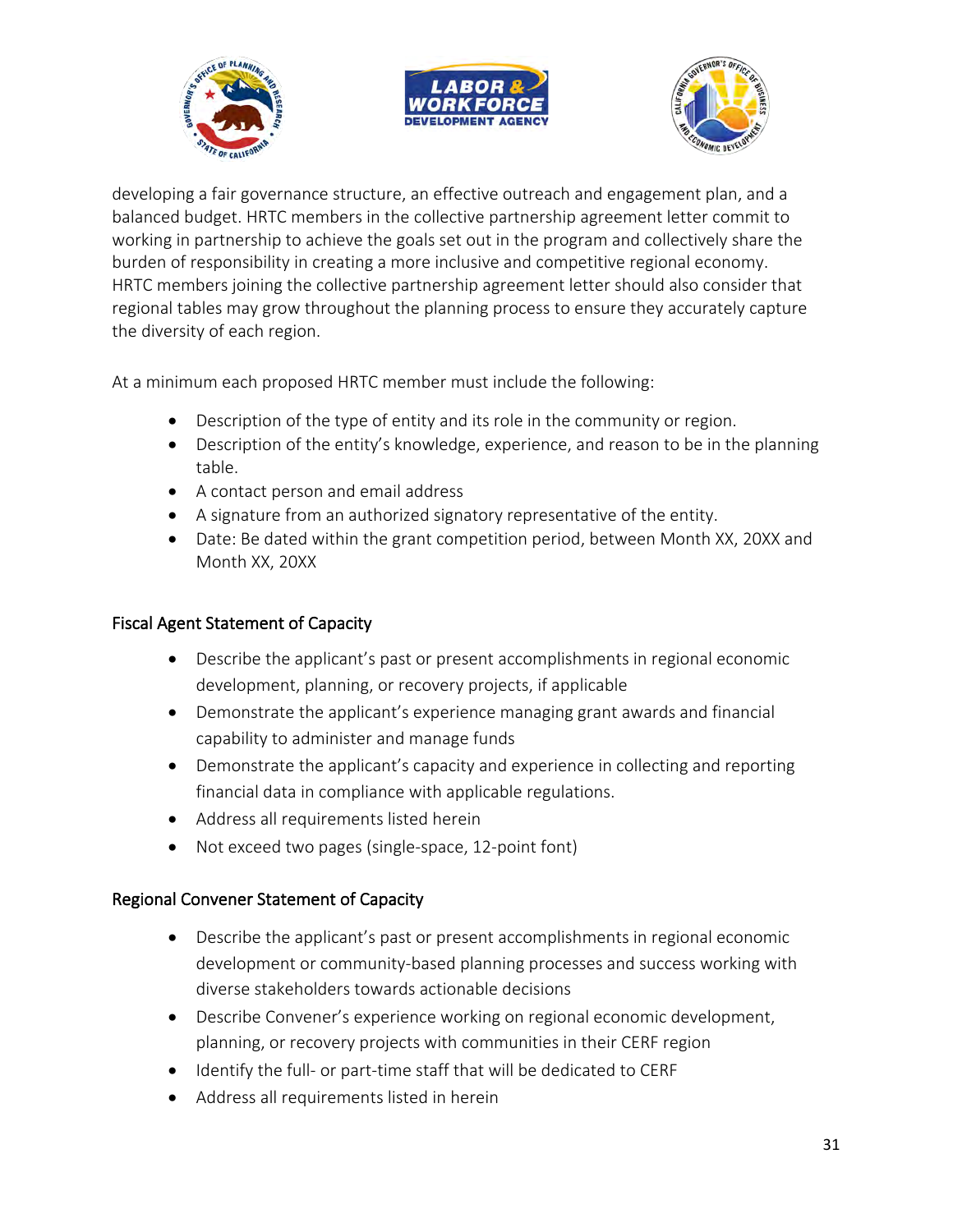





• Not exceed two pages (single-space, 12-point font)

Memorandum of Understanding between Fiscal Agent and Regional Convener: The MOU should demonstrate the commitment of working together and understanding eligibility and roles and responsibilities.

### <span id="page-31-0"></span>Data and Supporting Evidence

Successful proposals must cite supporting data as applicable from a variety of reliable sources. Relevant data sources may include the EDD Labor Market Information Division (LMID), Bureau of Labor Statistics (BLS), local surveys, or any other reliable data source such as consultation with industry associations, local jurisdictions, or mandatory and non-mandatory partners.

The data should reflect the applicant's comprehensive understanding of the issues and capacities specific to the identified region and suggest the potential for success. Applicants may also use local data sources that illustrate the experience of individuals and specific communities, such as analyses of local news articles and reliable social media groups, or data from interviews, focus group sessions, or surveys.

### <span id="page-31-1"></span>Dates and Deadlines

#### Figure 1: Application Timeline

| Event                                 | Date             |
|---------------------------------------|------------------|
| SFP release                           | May 23, 2022     |
| Proposals due                         | July 25, 2022    |
| Award announcements                   | September 2022   |
| Estimated planning project start date | October 01, 2022 |

Note – All dates after the final proposal submission deadline are approximate and may be adjusted as conditions dictate, without an addendum to this SFP.

### <span id="page-31-2"></span>Award and Contracting Process

After the deadline, the representatives from the CERF team will review the proposals that meet the minimum qualifications. Funding decisions are based on scoring criteria, performance history, and regional and target population needs. The team will notify all applicants regarding the status of submitted proposals. A summary of projects funded under this SFP will be publicly posted on the EDD website.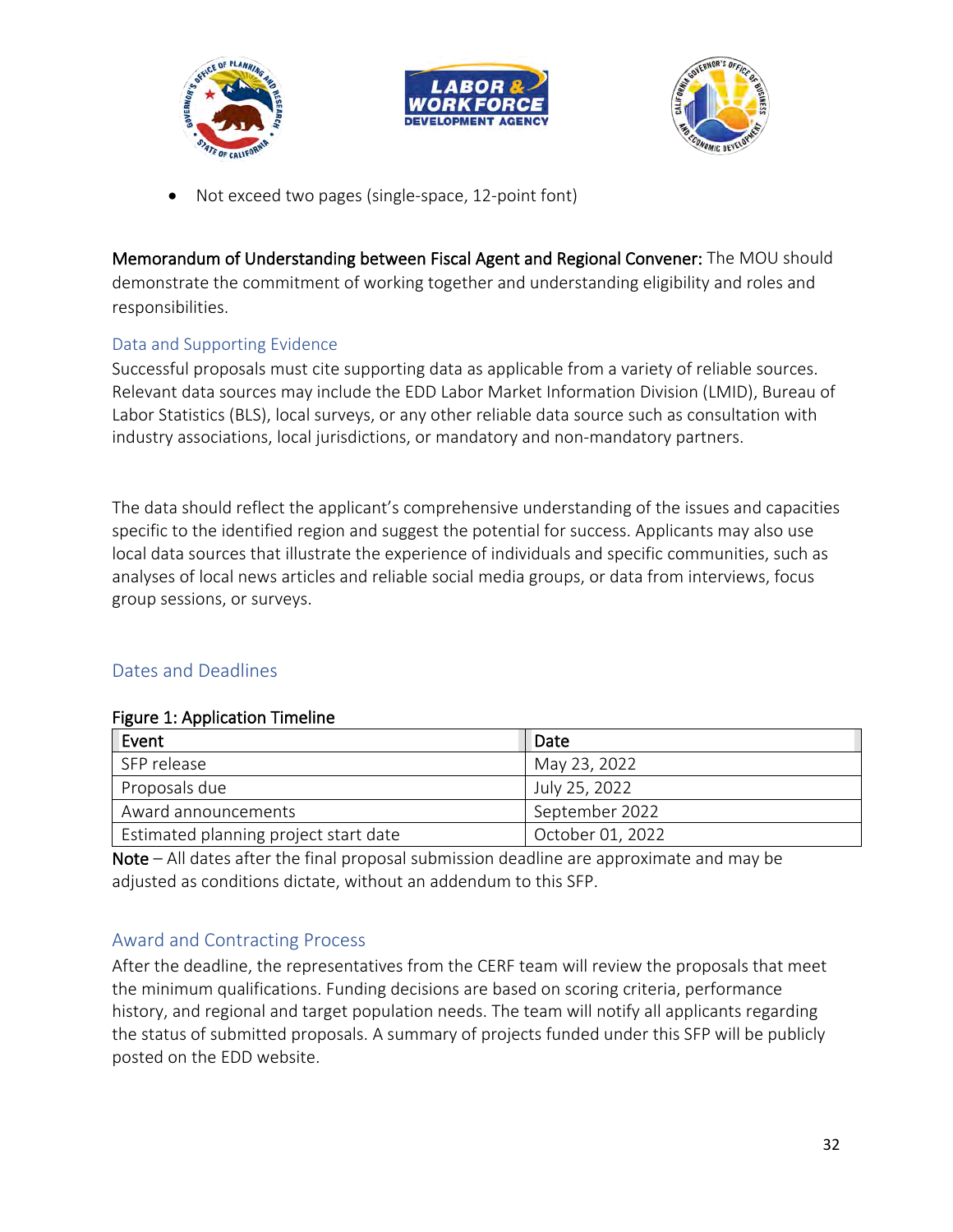





### <span id="page-32-0"></span>*Proposal Review, Scoring, and Evaluation*

Teams of independent reviewers will score and rank proposals based on the criteria outlined in this SFP. For those organizations that have participated in past grant programs administered by the EDD's Workforce Services Branch, past and present performance will be considered in making funding decisions.

Only those proposals that score in the top tier, are deemed meritorious, and are in the best interest of the state will be recommended for funding. The EDD reserves the right to conduct onsite reviews prior to making final funding recommendations. After completion of the evaluation process, the CERF Inter-Agency Team will make final funding decisions based on the ranked scores and other factors such as the applicant's past performance or innovative approaches to economic planning.

All projects selected for funding are contingent upon the revision and approval of the contract exhibits. Project exhibits are not automatically approved. Subrecipients may be required to revise the project exhibits to comply with federal and state mandates during the approval and contract negotiation process. The EDD Workforce Services Branch will provide guidance should revisions be necessary. The EDD reserves the right to rescind any offer of funding if a subrecipient does not comply with the revision process.

The scoring value of each section of the SFP is as follows:

| <b>Scoring Criteria</b>  | Sub Criteria                                                                                                                                                                                                                                   | Points<br>TBD) |
|--------------------------|------------------------------------------------------------------------------------------------------------------------------------------------------------------------------------------------------------------------------------------------|----------------|
| Objectives and<br>Vision | • Concept Proposal outlines strategy for Planning Phase that<br>prioritizes equity, sustainability, job quality, and economic<br>competitiveness and resilience.                                                                               |                |
| Capacity                 | • Fiscal Capacity: Fiscal Agent demonstrates a history of experience<br>and manages the program funds and function on the<br>reimbursement model.                                                                                              |                |
|                          | • Management and Organization: Regional Convener demonstrates<br>organizational capacity to implement the proposal (e.g., has<br>experience managing similar programs and/or grant<br>implementation). HRTC partners also demonstrate a strong |                |

# Figure 4: Scoring Rubric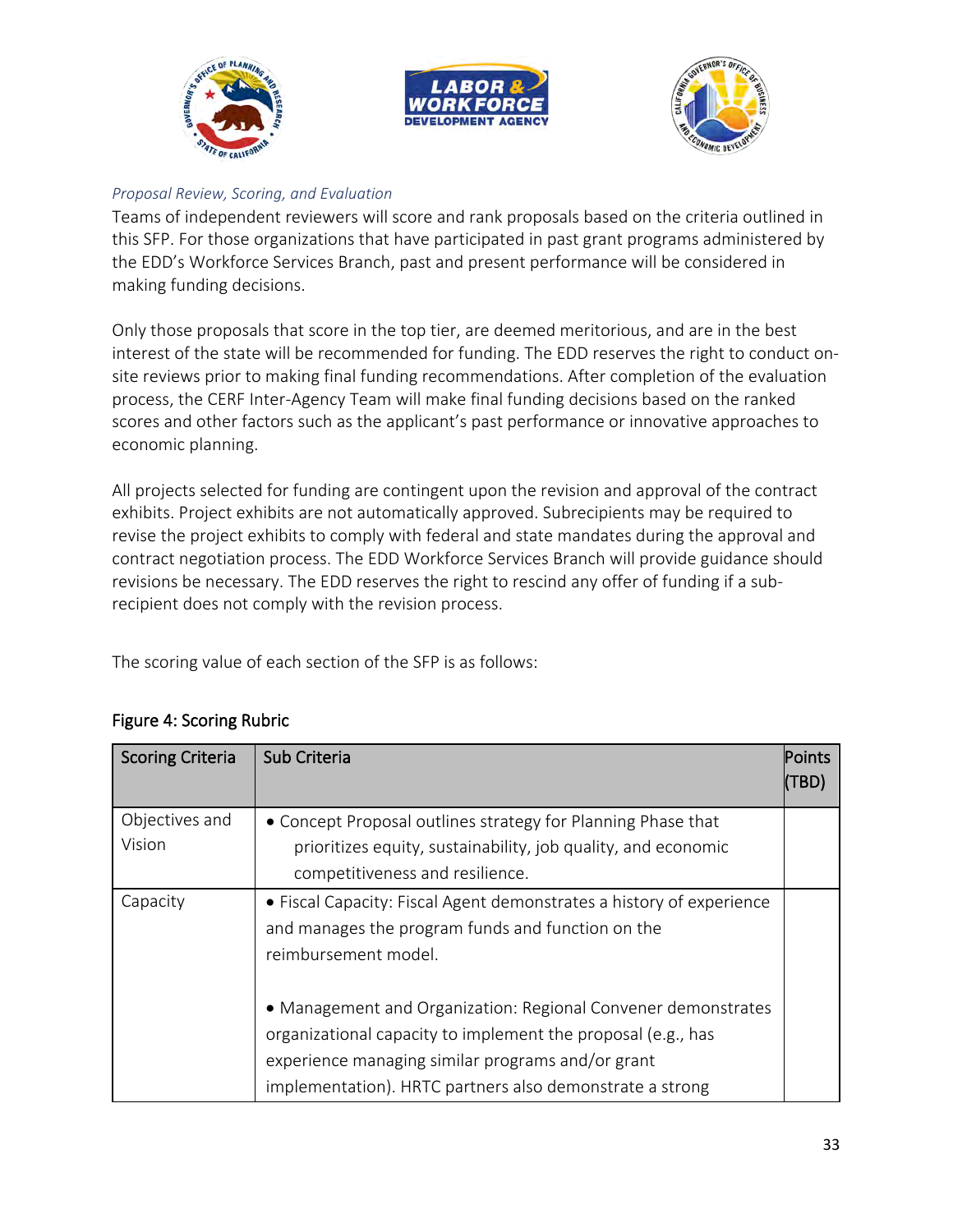





| <b>Scoring Criteria</b> | Sub Criteria                                                                                                                                                                                                                                                                                                                                                                                                                                                                                                                                                                                                                                                                                                                                                                                                                                              | Points |
|-------------------------|-----------------------------------------------------------------------------------------------------------------------------------------------------------------------------------------------------------------------------------------------------------------------------------------------------------------------------------------------------------------------------------------------------------------------------------------------------------------------------------------------------------------------------------------------------------------------------------------------------------------------------------------------------------------------------------------------------------------------------------------------------------------------------------------------------------------------------------------------------------|--------|
|                         |                                                                                                                                                                                                                                                                                                                                                                                                                                                                                                                                                                                                                                                                                                                                                                                                                                                           | (TBD)  |
|                         | commitment to support the policies and development of                                                                                                                                                                                                                                                                                                                                                                                                                                                                                                                                                                                                                                                                                                                                                                                                     |        |
|                         | deliverables in the proposal.                                                                                                                                                                                                                                                                                                                                                                                                                                                                                                                                                                                                                                                                                                                                                                                                                             |        |
| High Road<br>Elements   | • Community Engagement: Key stakeholders and disinvested<br>communities were meaningfully involved in the development of the<br>Collective Partnership Agreement Letter and other elements of the<br>Proposal.<br>• The Outreach and Engagement Plan includes detailed<br>descriptions and timelines of diverse and appropriate<br>community engagement activities that will be employed<br>throughout the duration of the grant, and describe ways for the<br>public to remain engaged and informed.<br>• The Outreach and Engagement Plan presents an inclusive<br>process to solicit, receive and incorporate community feedback.<br>· Workforce development and economic development: Proposal<br>identifies vision for planning process that will increase skills,<br>opportunities, and career pipelines, especially for disinvested<br>communities |        |
| Project Plan            | • Consistency with Ongoing Processes: The Concept Proposal<br>demonstrates an understanding of ongoing subregional and<br>interregional processes, and how they will connect to the<br>deliverables of the Planning Phase<br>· Implementation: Proposal includes clear plans for long-term<br>operation and maintenance including coordination with<br>appropriate responsible parties.<br>• Community and Project Need: The Proposal provides clear<br>justification for the proposed planning activities. Proposals that<br>demonstrate the socio-economic, climate, and community-wide<br>factors that inform the proposed planning activities will score                                                                                                                                                                                              |        |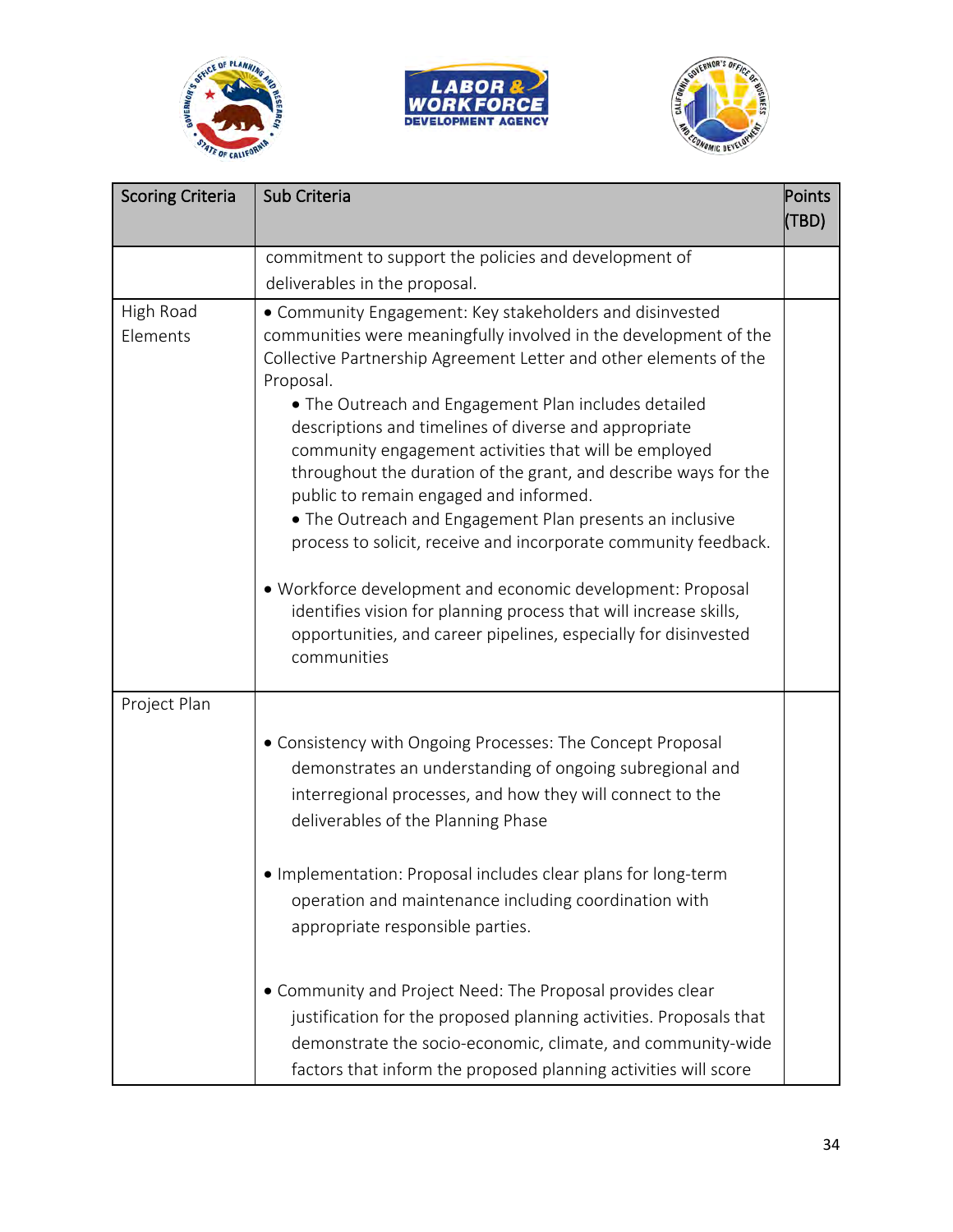





| <b>Scoring Criteria</b> | Sub Criteria                                                         | Points<br>(TBD) |
|-------------------------|----------------------------------------------------------------------|-----------------|
|                         | higher. Proposed planning activities should be informed through      |                 |
|                         | a documented community process.                                      |                 |
| Governance              | • Strength and Diversity of Collaborative Partnerships: HRTC is      |                 |
| Structure               | composed of a diverse representation of key stakeholders. The        |                 |
|                         | Collective Partnership Agreement Letter demonstrates the unique      |                 |
|                         | strengths and proven track records of serving communities.           |                 |
|                         | • Decision-making Process: The Collective Partnership Agreement      |                 |
|                         | Letter illustrates a decision-making process that is transparent,    |                 |
|                         | equitable, and centered around disinvested communities.              |                 |
|                         | · Budget Plan: The Collective Partnership Agreement Letter           |                 |
|                         | outlines a budget developed by all HRTC members that provides        |                 |
|                         | reviewers with a clear understanding of how time and funding         |                 |
|                         | resources will be allocated to the proposed planning activities.     |                 |
|                         | • The proposed budget has adequate details and demonstrates          |                 |
|                         | financial feasibility, feasible timelines, tasks, and deliverables.  |                 |
|                         | • The proposed budget should allocate resources across entities      |                 |
|                         | within the Collaborative to lead or support specific activities that |                 |
|                         | reflect their strengths and experience.                              |                 |
|                         | • The proposed budget should be reasonable and feasible within       |                 |
|                         | the grant term, and reflect the program objectives and vision.       |                 |

# <span id="page-34-0"></span>Reporting

All CERF planning and implementation grantees must comply with the outcome and reporting requirements as established by the Inter-Agency Leadership Team and fiscal oversight by the EDD. The reporting requirements will be discussed in further detail during the contracting process. The grantees must provide the following reports:

1- Monthly Progress Status Reports (PSR): Submitted at the end of each month, summarizing what has been done, what the next steps are, what lessons learned, if there are any challenges, or if there are needs for course correction. PSR can be one to three pages.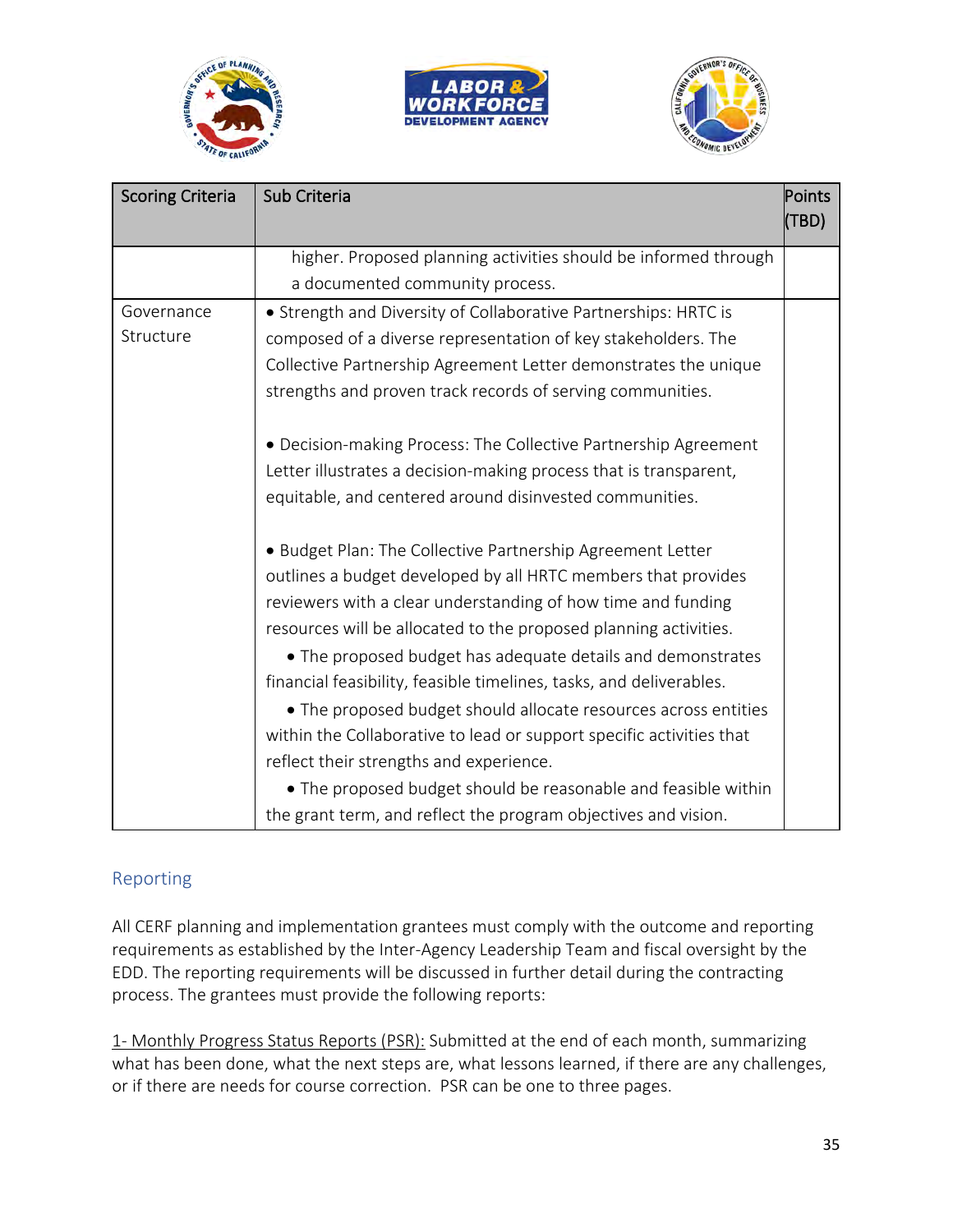





2- Quarterly reports: Prepare and disseminate financial reports on a quarterly basis pursuant to state reporting requirements.

3- Planning Phase Plan: Grantees should submit a report laying out:

A) The structure of the Collaboratives, and

B) The plans with associated estimated expenses for the following:

- Convening the Collaboratives and an inclusive regional planning process
- Developing a comprehensive plan for the region's high road recovery. This includes a plan and timeline for conducting the analysis and developing the roadmap defined in this solicitation.

The state acknowledges that the details of this plan may change over time. This report can be 10-20 pages.

Grantees should submit this report within the first two months of the Planning Phase.

4- Regional Summary Report: Submit the Regional Summary analysis (See the section called "Regional Plans" in this SFP).

Grantees should submit this report by March 31, 2022.

5- Lessons Learned Report: in order to establish a baseline of best practices for inclusive economic planning, all CERF grantees must provide a detailed analysis of grantee challenges and achievements relating to:

- Convening an inclusive regional planning process
- Developing a comprehensive high road recovery plan, and
- Implementing strategies to create high road jobs (applies only to the implementation phase)

Grantees should provide this report at the end of the planning phase. The report is required for the planning phase to deem complete.

6- Evaluation Report: CERF grantees must also provide reports, data, and information to guide the detailed evaluation of the planning phase. Please see the Evaluation Section for details.

Grantees should provide this report at the end of the planning phase. The report is required for the planning phase to deem complete.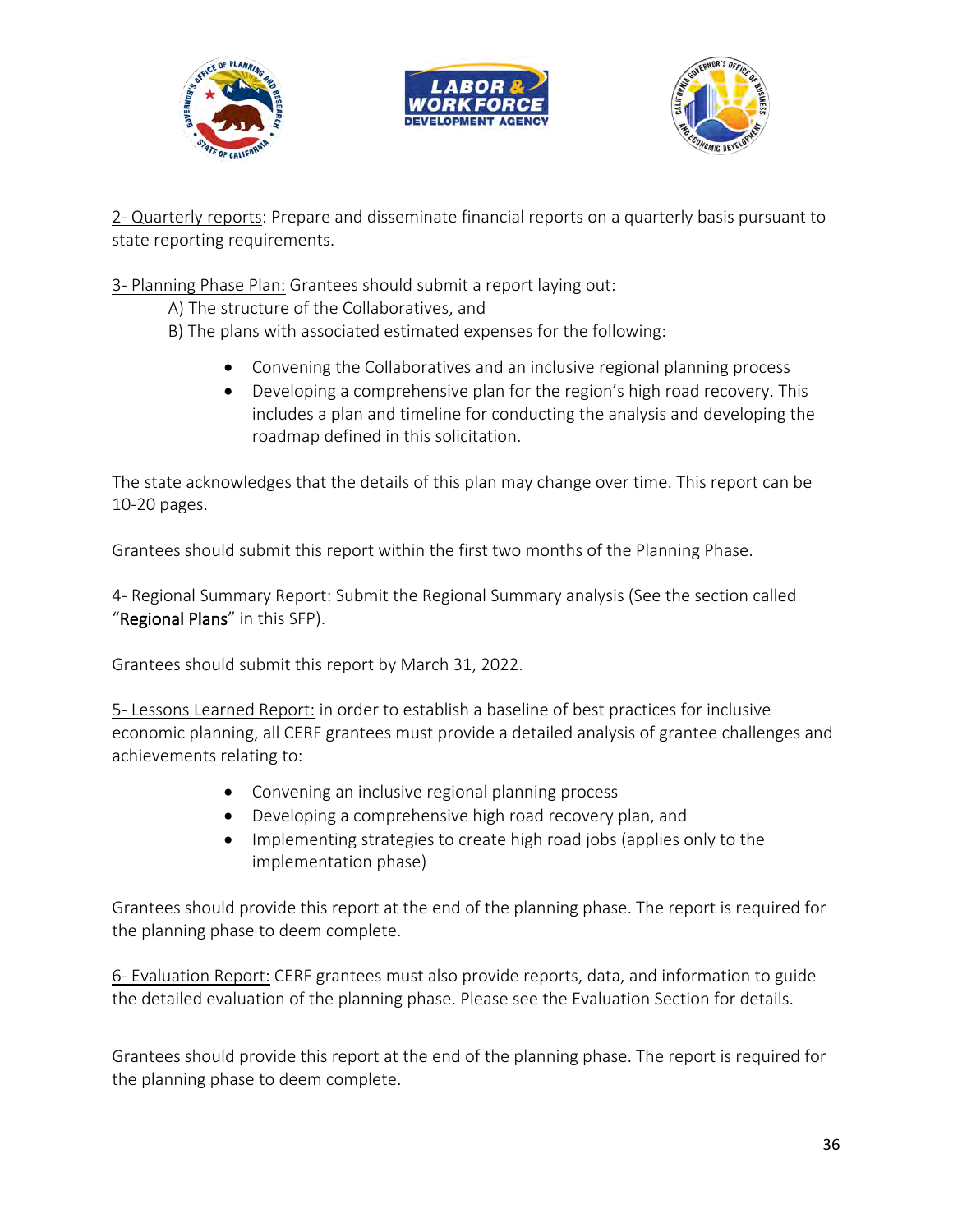





#### **Monitoring and Audits**

During the POP, grantees and subrecipients will be monitored and/or audited by the state in accordance with existing policies, procedures, and requirements governing the use of funds. Grantees and subrecipients are expected to be responsive to all reviewers' requests, provide reasonable and timely access to records and staff, facilitate access to subcontractors, and communicate with reviewers in a timely manner. Complete and accurate reporting is essential during the monitoring process.

#### **Record Retention**

Grantees and subrecipients will be required to maintain project and fiscal records sufficient to allow federal, state, and local reviewers to evaluate the project's effectiveness and proper use of funds. The record-keeping system must include both original and summary (computergenerated) data sources. Grantees and subrecipients will retain all records pertinent to the grant contract for a period of five years from the date of the final payment of the contract, unless a longer period of record retention is stipulated.

#### **Closeout**

Closeout period refers to the 60-day period after a grant code or subgrant agreement has reached its term end date or its funding has been fully utilized. During this period, the grantee or subrecipient submits a closeout package to the State, and the State confirms that all applicable administrative actions and required work of the grant code or subgrant agreement have been completed by the subrecipient. The closeout period is a critical piece in the cycle of a grant code or subgrant agreement. It is used by the grantee or subrecipient to liquidate remaining obligations and to prepare and transmit final fiscal and program documents. Closeout documents and an end of project narrative closeout report will be required 60 days after the end of the grant term. Applicants should include costs associated with closeout activities in the budget plan.

#### **Compliance**

The fiscal agent is responsible for evaluating each subrecipient's risk of noncompliance based on a set of common factors. These risk assessments may include factors such as prior experience in managing federal funds, previous audits, personnel, and policies or procedures for award execution and oversight. Ongoing monitoring of any given subrecipient should reflect its assessed risk and include monitoring, identification of deficiencies, and follow-up to ensure appropriate remediation.

#### **Intellectual Property Rights/Creative Common Attribution License**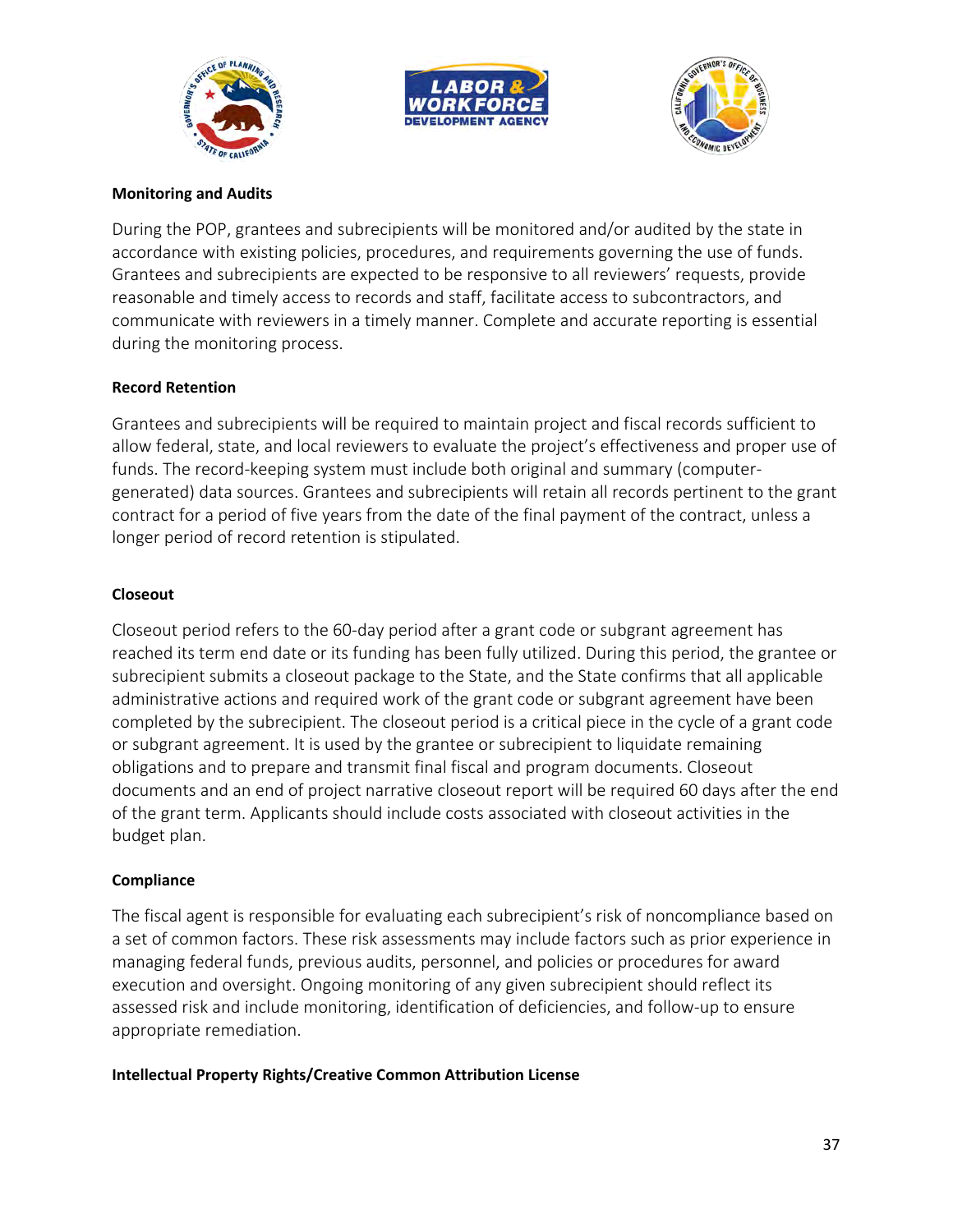





Subrecipients of a State award obtain the title to intangible property once it has been acquired. The subrecipient must use the property for the originally-authorized purpose and must not encumber the property without approval from the State. Further, the State has the right to obtain, reproduce, publish, or otherwise use the data produced under a federal award, and authorize others to receive, reproduce, publish, or otherwise use such data for federal purposes. (Uniform Guidance Section 200.315[a],[d]) In addition, the State requires intellectual property developed under a competitive federal award process to be licensed under a Creative Commons Attribution license. This license allows subsequent users to copy, distribute, transmit and adapt the copyrighted work and requires such users to attribute the work in the manner specified by the recipient (State Exceptions Section 2900.13).

# <span id="page-37-0"></span>Program Evaluation

The State will pursue a statewide evaluation of the activities awarded through this SFP. If a statewide evaluation takes place, the grantees and subrecipients will be required to participate in that evaluation by providing the requested data and information. Therefore, throughout the POP grantees and subrecipients must document lessons learned and effective practices ascertained through this project. At designated points throughout the fiscal year, the Inter-Agency Leadership Team may set annual priorities, evaluate progress against goals and objectives, discuss new strategies to improve program outcomes and align available funding to maximize results for the state.

The following summarizes some parts of the evaluation process for the planning phase (phase 1). The evaluation focuses on process evaluation and outcome evaluation. The evaluation process and methodology may change based on program needs and progress.

1. Process Evaluation: process evaluation emphasizes whether and how the program activities have been implemented as planned. It emphasizes the process of informing, engaging, and empowering the stakeholders in developing and implementing the Collaboratives. The main criteria for evaluating the processes include:

- Inclusivity: The extent to which the planning process has been inclusive and representative of the region.
- Equity: Whether and how the grantees have considered perspectives and needs of disinvested communities in developing the Collaboratives and creating the regional plans.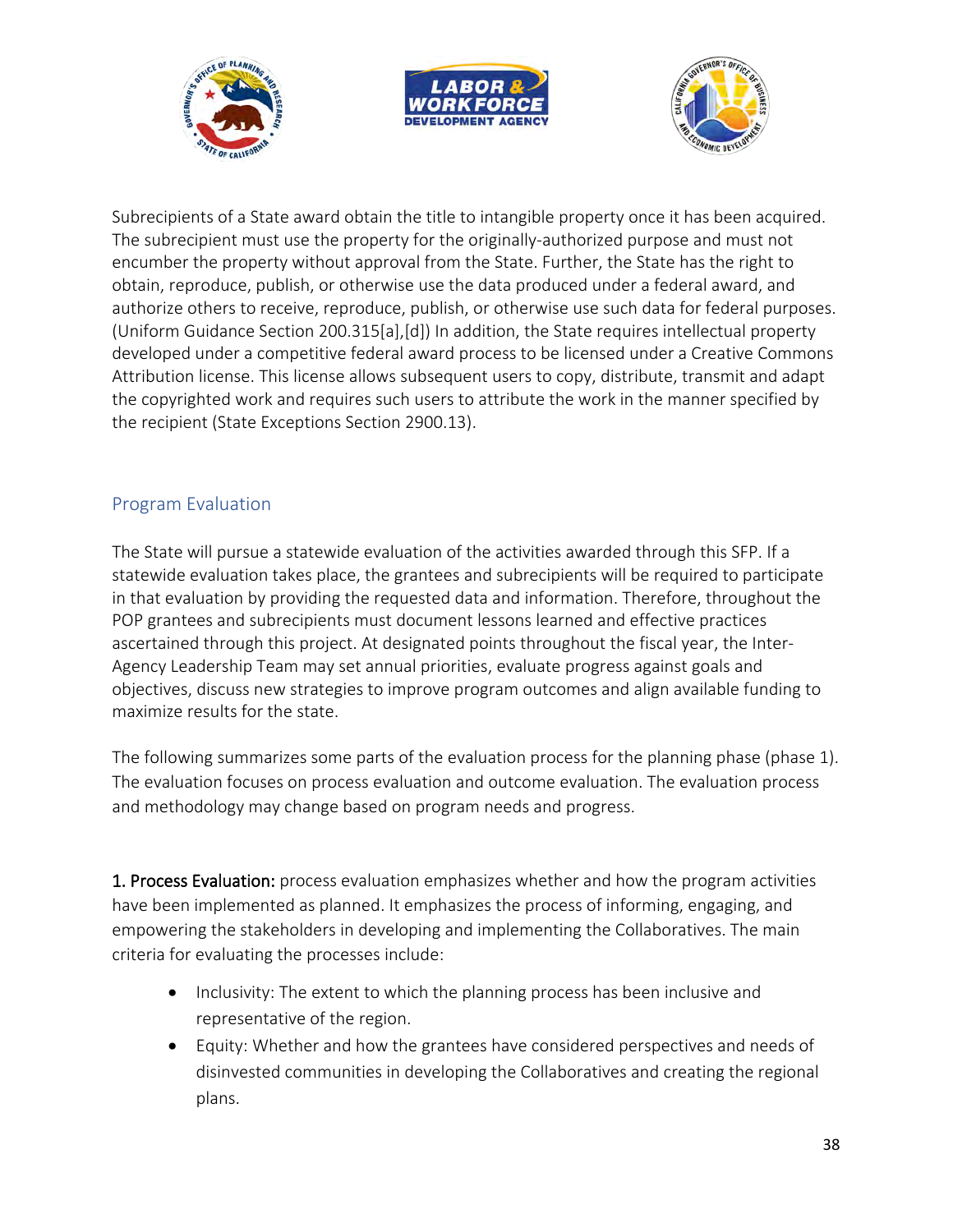





# Informing stakeholders and teams:

Inform: Informing the stakeholder, including the public, about the program and inviting them to engage in the planning process

| <b>Process</b><br>Evaluation | <b>Process Evaluation Criteria</b>                                                                                                                                                                                                                                                                                                                                                                                                                                                                                                                                                                                                                           |
|------------------------------|--------------------------------------------------------------------------------------------------------------------------------------------------------------------------------------------------------------------------------------------------------------------------------------------------------------------------------------------------------------------------------------------------------------------------------------------------------------------------------------------------------------------------------------------------------------------------------------------------------------------------------------------------------------|
| Category                     |                                                                                                                                                                                                                                                                                                                                                                                                                                                                                                                                                                                                                                                              |
| Who                          | Who was informed about the program and invited for engagement? What<br>was their socio-economic background? Which organizations or communities<br>do they represent?                                                                                                                                                                                                                                                                                                                                                                                                                                                                                         |
| How                          | How did the grantees ensure that the community they have<br>$\bullet$<br>informed represents a diverse population, considering race<br>equity, income, gender identity, persons with disabilities, youth<br>and elderly?<br>How did the grantees ensure they have reached out to<br>disinvested communities?<br>How did the grantees consider differences in norms, cultural, and<br>community capacity (including digital divide) in informing the<br>potential stakeholders and communicating the program goals?<br>How did the grantees select the stakeholders and based on what<br>criteria?<br>How does the structure of the Collaboratives ensure the |
|                              | potential stakeholders are adequately informed about the                                                                                                                                                                                                                                                                                                                                                                                                                                                                                                                                                                                                     |
|                              | process and program?                                                                                                                                                                                                                                                                                                                                                                                                                                                                                                                                                                                                                                         |
| What                         | What methods/tools did the grantees use to inform the potential<br>$\bullet$<br>stakeholders? If the grantees used websites or online groups, for<br>how long the information page was up? How many meetings did<br>the grantees organize?                                                                                                                                                                                                                                                                                                                                                                                                                   |
|                              | What methods did the grantees use to ensure that the potential<br>stakeholders, including the public, understand the goals of the<br>program and how it can impact their lives? What methods did<br>the grantees use to translate the program goals and potential                                                                                                                                                                                                                                                                                                                                                                                            |
|                              | outcomes into simple and digestible language?                                                                                                                                                                                                                                                                                                                                                                                                                                                                                                                                                                                                                |
| Where                        | Where did the grantees recruit potential stakeholders? Which platforms did<br>they use to announce the program?                                                                                                                                                                                                                                                                                                                                                                                                                                                                                                                                              |
| When                         | When did the grantees reach out to potential stakeholders? What was the<br>time period?                                                                                                                                                                                                                                                                                                                                                                                                                                                                                                                                                                      |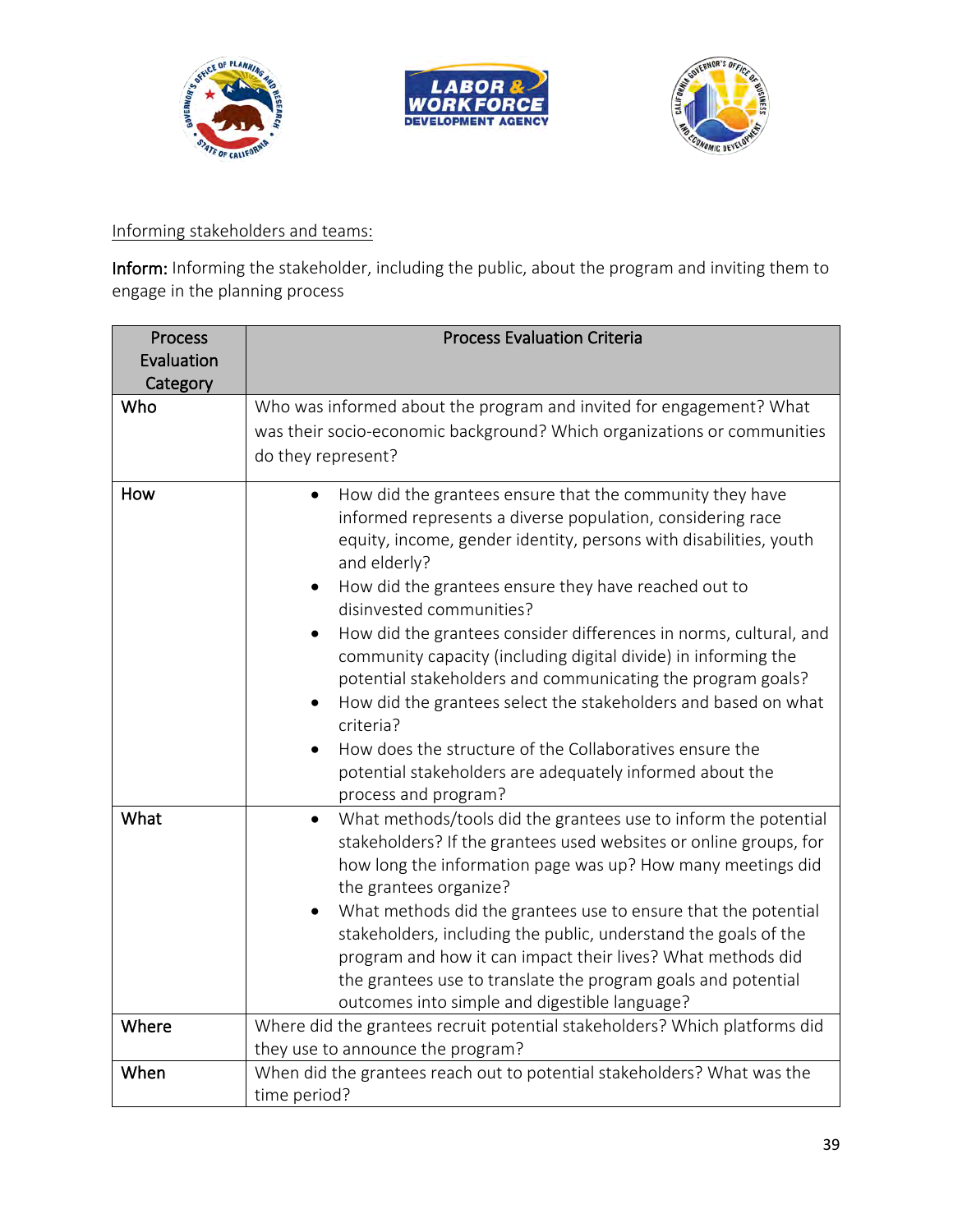





| <b>Process</b><br>Evaluation<br>Category | <b>Process Evaluation Criteria</b>                                    |
|------------------------------------------|-----------------------------------------------------------------------|
| Lessons                                  | What lessons have the grantees learned so far? How would they improve |
| learned                                  | their approaches?                                                     |

# Engaging and empowering stakeholders and teams:

Engage and empower: Obtaining feedback from the stakeholders, collaborating with them, and empowering them

| <b>Process</b><br>Evaluation<br>Category | <b>Process Evaluation Criteria</b>                                                                                                                                                                                                                                                                                                                                                                                                                                                                                                                                                                                                                                                                                                                                                                                                                                                                                                                                                                               |
|------------------------------------------|------------------------------------------------------------------------------------------------------------------------------------------------------------------------------------------------------------------------------------------------------------------------------------------------------------------------------------------------------------------------------------------------------------------------------------------------------------------------------------------------------------------------------------------------------------------------------------------------------------------------------------------------------------------------------------------------------------------------------------------------------------------------------------------------------------------------------------------------------------------------------------------------------------------------------------------------------------------------------------------------------------------|
| Who                                      | Who the grantees collaborated with and engaged in the planning<br>process?<br>Which communities and stakeholders were directly involved in<br>the decision-making process? Which communities or groups are<br>part of the Collaborative?                                                                                                                                                                                                                                                                                                                                                                                                                                                                                                                                                                                                                                                                                                                                                                         |
| How                                      | How did the grantees set up the regional planning tables?<br>How do the grantees ensure that the communities they have<br>engaged represent a diverse population, considering race equity,<br>income, gender identity, persons with disabilities, youth and<br>elderly? How did the grantees ensure that diverse teams have<br>representatives in regional planning tables?<br>How did the grantees engage disinvested communities and<br>consider their perspectives and needs?<br>How did the grantees ensure that they have considered<br>differences in norms, cultural, and community capacity (including<br>digital literacy) in meaningfully engaging the stakeholders?<br>How did the grantees collect ideas and incorporate them into the<br>decision-making?<br>How did the grantees facilitate the discussions to ensure that the<br>needs of underserved communities are considered?<br>How did the grantees ensure that diverse stakeholder<br>communities, especially disinvested communities, are |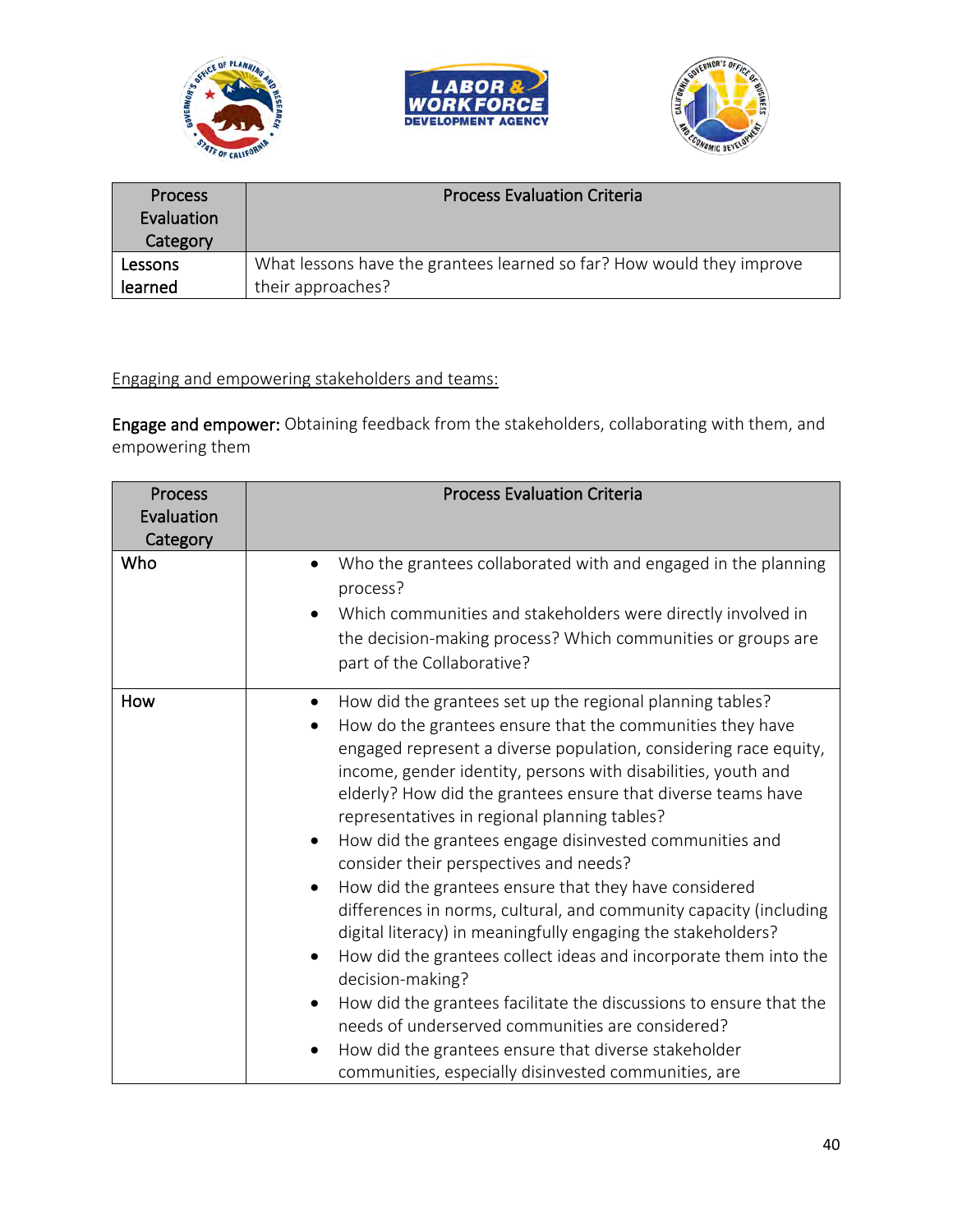





| <b>Process</b>  | <b>Process Evaluation Criteria</b>                                        |
|-----------------|---------------------------------------------------------------------------|
| Evaluation      |                                                                           |
| Category        |                                                                           |
|                 | empowered to share their ideas and influence the decision-                |
|                 | making process?                                                           |
|                 | How are the regional and sub-regional tables developed,                   |
|                 | facilitated, and managed?                                                 |
|                 | How does the structure of the Collaboratives ensure that diverse          |
|                 | stakeholders, and especially disinvested communities, are                 |
|                 | engaged and empowered?                                                    |
| What            | What methods and tools did the grantees use for engaging the<br>$\bullet$ |
|                 | stakeholders and keeping them engaged in the process?                     |
|                 | What methods did the grantees use to educate the participants             |
|                 | about the program components and the importance their                     |
|                 | decisions in the future on their region?                                  |
|                 | What methods did the grantees use to keep the stakeholders<br>involved?   |
|                 | What methods did the grantees use to ensure that the powerful             |
|                 | sources are not dominating the planning and the decision-making           |
|                 | process?                                                                  |
|                 | What tools or methods did the grantees use to make sure that              |
|                 | diverse communities, especially underserved communities, are              |
|                 | empowered to influence the decision-making process?                       |
| Where           | Where did the grantees organize the planning tables and engage the        |
|                 | stakeholders? Clarify online and in-person sessions or meetings.          |
| When            | When did the grantees organize the planning tables and engage the         |
|                 | stakeholders?                                                             |
|                 |                                                                           |
| Next steps and  | What lessons did the grantees learn? How would they improve the process?  |
| lessons learned |                                                                           |

2. Outcome Evaluation: The main outcomes of Phase 1 include partnerships and coalitions, and a regional plan.

Partnerships and coalitions: partnerships and coalitions are crucial to the success of the planning phase. The criteria for evaluating the quality of partnerships and coalitions include their impact on implementing the regional plan (especially the proposed strategic investments) and on